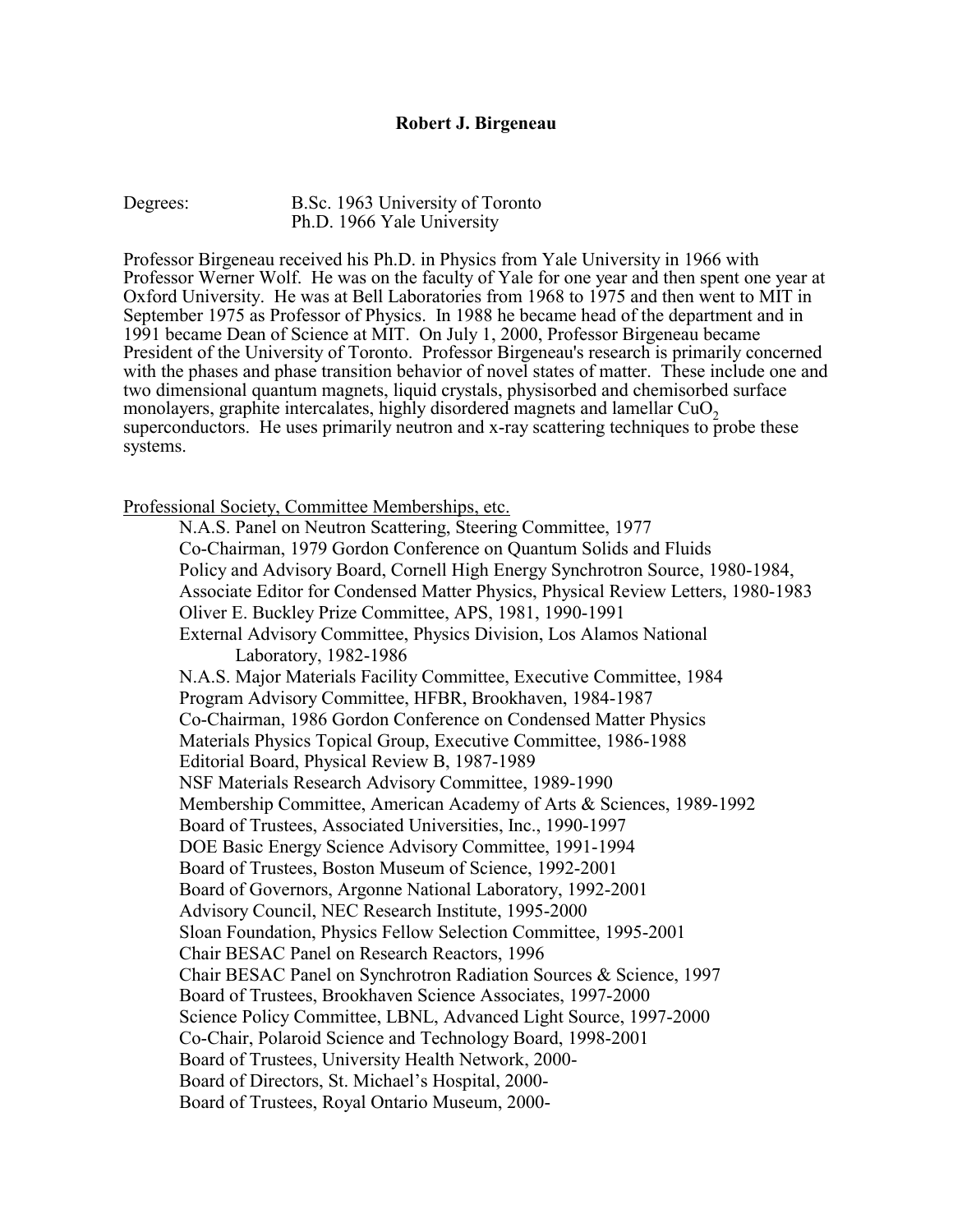United Way of Greater Toronto Campaign Cabinet, 2000-2002 Chair, Columbia University Science Planning Review Committee, 2001 Board of Trustees, URA, 2001- Chair, Visiting Committee, ETH Domain, Switzerland, 2002 DOE Task Force on the Future of Science Programs, 2003

## Awards, Honors

Yale Science and Engineering Alumni Achievement Award, 1981 Wilbur Lucius Cross Medal, Yale University, June 1986 Morris Loeb Lecturer, Harvard University, 1986 Oliver E. Buckley Prize for Condensed Matter Physics, APS, 1987 Bertram Eugene Warren Award, ACA, 1988 Richtmyer Lecturer, AAPT, 1989 E.W. Guptill Lecturer, Dalhousie University, 1990 H.L. Welsh Lecturer, University of Toronto, 1994 Emilio Segré Distinquished Lecturer in Physics, Tel Aviv Univ., 1995 IUPAP Magnetism Award, 1997 APS Centennial Speaker, 1998-1999 A.W. Scott Lecturer, Cambridge University, 2000 J.E. Lilienfeld Award, APS, 2000 Tercentennial Lecturer, Yale University, 2001 Distinguished Alumnus Award, TCDSB, 2004 Fellow, American Physical Society Fellow, American Association for the Advancement of Science Fellow, American Academy of Arts and Sciences, 1987 Fellow, Royal Society of London, 2001 Fellow, Institute of Physics, 2001 Fellow, Royal Society of Canada, 2002 Foreign Associate, National Academy of Sciences, 2004

#### Employment

| 1963 - 1966    | Graduate Student, Yale University, Department of Physics,<br>Werner P. Wolf, Supervisor                   |
|----------------|-----------------------------------------------------------------------------------------------------------|
| 1965<br>summer | Visiting Teacher, Benedict College<br>Columbia, South Carolina                                            |
| 1966 - 1967    | Instructor, Yale University<br>Department of Engineering and Applied Science                              |
| $1967 - 1968$  | National Research Council of Canada, Rutherford Memorial<br>Postdoctoral Fellow, Oxford University        |
| 1968 - 1974    | Member of Technical Staff, Physical Research<br>Laboratory, Bell Laboratories,<br>Murray Hill, New Jersey |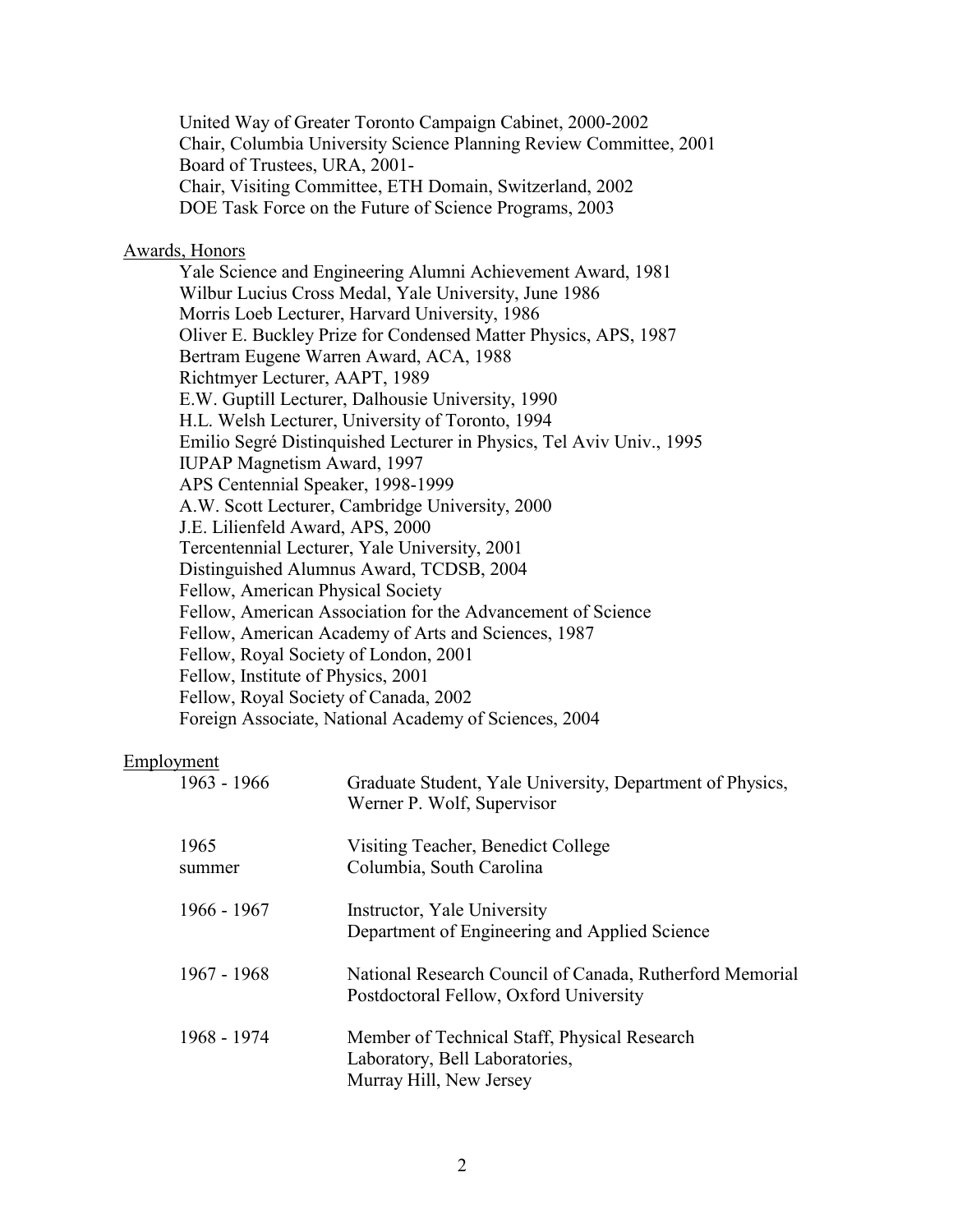| 1975             | Research Head, Scattering and Low Energy<br>Physics Department, Bell Laboratories,<br>Murray Hill, New Jersey |
|------------------|---------------------------------------------------------------------------------------------------------------|
| 1968 - $present$ | Guest Senior Physicist, Brookhaven National<br>Laboratory, Upton, New York                                    |
| 1971, 1979       | Visiting Scientist, Risø National Laboratory,<br>Roskilde, Denmark                                            |
| $1975 - 2000$    | Professor of Physics, MIT,<br>Cambridge, Massachusetts                                                        |
| 1977 - 1980      | Consultant, Bell Laboratories,<br>Murray Hill, New Jersey                                                     |
| 1980 - 1983      | Consultant, IBM Research Laboratories,<br>Yorktown Heights, New York                                          |
| 1982 - 2000      | Cecil and Ida Green Professor of Physics, MIT                                                                 |
| 1983 - 1986      | Associate Director, Research Laboratory of<br>Electronics, MIT                                                |
| 1985 - 1990      | Consultant, Sandia National Laboratories,<br>Albuquerque, New Mexico                                          |
| 1987 - 1988      | Head, Solid State, Atomic and Plasma Physics, MIT                                                             |
| 1988 - 1991      | Head, Department of Physics, MIT                                                                              |
| 1991 - 2000      | Dean, School of Science, MIT                                                                                  |
| $2000 -$         | President and Professor of Physics, University of Toronto                                                     |

# Publications<br>1. Norma

- **1. Normal Modes of Vibration in Nickel**, Phys. Rev. *136*, A1359, (1964), R.J. Birgeneau, J. Cordes, G. Dolling and A.D.B. Woods.
- **2. Electric Quadrupole-Quadrupole Interaction between Cerium Pairs in Lanthanum Chloride**, Phys. Rev. Lett. *16*, 584, (1966), R.J. Birgeneau, M. T. Hutchings and R. N. Rogers.
- **3. Temperature Variation and Separation Dependence of Exchange Interactions between Gd3+ Pairs in LaCl3**, Phys. Rev. Lett. *17,* 308, (1966), R.J. Birgeneau, M.T. Hutchings and W.P. Wolf.
- **4. Magnetic Interactions in Rare Earth Insulators**, Thesis, Yale University, 1966.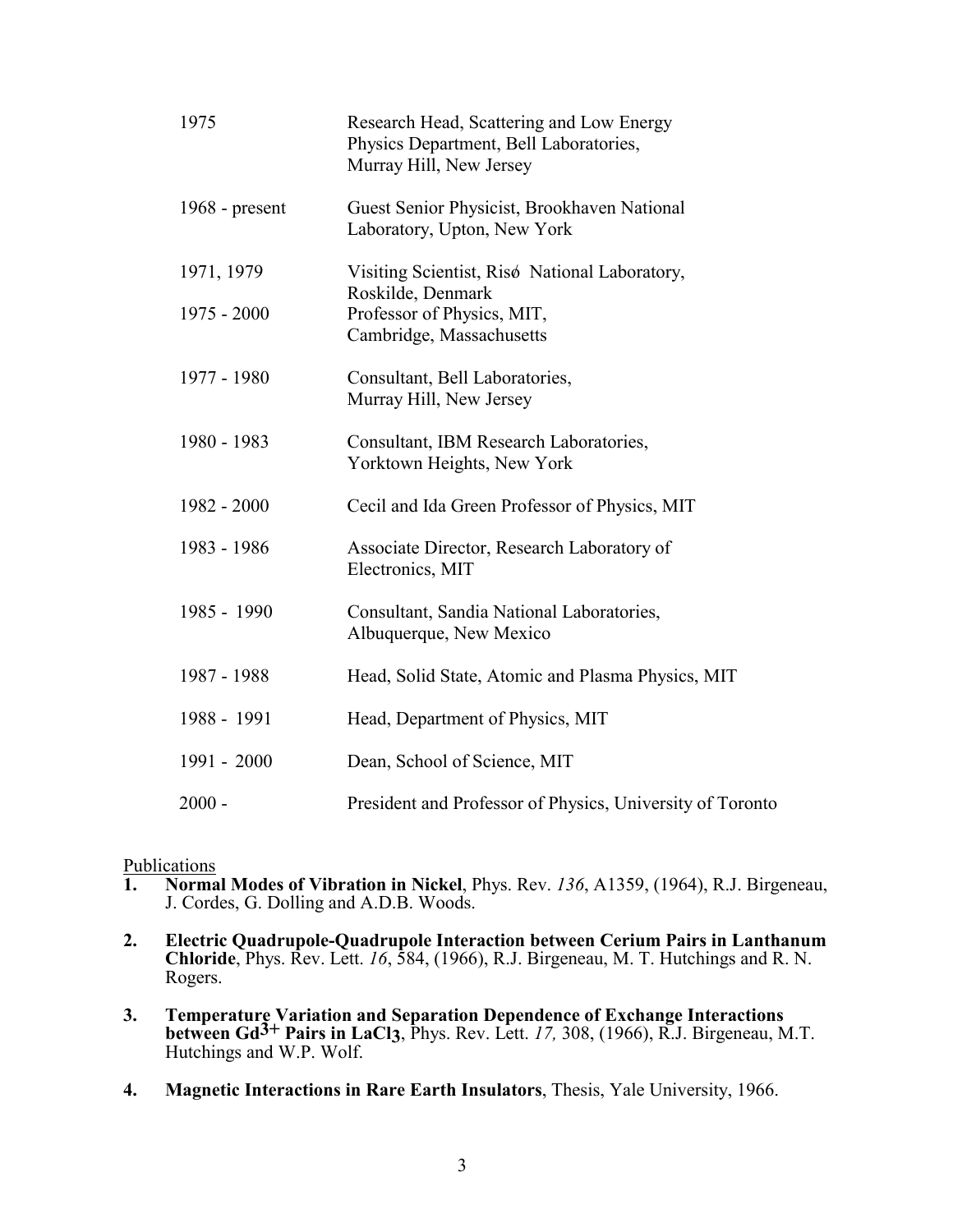- **5. Magnetic Properties of GdCl3 from Gd3+ Pair Measurements in LaCl3 and EuCl3**, J. Appl. Phys. *38*, 957, (1967), R.J. Birgeneau, M.T. Hutchings and W.P. Wolf.
- **6. Magnetic Moment Reduction via the Orbit-Lattice Interaction for Ce3+ in Rare-Earth Ethyl Sulphates**, Phys. Rev. Lett. *19*, 160 (1967), R.J. Birgeneau.
- **7. Tables of Matrix Elements of Racah Operator Equivalents**, Can. J. Phys. *45*, 3761, (1967), R.J. Birgeneau.
- **8. Racah Operator Equivalents in Spin-Lattice Relaxation and Electrostatic Coupling Calculations**, J. Phys. Chem. Solids *28,* 2429, (1967), R.J. Birgeneau.
- **9. Electric Multipole Interactions between Rare-Earth Ions**, Phys. Rev. *166*, 376, (1968), W.P. Wolf and R.J. Birgeneau.
- **10. Interaction Constants in CeCl3**, J. Appl. Phys. *39*, 975, (1968), D.P. Landau, R.J. Birgeneau, M.T. Hutchings and W.P. Wolf.
- **11. High-Degree Exchange Interaction between Rare-Earth Ions**, Phys. Rev. Lett. *21*, 620, (1968), J.M. Baker, R.J. Birgeneau, M.T. Hutchings and J.D. Riley.
- **12. Magnetic Interactions between Rare-Earth Ions in Insulators. I. Accurate Electron-Paramagnetic-Resonance Determination of Gd3+ Pair-Interaction Constants in LaCl3**, Phys. Rev. *168*, 1026, (1968), M.T. Hutchings, R.J. Birgeneau and W.P. Wolf.
- **13. Magnetic Interactions between Rare-Earth Ions in Insulators. II. Electron-Paramagnetic-Resonance Measurements of Gd3+ Pair and Gd3+-Eu3+ Interaction Constants in EuCl3**, Phys. Rev. *179*, 275, (1969), R.J. Birgeneau, M.T. Hutchings and W.P. Wolf.
- **14. Magnetic Interactions between Rare-Earth Ions in Insulators. III. EPR Measurements of Ce3+ Pair-Interaction Constants in LaCl3**, Phys. Rev. *175*, 1116, (1968), R.J. Birgeneau, M.T. Hutchings and R.N. Rogers.
- **15. Mechanisms of Energy Transport between Rare-Earth Ions**, Appl. Phys. Lett. *13*, 193, (1968); Erratum *14*, 41, (1969), R.J. Birgeneau.
- **16. High Degree Electrostatic and Exchange Interactions in Rare-Earth Compounds**, J. Appl. Phys. *40*, 1070, (1969), R.J. Birgeneau, M.T. Hutchings, J.M. Baker and J.D. Riley.
- **17. Magnetic Interactions in CeBr3**, J. Appl. Phys. *40*, 1151, (1969), R.B. Clover and R.J. Birgeneau.
- **18. Neutron Scattering from K2NiF4: A Two-Dimensional Heisenberg Antiferromagnet**, Phys. Rev. Lett. *22*, 720, (1969), R.J. Birgeneau, H.J. Guggenheim and G. Shirane.
- **19. Mechanisms of Energy Transport in Ruby**, J. Chem. Phys. *50*, 4282, (1969), R.J. Birgeneau.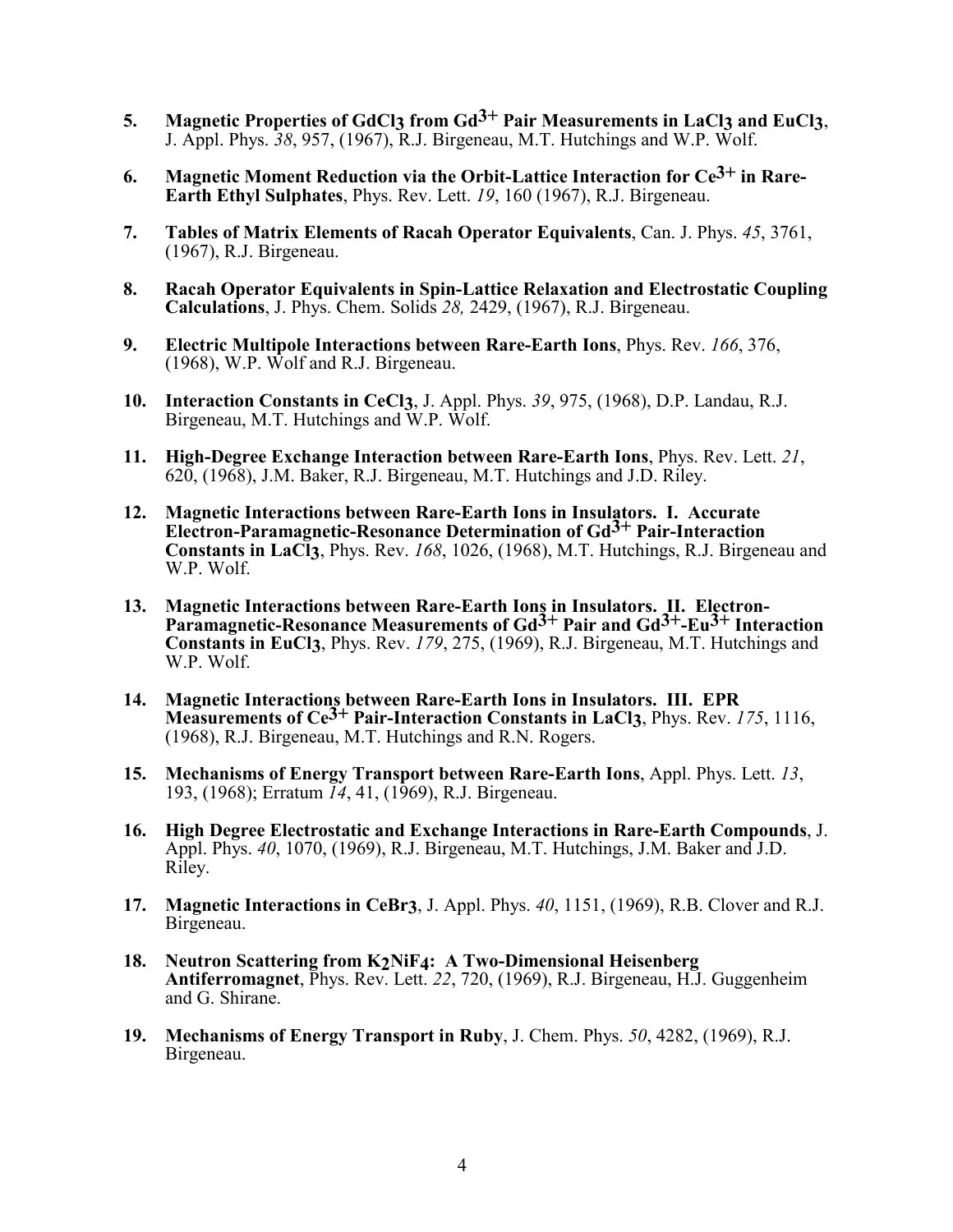- **20. Magnons at Low and High Temperatures in the Planar Antiferromagnet K2NiF4**, Phys. Rev. Lett. *23*, 1394, (1969), J. Skalyo, Jr., G. Shirane, R.J. Birgeneau and H.J. Guggenheim.
- **21. Neutron-Diffraction Study of Magnetic Ordering in Ca2MnO4**, Phys. Rev. *188*, 930, (1969), D.E. Cox, G. Shirane, R.J. Birgeneau and J.B. MacChesney.
- **22. Antiferromagnetic Resonance in K2NiF4**, Solid State Comm. *8*, 13, (1970), R.J. Birgeneau, F. DeRosa and H.J. Guggenheim.
- **23. Neutron Scattering Investigation of Phase Transitions and Magnetic Correlations in the Two-Dimensional Antiferromagnets K2NiF4, Rb2MnF4, Rb2FeF4**, Phys. Rev. B *1*, 2211, (1970), R.J. Birgeneau, H.J. Guggenheim and G. Shirane.
- **24. Phase Transitions and Magnetic Correlations in Two-Dimensional Antiferromagnets**, J. Appl. Phys. *41*, 1303, (1970), R.J. Birgeneau, J. Skalyo, Jr. and G. Shirane.
- **25. Spectroscopic Determination of Crystal-Field Levels of Pr3+ in the Paramagnetic Metallic Compound PrBi**, J. Appl. Phys. *41*, 900, (1970), R.J. Birgeneau, E. Bucher, L. Passell, D.L. Price and K.C. Turberfield.
- **26. Neutron and Optical Investigation of Magnons and Magnon-Magnon Interaction Effects in NiF2**, Phys. Rev. B *<sup>2</sup>*, 1362, (1970), M.T. Hutchings, M.F. Thorpe, R.J. Birgeneau, P.A. Fleury and H.J. Guggenheim.
- **26a. Interactions between**  $Ce^{3+}$  **pairs and**  $Nd^{3+}$  **pairs in LaCl3 and LaBr3, Proc. Roy. Soc.** Lond. A. 320, 369-395, (1970), J.D. Riley, J.M. Baker and R.J. Birgeneau.
- **27. Crystal Fields in Rare-Earth Metallic Compounds**, Phys. Rev. Lett. *25*, 752, (1970), K.C. Turberfield, L. Passell, R.J. Birgeneau and E. Bucher.
- **28. Spin Correlations in a One-Dimensional Heisenberg Antiferromagnet**, Phys. Rev. Lett. *26*, 718, (1971), R.J. Birgeneau, R. Dingle, M.T. Hutchings, G. Shirane and S.L. Holt; J. Appl. Phys. *42*, 1265, (1971).
- **29. Critical Magnetic Scattering in K2NiF4**, Phys. Rev. B *<sup>3</sup>*, 1736, (1971), R.J. Birgeneau, J. Skalyo, Jr. and G. Shirane; J. de Physique *32*, C1-882 (1971).
- **30. Neutron Crystal-Field Spectroscopy in Rare-Earth Metallic Compounds**, J. Appl. Phys. *42*, 1746, (1971), K.C. Turberfield, L. Passell, R.J. Birgeneau and E. Bucher.
- **31. Neutron Scattering Study of the Lattice Dynamical Phase Transition in V3Si**, Sol. State Comm. *9*, 397, (1971), G. Shirane, J.D. Axe and R.J. Birgeneau.
- **32. Interactions between Cerium Ions in Rare Earth Ethyl Sulphates**, J. Phys. C *4*, 1618, (1971), R.J. Anderson, J.M. Baker and R.J. Birgeneau.
- **33. Neutron-Scattering Study of TmSb: a Model Crystal-Field Only Metallic Paramagnet**, Phys. Rev. B *4*, 718, (1971), R.J. Birgeneau, E. Bucher, L. Passell and K.C. Turberfield.
- **34. Magnetic Excitons in Singlet–Ground-State Ferromagnets**, Phys. Rev. Lett. *27*, 1530, (1971), R.J. Birgeneau, J. Als-Nielsen and E. Bucher.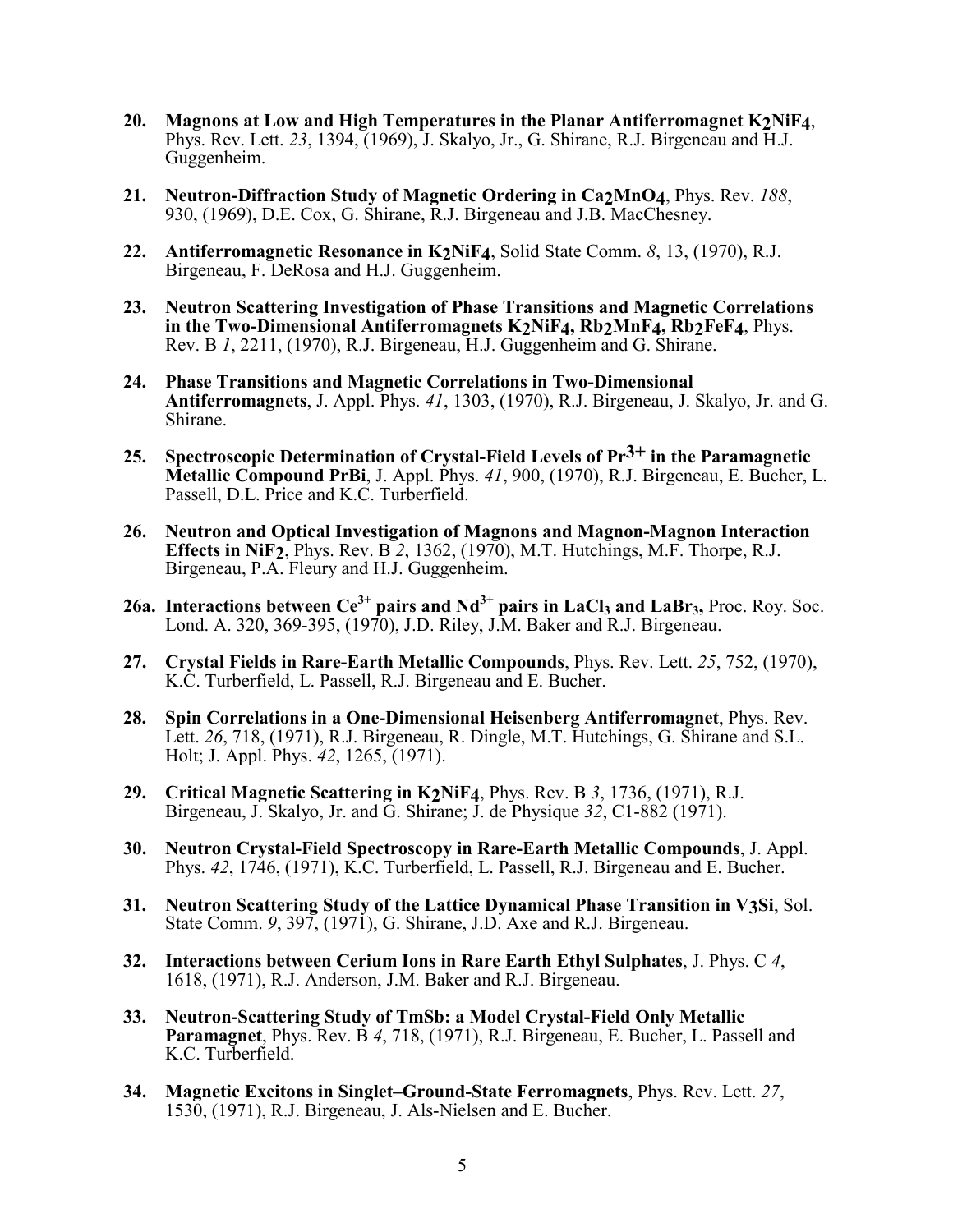- **35. Transition Probabilities for f-Electron J-Multiplets in Cubic Crystal Fields**, J. Phys. Chem. Solids *33*, 59, (1972), R.J. Birgeneau.
- **36. Spin Dynamics in the One-Dimensional Antiferromagnet (CD3**)4**NMnCl3**, Phys. Rev. B *5*, 1999, (1972), M.T. Hutchings, G. Shirane, R.J. Birgeneau and S.L. Holt.
- **37. Magnetic and Structural Phase Transition in DySb**, Phys. Rev. Lett. *28*, 746, (1972), E. Bucher, R.J. Birgeneau, J.P. Maita, G.P. Felcher and T.O. Brun.
- **38. Magnetic Properties of FeCl2 in Zero Field. I. Excitations**, Phys. Rev. B *5*, 2607, (1972), R.J. Birgeneau, W.B. Yelon, E. Cohen and J. Makovsky. **II. Long-Range Order**, ibid. *5*, 2615, (1972), W.B. Yelon and R.J. Birgeneau.
- **39. Exchange Interactions in the Samarium Monochalcogenides**, Phys. Rev. B *5*, 3412, (1972), R.J. Birgeneau, E. Bucher, L.W. Rupp, Jr. and W.M. Walsh, Jr.
- **40. Neutron Scattering Study of Spin Waves in the Ferrimagnet RbNiF3**, Phys. Rev. B *6*, 2030, (1972), J. Als-Nielsen, R.J. Birgeneau and H.J. Guggenheim.
- **41. Neutron Scattering from fcc Pr and Pr3Tl**, Phys. Rev. B *<sup>6</sup>*, 2724, (1972), R.J. Birgeneau, J. Als-Nielsen and E. Bucher. *Precis in Neutron Inelastic Scattering* (IAEA Vienna, 1972) p. 543.
- **42. Singlet Ground State Dynamics**, in *Magnetism and Magnetic Materials* (1972), AIP Conf. Proc. *10*, 1664-1668, (1973), R.J. Birgeneau.
- **43. Critical Electron-Paramagnetic-Resonance Spin Dynamics in NiCl2**, Phys. Rev. Lett. *30*, 1252, (1973), R.J. Birgeneau, L.W. Rupp, Jr., H.J. Guggenheim, P.A. Lindgard and D.L. Huber.
- **44. Spin Waves and Magnetic Ordering in K2MnF4**, Phys. Rev. B *<sup>8</sup>*, 304, (1973), R.J. Birgeneau, H.J. Guggenheim and G. Shirane.
- **45. Quadrupole Exciton-Phonon Dynamics at the 151 K Phase Transition in PrAlO3**, Phys. Rev. Lett *31*, 1300, (1973), J.K. Kjems, G. Shirane, R.J. Birgeneau and L.G. Van Uitert.
- **46. Crystal Fields and the Effective Point Charge Model in the Rare Earth Pnictides**, Phys. Rev. B *8*, 5345, (1973), E. Bucher, J.P. Maita, L. Passell and K.C. Turberfield; extended abstract in *Proceedings of International Conf. on Magnetism, Moscow, 1973,* Vol. 5, p. 5.
- **47. Fluctuations in One-Dimensional Magnets: Low Temperatures and Long Wavelengths**, *Proceedings of Low Temperature Physics-LT 13, Boulder, Colorado*, edited by K.D. Timmerhaus, W.J. O'Sullivan and E.F. Hammel (Plenum Press, 1973), R.J. Birgeneau, G. Shirane and T.A. Kitchens, Vol. 2, p. 371.
- **48. Quadrupole Exciton Dispersion and the 151-K Phase Transition in PrAlO3**, in *Magnetism and Magnetic Materials* (1973), AIP Conf. Proc. *18*, 1299, (1974), J.K. Kjems, G. Shirane, R.J. Birgeneau and L.G. Van Uitert.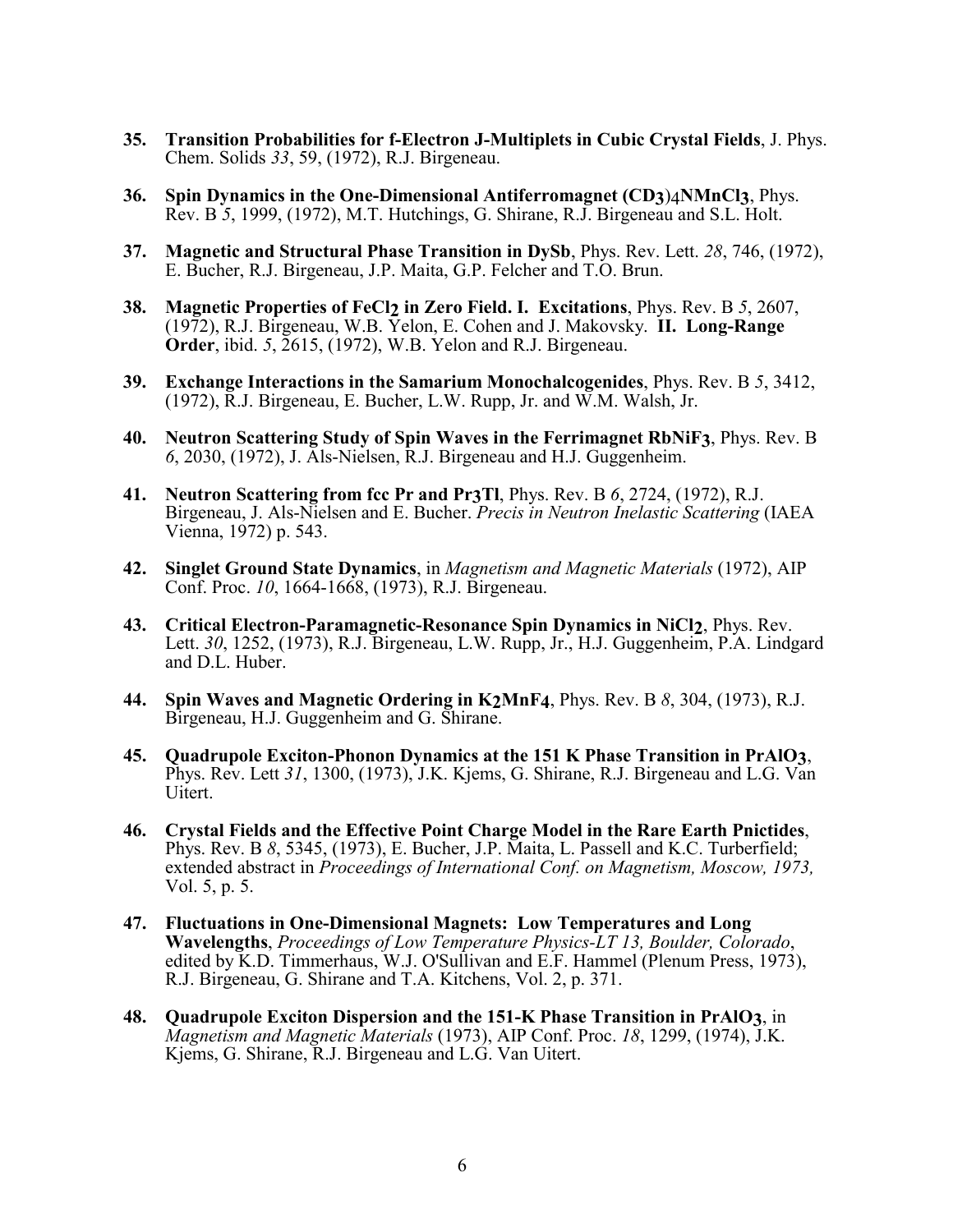- **49. Dynamics of an S = 1/2, One-Dimensional Heisenberg Antiferromagnet**, Phys. Rev. Lett. *32*, 170, (1974), Y. Endoh, G. Shirane, R.J. Birgeneau, Peter M. Richards and S.L. Holt.
- **50. Internal-Displacement Order Parameter below the 151-K Phase Transition in PrAlO3**, Phys. Rev. Lett. *32*, 232, (1974), E. Cohen, M.D. Sturge, R.J. Birgeneau, L.G. Van Uitert and J.K. Kjems.
- **51. Antiferromagnetic Resonance in NiCl2**, *Proceeding of the International Conf. on Magnetism, Moscow, 1973*, R.J. Birgeneau, L.W. Rupp, Jr., Vol. IV, p. 287.
- **52. A Mechanism for the Q-Dependent Anisotropies in the Rare Earth Metals**, A.I.P. Conf. Proc. *18*, 1066, (1974), R.J. Birgeneau and J.K. Kjems.
- **53. On the Dynamics of the Singlet-Triplet Ferromagnet**, J. Phys. C *7*, L282, (1974), M. Blume and R.J. Birgeneau.
- **54. Cooperative Jahn-Teller Phase Transition in PrAlO3**, Phys. Rev. B*10*, 2512, (1974), R.J. Birgeneau, J.K. Kjems, G. Shirane and L.G. Van Uitert.
- **55. Tricritical Point Phase Diagram in FeCl2**, Phys. Rev. Lett. *33*, 1098, (1974), R.J. Birgeneau, G. Shirane, M. Blume and W. Koehler.
- **56. Electronic Excitations in PrAlO3**, Phys. Rev. B *<sup>11</sup>*, 891, (1975), K.B. Lyons, R.J. Birgeneau, E.I. Bount and L.G. Van Uitert.
- **57. Magnetic Excitations in Semiconducting SmS**, Phys. Rev. Lett. *34*, 470, (1975), S.M. Shapiro, R.J. Birgeneau and E. Bucher.
- **58. Neutron Scattering Study at High Pressure of the Structural Phase Transition in Paratellurite**, J. Phys. C *8*, L81, (1975), D.B. McWhan, R.J. Birgeneau, W.A. Bonner, H. Taub and J.D. Axe.
- **59. Spin-Wave Dispersion and Sublattice Magnetization in NiCl2**, J. Phys. C *8*, 1059, (1975), P.A. Lindgard, R.J. Birgeneau, J. Als-Nielsen and H.J. Guggenheim.
- **60. Excitations in a Two-Dimensional Random Antiferromagnet**, J. Phys. C *8*, L328, (1975), R.J. Birgeneau, L.R. Walker, H.J. Guggenheim, J. Als-Nielsen and G. Shirane.
- **61. Critical and Tricritical Behavior in FeCl2 A Summary**, A.I.P. Conf. Proc. *24*, 258, (1975), R.J. Birgeneau.
- **62. Spin Dynamics and Critical Fluctuations in a Two-Dimensional Random Antiferromagnet**, Phys. Rev. B *12*, 4963, (1975), J. Als-Nielsen, R.J. Birgeneau, H.J. Guggenheim and G. Shirane.
- **63. Critical Behaviour of a Two-Dimensional Random Antiferromagnet: Rb2Mn0.5Ni0.5F4**, J. Phys. C *9*, L121, (1976), J. Als-Nielsen, R.J. Birgeneau, H.J. Guggenheim and G. Shirane.
- **64. Neutron Scattering Study of Spin Waves in the Amorphous Ferromagnet (Fe0.3Ni0.7)0.75P0.16B0.06Al0.03**, A.I.P. Conf. Proc. *34*, 313, (1976), J.W. Lynn, G. Shirane, R.J. Birgeneau and S. Chen.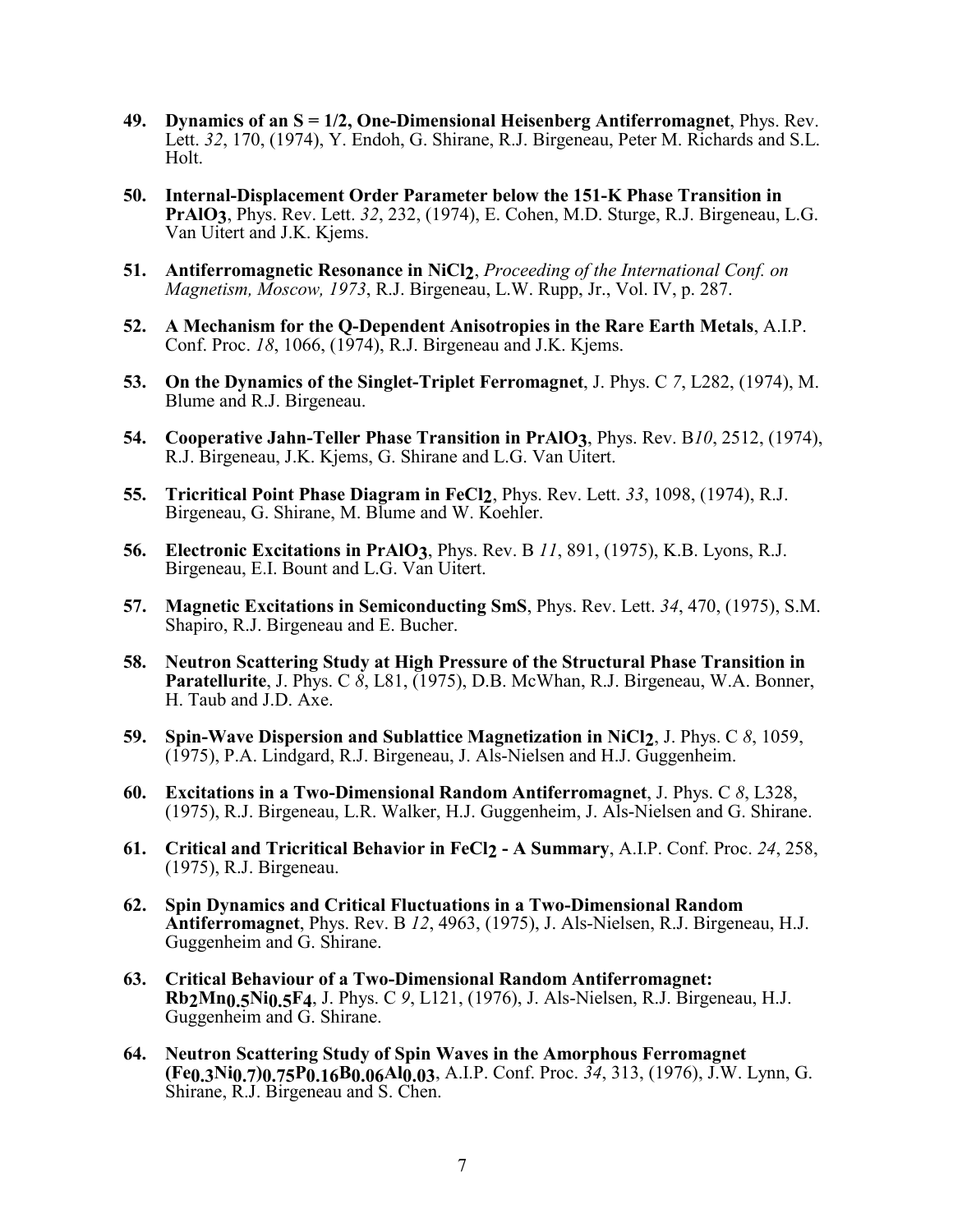- **65. Spin Correlations near the Percolation Concentration in Two Dimensions**, Phys. Rev. Lett. *37*, 940, (1976), R.J. Birgeneau, R.A. Cowley, G. Shirane and H.J. Guggenheim; Precis in Physica *86-88B*, 727, (1977).
- **66. Thermally Driven Phase Transitions near the Percolation Threshold in Two Dimensions**, J. Phys. C *9,* L553, (1976), H.E. Stanley, R.J. Birgeneau, P.J. Reynolds and J.F. Nicoll.
- **67. Inelastic X-ray Scattering in Liquid Helium**, Phys. Rev. B *15*, 3325, (1977), W.C. Marra, P. Eisenberger and R.J. Birgeneau.
- **68. Neutron Scattering Studies of Low Dimensional Magnetic Systems**, Physica *86-88B*, 639, (1977), G. Shirane and R.J. Birgeneau.
- **69. Spin Fluctuations in Random Magnetic-Nonmagnetic Two-Dimensional Antiferromagnets. I. Dynamics**, Phys. Rev. B *15*, 4292, (1977), R.A. Cowley, G. Shirane, R.J. Birgeneau and H.J. Guggenheim.
- **70. Mean Field Theory, the Ginzburg Criterion and Marginal Dimensionality of Phase Transitions**, Am. J. Phys. *45*, 554, (1977), J. Als-Nielsen and R.J. Birgeneau.
- **71. Magnetic Excitations in Mixed Valent Materials**, in Valence Instabilities and Related Narrow-Band Phenomena, edited by R.D. Parks (Plenum, New York, 1977) pp. 49-60, R.J. Birgeneau and S.M. Shapiro.
- **72. Critical Behavior of Pure and Site-Random Two-Dimensional Antiferromagnets**, Phys. Rev. B *<sup>16</sup>*, 280, (1977), R.J. Birgeneau, J. Als-Nielsen and G. Shirane.
- **73. High Resolution X-ray Study of a Second-Order Nematic-Smectic-A Phase Transition**, Phys. Rev. Lett. *39*, 352, (1977), J. Als-Nielsen, R.J. Birgeneau, M. Kaplan, J.D. Litster and C.R. Safinya. Erratum *41*, 1626, (1978).
- **74. X-ray Scattering Study of Spin-Lattice Dimerization in a Quasi One-Dimensional Heisenberg Antiferromagnet**, Phys. Rev. Lett. *39*, 507, (1977), D.E. Moncton, R.J. Birgeneau, L.V. Interrante and F. Wudl.
- **75. Spin Dynamics in the Mixed Valence Alloy Ce1-xThx**, Phys. Rev. B *16*, 2225, (1977), S.M. Shapiro, J.D. Axe, R.J. Birgeneau, J.M. Lawrence and R.D. Parks.
- 76. Critical Scattering near the Percolation Threshold in Mn<sub>c</sub>Zn<sub>1-c</sub>F<sub>2</sub>, Phys. Rev. Lett. *39*, 894, (1977), R.A. Cowley, G. Shirane, R.J. Birgeneau and E.C. Svensson.
- **77. Field-Dependent Magnetic Phase Transitions in Mixed-Valent TmSe**, Phys. Rev. Lett. *39*, 1021, (1977), H. Bjerrum-Møller and S.M. Shapiro and R.J. Birgeneau.
- **78. Experimental Observation of Anomalous Ordering in a Landau-Peierls System**, Phys. Rev. Lett. *39*, 1668, (1977), J. Als-Nielsen, R.J. Birgeneau, M. Kaplan, J.D. Litster and C.R. Safinya.
- **79. High-Temperature Spin Dynamics in an Amorphous Ferromagnet**, Phys. Rev. B *17*, 241, (1978), J.A. Tarvin, G. Shirane, R.J. Birgeneau and H.S. Chen.
- **80. Spin Dynamics and Magnetic Ordering in Mixed Valence Systems**, J. Appl. Phys. *49*, 2101, (1978), S.M. Shapiro, H.B. Møller, J.D. Axe, R.J. Birgeneau and E. Bucher.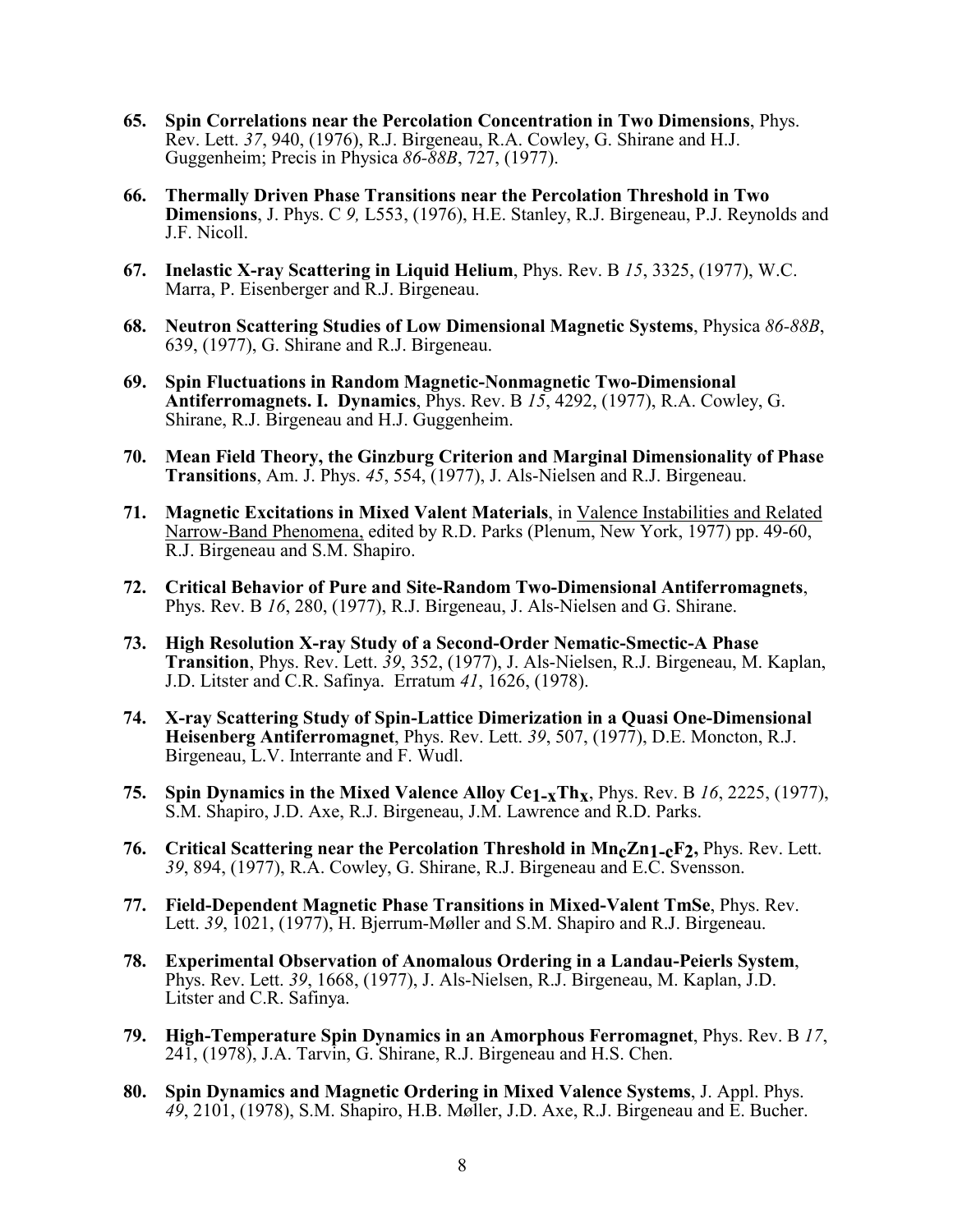- **81. Neutron Study of the Line-Shape and Field Dependence of Magnetic Excitations in CuCl2 ˙ 2N(C5D5)**, Phys. Rev. B *18*, 3530, (1978), I.U. Heilmann, G. Shirane, Y. Endoh, R.J. Birgeneau and S.L. Holt.
- **82. Spin-Wave Excitations and Low-Temperature Magnetization in the Amorphous Metallic Ferromagnetic (FexNi1-x)75P16B6Al3**, Phys. Rev. B *18*, 2192, (1978), R.J. Birgeneau, J.A. Tarvin, G. Shirane, E.M. Gyorgy, R.C. Sherwood, H.S. Chen and C.L. Chien.
- **83. Pressure Dependence of Magnetic Excitations in SmS**, Phys. Rev. B *18*, 3623, (1978), D.B. McWhan, S.M. Shapiro, J. Eckert, H.A. Mook and R.J. Birgeneau.
- **84. Bond Orientational Order Model for Smectic B Liquid Crystals**, J. de Physique-Lettres *39*, L-399, (1978), R.J. Birgeneau and J.D. Litster.
- **85. Melting of Submonolayer Krypton Films on Graphite**, Phys. Rev. Lett. *41*, 961, (1978), P.M. Horn, R.J. Birgeneau, P. Heiney and E.M. Hammonds.
- **86. Magnetism in One Dimension**, Physics Today *31*, No. 12, 32, (1978), R.J. Birgeneau and G. Shirane.
- **87. High Resolution X-ray and Light Scattering Studies of Bilayer Smectic A Compounds**, J. de Physique *40*, C3-339, (1979), J.D. Litster, J. Als-Nielsen, R.J. Birgeneau, S.S. Dana, D. Davidov, F. Garcia-Golding, M. Kaplan, C.R. Safinya and R. Schaetzing.
- **88. Spin Fluctuations in a Random One-Dimensional Heisenberg Antiferromagnet: (CD3)4NMncCu1-cCl3**, Phys. Rev. B *<sup>19</sup>*, 1476, (1979), Y. Endoh, G. Shirane, R.J. Birgeneau and Y. Ajiro.
- **89. High-Resolution X-ray and Light-Scattering Study of Critical Behavior Associated with the Nematic-Smectic-A Transition in 4-cyano-4-octylbiphenyl**, Phys. Rev. B *<sup>19</sup>*, 1657, (1979), D. Davidov, C.R. Safinya, M. Kaplan, S.S. Dana, R. Schaetzing, R.J. Birgeneau and J.D. Litster.
- **90. Fluctuations near the Percolation Threshold in Two and Three Dimensions**, J. Appl. Phys. *50*, 1788, (1979), R.J. Birgeneau, R.A. Cowley and G. Shirane.
- **91. X-ray Scattering Study of the Commensurate-Incommensurate Transition of Monolayer Krypton on Graphite**, Phys. Rev. Lett. *43*, 47, (1979), P.W. Stephens, P. Heiney, R.J. Birgeneau and P.M. Horn.
- **92. Energy Gaps in the Spin-Wave Dispersion of a Linear Antiferromagnet TMMC**, Solid State Comm. *31*, 607, (1979), I.U. Heilmann, R.J. Birgeneau, Y. Endoh, G. Reiter, G. Shirane and S.L. Holt.
- **93. High Resolution X-ray and Light Scattering Spectroscopy of Liquid Crystals**, in Light Scattering in Solids, edited by Joseph L. Birman, Herman Z. Cummins and Karl K. Rebane (Plenum Press, 1979) pp. 365-375, P.S. Pershan, G. Aeppli, R.J. Birgeneau and J.D. Litster.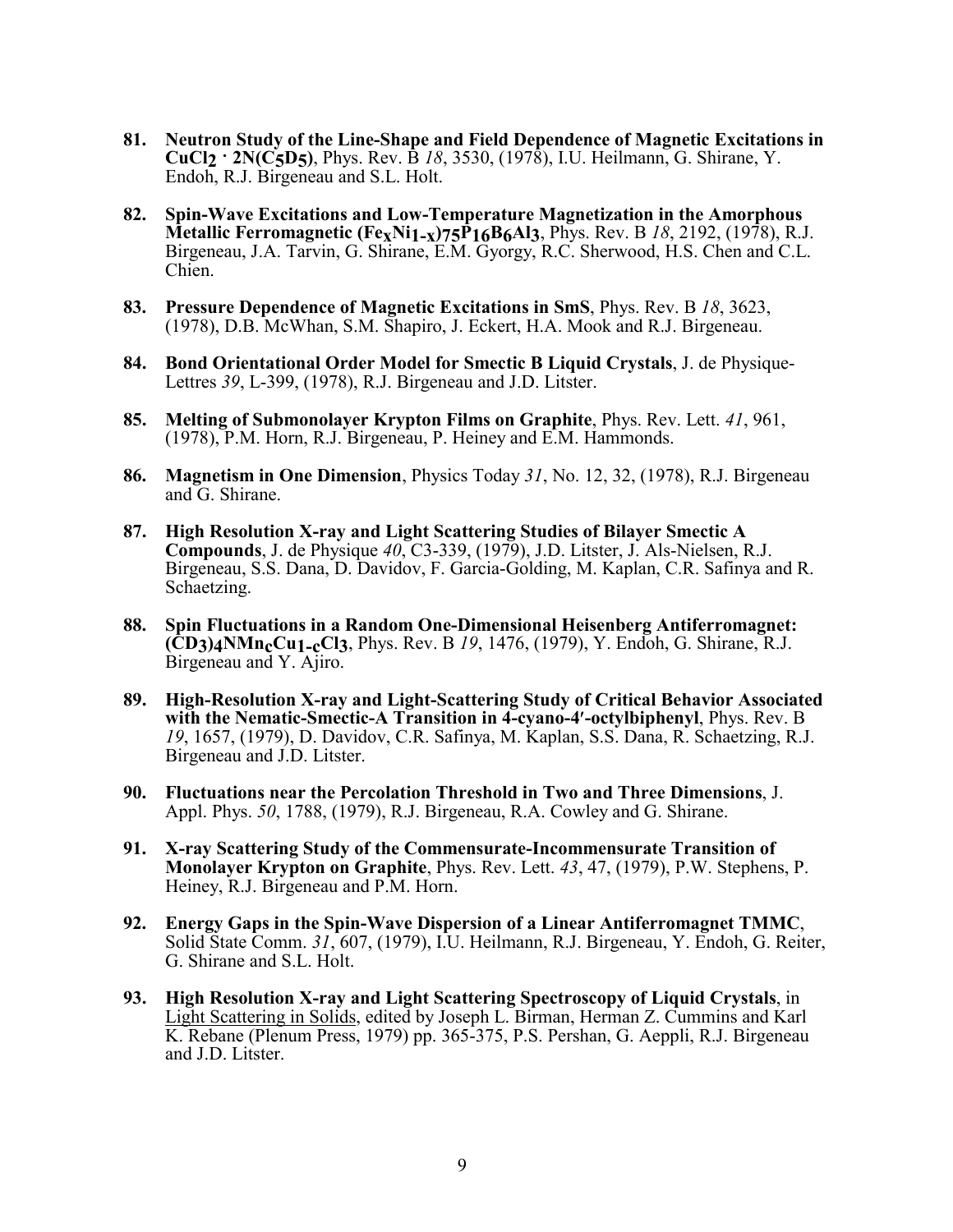- **94. Excitations and Phase Transitions in Random Antiferromagnets**, in Ordering in Strongly Fluctuating Condensed Matter Systems, edited by Tormod Riste (Plenum Press, 1980) pp. 157-181, R.A. Cowley, R.J. Birgeneau and G. Shirane.
- **95. Order and Fluctuations in Smectic Liquid Crystals**, ibid., pp. 357-382, J.D. Litster, R.J. Birgeneau, M. Kaplan, C.R. Safinya and J. Als-Nielsen.
- **96. X-ray Scattering from the Smectic-A Phase of Liquid Crystals**, J. Als-Nielsen, J.D. Litster, R.J. Birgeneau, M. Kaplan and C.R. Safinya, pp. 57-75.
- **97. EPR Study of Spin Dynamics near the Percolation Threshold of Rb2MncMg1-cF4**, Phys. Rev. B 20, 4645, (1979), W.M. Walsh, Jr., R.J. Birgeneau, L. W. Rupp, Jr. and H.J. Guggenheim.
- **98. Spin Fluctuations in Random Magnetic-Nonmagnetic Two-Dimensional Antiferromagnets. II Heisenberg Percolation**, Phys. Rev. B *<sup>21</sup>*, 317, (1980), R.J. Birgeneau, R.A. Cowley, G. Shirane, J.A. Tarvin and H.J. Guggenheim.
- **99. Spin Fluctuations in Random Magnetic-Nonmagnetic Two-Dimensional Antiferromagnets. III. An Ising System**, Phys. Rev. B *<sup>21</sup>*, 4038, (1980), R.A. Cowley, R.J. Birgeneau, G. Shirane, H.J. Guggenheim and H. Ikeda.
- **100. High Resolution X-ray Study of a Smectic-A–Smectic-C Phase Transition**, Phys. Rev. B *<sup>21</sup>*, 4149, (1980), C.R. Safinya, M. Kaplan, J. Als-Nielsen, R.J. Birgeneau, D. Davidov, J.D. Litster, D.L. Johnson and M.E. Neubert.
- **101. Observation of Algebraic Decay of Positional Order in a Smectic Liquid Crystal**, Phys. Rev. B *<sup>22</sup>*, 312, (1980), J. Als-Nielsen, J.D. Litster, R.J. Birgeneau, M. Kaplan, C.R. Safinya, A. Lindegaard-Andersen and S. Mathiesen.
- **102. Structure of Liquid and Solid Monolayer Xenon on Graphite**, J. Phys. C *13*, L301, (1980), E.M. Hammonds, P. Heiney, P.W. Stephens, R.J. Birgeneau and P.M. Horn.
- **103. Spin Correlations near the Percolation Threshold in Three-Dimensional Antiferromagnets**, Phys. Rev. B *<sup>22</sup>*, 4412, (1980), R.A. Cowley, G. Shirane, R.J. Birgeneau, E.C. Svensson and H.J. Guggenheim.
- **104. Structure and Transitions of Monolayer Krypton and Xenon on Graphite**, in Ordering in Two Dimensions, edited by S.K. Sinha (Elsevier North Holland Inc., 1980) pp. 29-38, R.J. Birgeneau, E.M. Hammonds, P.A. Heiney, P.W. Stephens and P.M. Horn.
- **105. X-ray and Heat-Capacity Study of Molecular Oxygen Adsorbed on Graphite**, Phys. Rev. Lett. *45*, 1959, (1980), P.W. Stephens, P. Heiney, R.J. Birgeneau, P.M. Horn, J. Stoltenberg and O.E. Vilches.
- **106. Competing Order Parameters in Quenched Random Alloys: Fe1-xCoxCl2**, Phys. Rev. Lett. *45*, 1974, (1980), Po-zen Wong, P.M. Horn, R.J. Birgeneau, C.R. Safinya and G. Shirane.
- **107. Synchrotron X-ray Study of Monolayer Krypton Melting**, J. Phys. C*14*, L49, (1981), R.J. Birgeneau, G.S. Brown, P.M. Horn, D.E. Moncton and P.W. Stephens.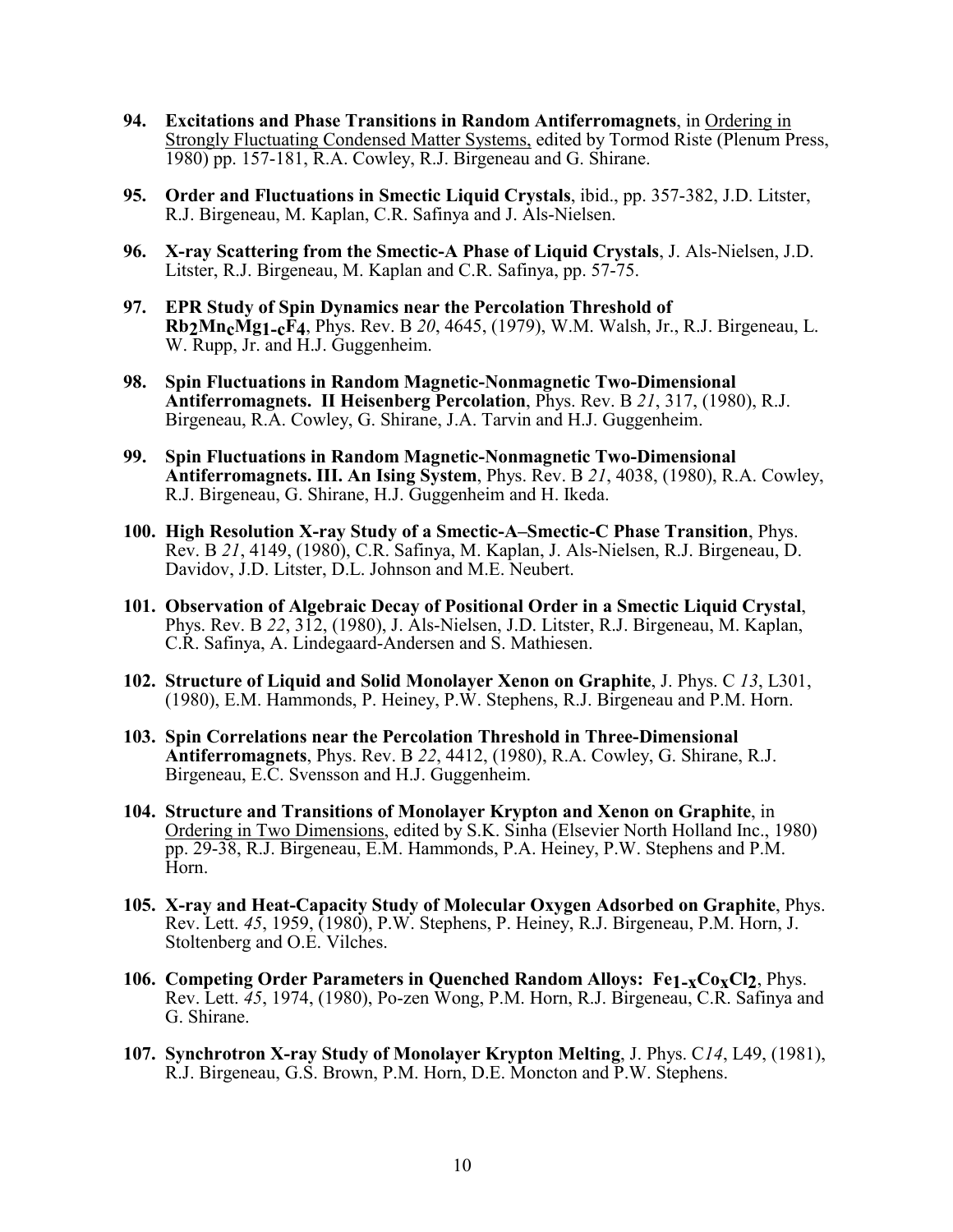- **108. Low-Temperature Study of the Static and Dynamical Magnetic Properties of the Random One-Dimensional Antiferromagnet (CD3)4NMn<sub>c</sub>Cu<sub>1-c</sub>Cl<sub>3</sub>, Phys. Rev. B** *23*, 4582, (1981), Y. Endoh, I.U. Heilmann, R.J. Birgeneau, G. Shirane, A.R. McGurn and M.F. Thorpe.
- **109. Synchrotron X-ray Study of the Commensurate-Incommensurate Transition of Monolayer Krypton on Graphite**, Phys. Rev. Lett. *46*, 1533, (1981), D.E. Moncton, P.W. Stephens, R.J. Birgeneau, P.M. Horn and G.S. Brown. Response to Ceva and Marti, Phys. Rev. Lett. *49*, 1679, (1982).
- **110. High Resolution X-ray Study of the Smectic A-Smectic B Phase Transition and the Smectic B Phase in Butyloxybenzylidene Octylaniline**, Mol. Cryst. Liq. Cryst. *67*, 205, (1981), P.S. Pershan, G. Aeppli, J.D. Litster and R.J. Birgeneau.
- **111. One- and Two-Magnon Excitations in a One-Dimensional Antiferromagnet in a Magnetic Field**, Phys. Rev. B *24*, 3939, (1981), I.U. Heilmann, J.K. Kjems, Y. Endoh, G.F. Reiter, G. Shirane and R.J. Birgeneau.
- **112. Critical Fluctuations near a Nematic-Smectic-A–Smectic-C Multicritical Point**, Phys. Rev. Lett. *47*, 668, (1981), C.R. Safinya, R.J. Birgeneau, J.D. Litster and M.E. Neubert.
- **113. Critical Behavior near the Nematic-Smectic-A Transition in Butyloxybenzylidene Octylaniline (40.8)**, Phys. Rev. A *24*, 2624, (1981), R.J. Birgeneau, C.W. Garland, G.B. Kasting and B.M. Ocko.
- **114. High-Resolution X-ray-Scattering Study of the Nematic-Smectic A–Reentrant Nematic Transitions in 80CB/60CB Mixtures**, Phys. Rev. Lett. *47*, 1206, (1981), A.R. Kortan, H.V. Känel, R.J. Birgeneau and J.D. Litster.
- **115. Freezing Transition of Monolayer Xenon on Graphite**, Phys. Rev. Lett. *48*, 104, (1982), P.A. Heiney, R.J. Birgeneau, G.S. Brown, P.M. Horn, D.E. Moncton and P.W. Stephens.
- **116. Random-Field Effects in Two- and Three-Dimensional Ising Antiferromagnets**, Phys. Rev. Lett. *48*, 438, (1982), H. Yoshizawa, R.A. Cowley, G. Shirane, R.J. Birgeneau, H.J. Guggenheim and H. Ikeda.
- **117. Spin Correlations near the Ferromagnet–Spin-Glass Crossover Point in Amorphous Fe-Mn Alloys**, Phys. Rev. B *25*, 4882, (1982), G. Aeppli, S.M. Shapiro, R.J. Birgeneau and H.S. Chen.
- **118. Liquid Crystals: Phases and Phase Transitions**, Physics Today *35*, No. 5, 26, (1982), J. D. Litster and R.J. Birgeneau.
- **119. High Resolution X-ray Studies of Monolayer Krypton on Varied Forms of Graphite**, Physica *109&110B*, 1785, (1982), R.J. Birgeneau, P.A. Heiney and J.P. Pelz.
- **120. Synchrotron X-ray Study of Novel Crystalline-B Phases in Heptyloxybenzylidene-Heptylaniline (70.7)**, Phys. Rev. Lett. *49*, 553, (1982), J. Collett, L.B. Sorensen, P.S. Pershan, J.D. Litster, R.J. Birgeneau and J. Als-Nielsen.
- **121. Random-Field Effects in Metamagnet Tricritical Point Measurements**, Phys. Rev. B *26*, 3751, (1982), R.J. Birgeneau and A. Nihat Berker.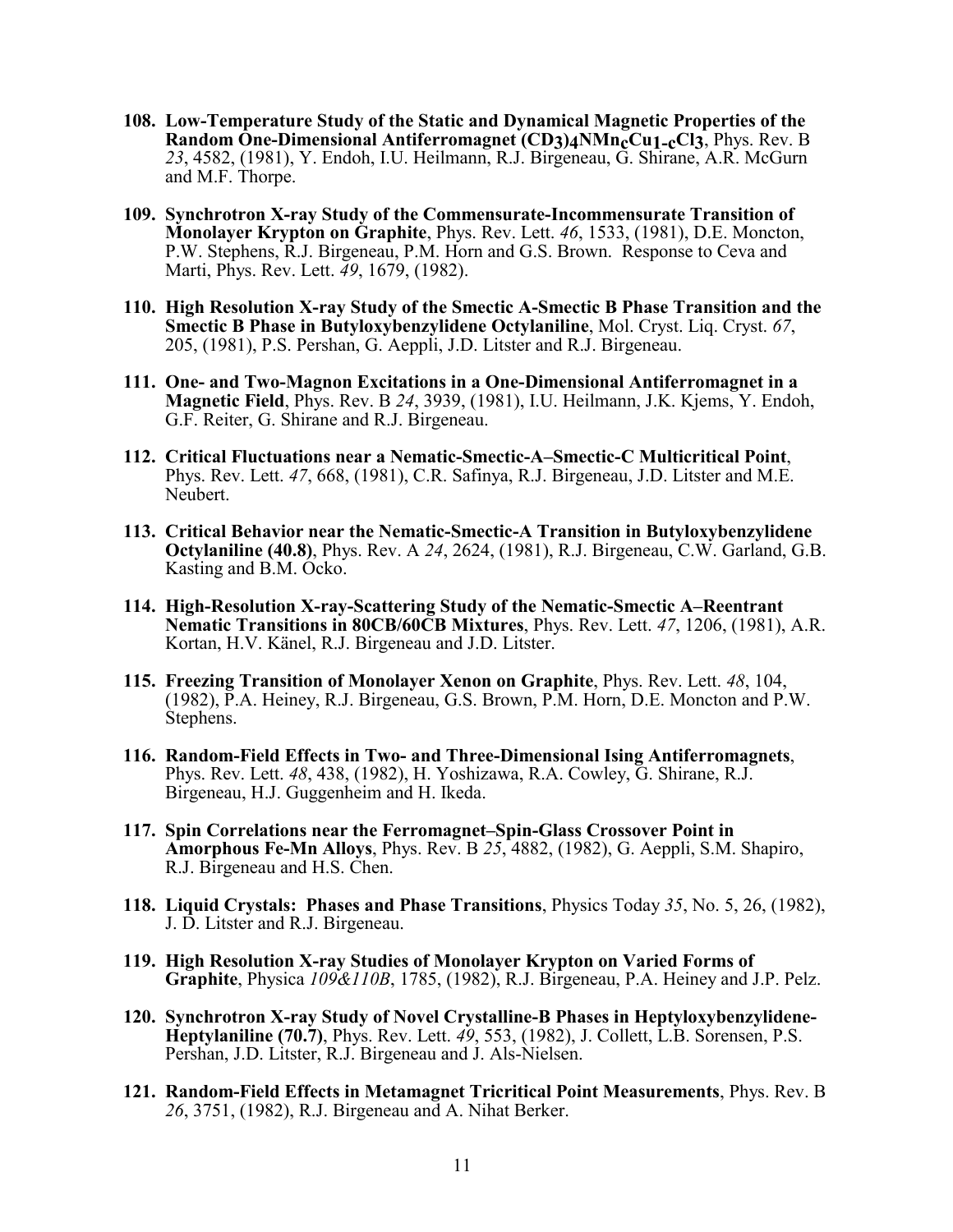- **122. Commensurate-Incommensurate Transition in Bromine-Intercalated Graphite: A Model Stripe-Domain System**, Phys. Rev. Lett. *49*, 1427, (1982), A.R. Kortan, A. Erbil, R.J. Birgeneau and M.S. Dresselhaus.
- **123. High-Resolution X-ray Scattering Study of the Nematic to Smectic-C Transitions in High-Resolution X-ray Scattering Study of the Nematic to Smectic-C Transit<br><b>8 S5/7 S5 Mixtures**, Phys. Rev. Lett. *50,* 56, (1983), C.R. Safinya, L.J. Martínez-Miranda, M. Kaplan, J.D. Litster and R.J. Birgeneau.
- **124. Fe1-xCoxCl2: Competing Anisotropies and Random Molecular Fields**, Phys. Rev. B *27*, 428, (1983), P. Wong, P.M. Horn, R.J. Birgeneau and G. Shirane.
- **125. X-ray Study of Molecular Oxygen Adsorbed on Graphite**, Surf. Sci. *125*, 539, (1983), P.A. Heiney, P.W. Stephens, S.G.J. Mochrie, J. Akimitsu, R.J. Birgeneau and P.M. Horn.
- **126. Random Field Effects in Magnets**, Physica *120B*, 180, (1983), R.J. Birgeneau.
- **127. Smectic-A–Smectic-C Transition: Mean Field or Critical**, Phys. Rev. A *27*, 1251, (1983), R.J. Birgeneau, C.W. Garland, A.R. Kortan, J.D. Litster, M. Meichle, B.M. Ocko, C. Rosenblatt, L.J. Yu and J. Goodby.
- **128. Commensurate-Incommensurate and Melting Transitions in Bromine-Intercalated Single Crystal Kish Graphite**, *Intercalated Graphite*, *Materials Research Society Symposia Proceedings*, edited by M.S. Dresselhaus, J.E. Fisher and M.J. Moran (North Holland Elsiever, New York, 1982), Vol. 20, p. 21, A. Erbil, A.R. Kortan, R.J. Birgeneau and M.S. Dresselhaus.
- **129. Structure and Phase Transitions in Bromine and Potassium-Mercury Intercalated Graphite**, Synthetic Metals *7*, 273, (1983), A. Erbil, G. Timp, A.R. Kortan, R.J. Birgeneau and M.S. Dresselhaus.
- **130. Critical Behavior of a Site-Diluted Three-Dimensional Ising Magnet**, Phys. Rev. B *27*, 6747, (1983), R.J. Birgeneau, R.A. Cowley, G. Shirane, H. Yoshizawa, D.P. Belanger, A.R. King and  $\overline{V}$ . Jaccarino.
- **131. Critical Behavior at the Nematic-Smectic-A Transition in Butyloxybenzylidene Heptylaniline (40.7)**, Phys. Rev. A *27*, 3234, (1983), C.W. Garland, M. Meichle, B.M. Ocko, A.R. Kortan, C.R. Safinya, L.J. Yu, J.D. Litster and R.J. Birgeneau.
- 132. Magnetic Structure and Dynamics in  $\alpha$  and  $\beta$  Phase Solid Oxygen, Phys. Rev. B *28*, 452, (1983), P.W. Stephens, R.J. Birgeneau, C.F. Majkrzak and G. Shirane.
- **133. Direct Observation of Layer-by-Layer Wetting of Graphite by Ethylene**, Phys. Rev. Lett. *51*, 407, (1983), M. Sutton, S.G.J. Mochrie and R.J. Birgeneau.
- **134. Random-Field Effects in the Diluted Two-Dimensional Ising Antiferromagnet Rb2Co0.7Mg0.3F4**, Phys. Rev. B *28*, 1438, (1983), R.J. Birgeneau, H. Yoshizawa, R.A. Cowley, G. Shirane and H. Ikeda.
- **135. Random Fields and Three Dimensional Ising Models:**  $Co_{\mathbf{X}}Zn1_{-\mathbf{X}}F2$ **, Phys. Rev. B** *28*, 2602, (1983), M. Hagen, R.A. Cowley, S. Satija, H. Yoshizawa, G. Shirane, R.J. Birgeneau and H.J. Guggenheim.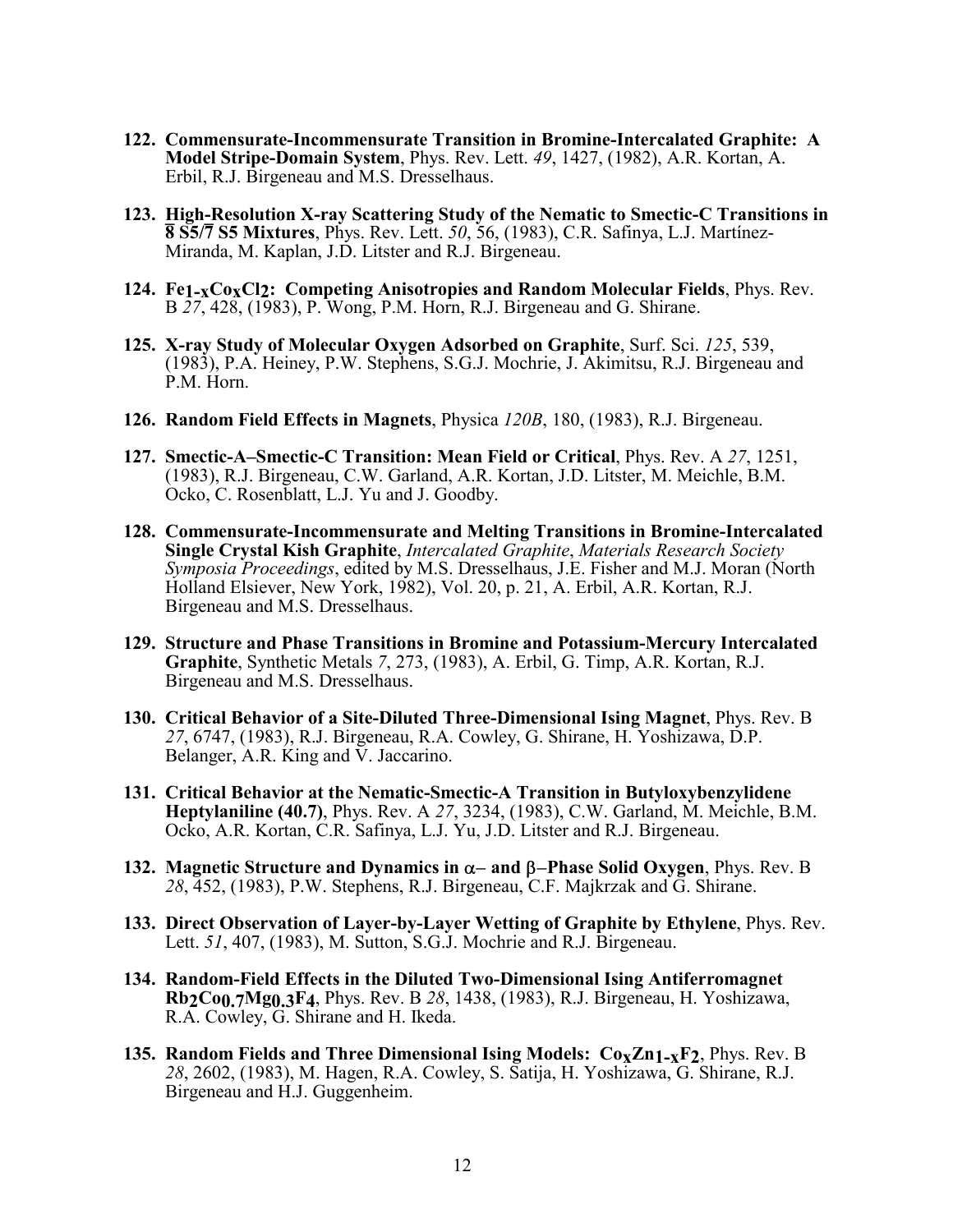- **136. Disorder, Random Fields and Competing Interactions in Antiferromagnets**, in Multicritical Phenomena, edited by R. Pynn and A. Skjeltorp (Plenum, New York, 1984), p. 333ff, R.A. Cowley, R.J. Birgeneau, G. Shirane and H. Yoshizawa.
- **137. Intercalate Structure, Melting and the Commensurate-Incommensurate Transition in Bromine-Intercalated Graphite**, Phys. Rev. B *28*, 6329, (1983), A. Erbil, A.R. Kortan, R.J. Birgeneau and M.S. Dresselhaus.
- **138. X-ray Scattering Study of the Structure and Freezing Transition of Monolayer Xenon on Graphite**, Phys. Rev. B *<sup>28</sup>*, 6416, (1983), P.A. Heiney, P.W. Stephens, R.J. Birgeneau, P.M. Horn and D.E. Moncton.
- **139. Spin Correlations and Reentrant Spin-Glass Behavior in Amorphous Fe-Mn Alloys: Statics**, Phys. Rev. B *<sup>28</sup>*, 5160, (1983), G. Aeppli, S.M. Shapiro, R.J. Birgeneau and H.S. Chen.
- **140. Spin Correlations and Reentrant Spin-Glass Behavior in Amorphous Fe-Mn Alloys. II Dynamics**, Phys. Rev. B *<sup>29</sup>*, 2589, (1984), G. Aeppli, S.M. Shapiro, R.J. Birgeneau and H.S. Chen.
- **141. Critical and Tricritical Behavior at the Nematic to Smectic-A Transition**, Phys.<br>Rev. Lett. *52*, 208, (1984), B.M. Ocko, R.J. Birgeneau, J.D. Litster and M.E. Neubert.
- **142. A High Resolution X-ray Scattering Study of the Phases and Phase Transitions in N-(4-n-Butyloxybenzylidene)-4-n-Heptylaniline (40.7)**, J. Physique *45*, 113, (1984), B.M. Ocko, A.R. Kortan, R.J. Birgeneau and J.W. Goodby.
- **143. Structural Aspects of the Magnetic and Melting Transitions in Bilayer Molecular Oxygen on Graphite**, Surf. Sci. *138*, 599, (1984), S.G.J. Mochrie, M. Sutton, J. Akimitsu, R.J. Birgeneau, P.M. Horn, P. Dimon and D.E. Moncton.
- **144. Nematic-Smectic A-Reentrant Nematic Transitions in 80CB:60CB Mixtures**, J. Physique *45*, 529, (1984), A.R. Kortan, H. von Känel, R.J. Birgeneau and J.D. Litster.
- **145. High-resolution X-ray-Scattering Study of the Commensurate-Incommensurate Transition of Monolayer Kr on Graphite**, Phys. Rev. B *<sup>29</sup>*, 3512, (1984), P.W. Stephens, P.A. Heiney, R.J. Birgeneau, P.M. Horn, D.E. Moncton and G.S. Brown.
- **146. Phase Transitions in Diluted Magnets: Critical Behavior, Percolation and Random Fields**, J. Stat. Phys. *34*, 817, (1984), R.J. Birgeneau, R.A. Cowley, G. Shirane and H. Yoshizawa.
- **147. Spin Correlations near the Ferromagnetic-to-Spin-Glass Crossover**, J. Appl. Phys. *55*, 1628, (1984), G. Aeppli, S.M. Shapiro, H. Maletta, R.J. Birgeneau and H.S. Chen.
- **148. Multilayer Adsorption of Ethylene on Graphite: Layering, Prewetting and Wetting**, Phys. Rev. B *30*, 263, (1984), S.G.J. Mochrie, M. Sutton, R.J. Birgeneau, D.E. Moncton and P.M. Horn.
- **149. Phase Diagram and Phase Transitions of Krypton on Graphite in the One-to-Two-Layer Regime**, Phys. Rev. B *30*, 1589, (1984), E.D. Specht, M. Sutton, R.J. Birgeneau, D.E. Moncton and P.M. Horn.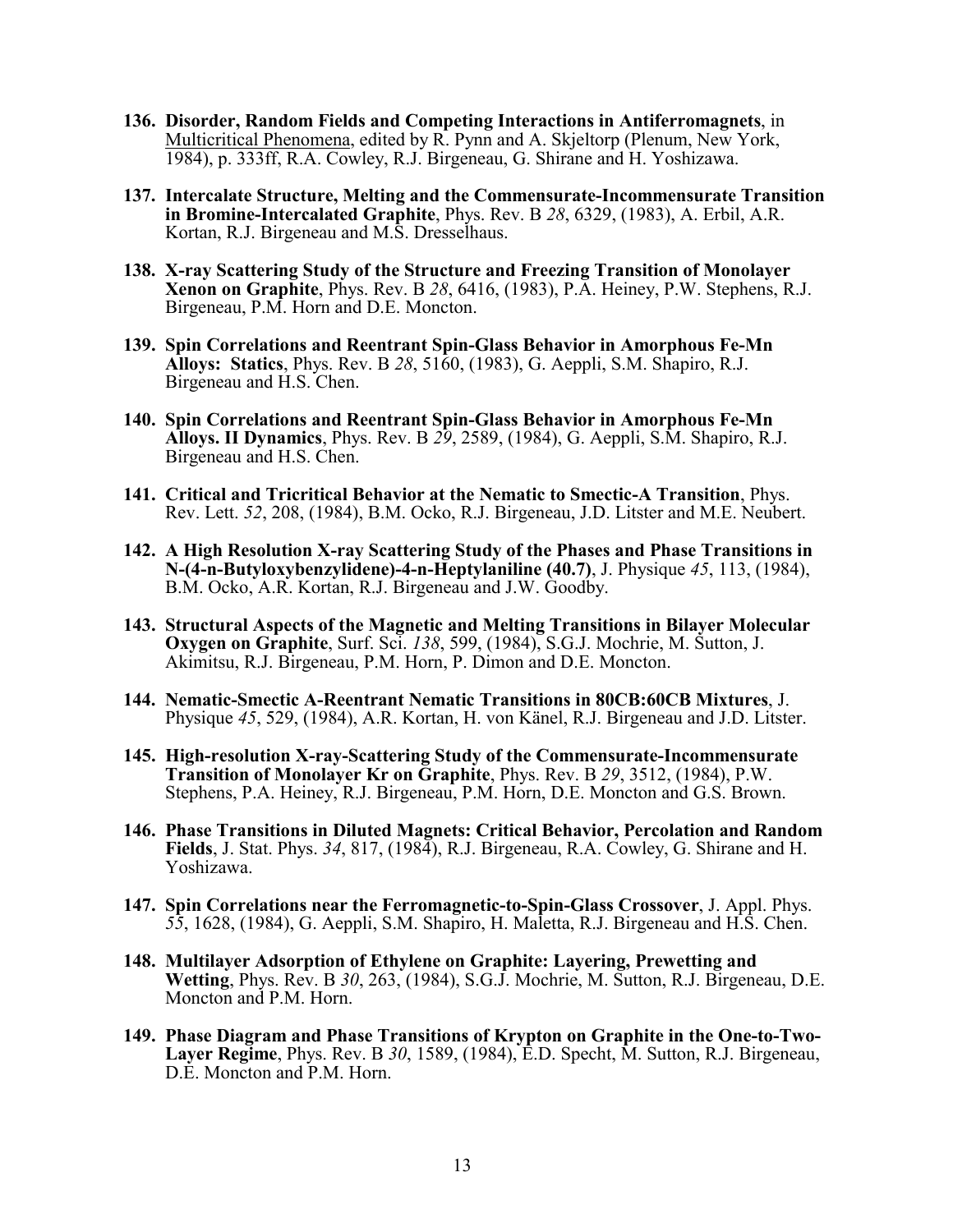- **150. Algebraic Decay of Successive Harmonics in a Model Two-Dimensional System**, Phys. Rev. Lett. *53*, 985, (1984), S.G.J. Mochrie, A.R. Kortan, R.J. Birgeneau and P.M. Horn.
- **151. Random Fields and the Weakly Anisotropic Ising Model: Mn<sub>X</sub>Zn<sub>1-x</sub>F<sub>2</sub>, Phys. Rev.** B *30*, 6650, (1984), R.A. Cowley, H. Yoshizawa, G. Shirane, M. Hagen and R.J. Birgeneau.
- **152. Rotational Transition of Incommensurate Kr Monolayers on Graphite**, Phys. Rev. Lett. *53*, 2250, (1984), K. D'Amico, D.E. Moncton, E.D. Specht, R.J. Birgeneau, S.E. Nagler and P.M. Horn.
- **153. Random Field Effects in the Three Dimensional Ising Magnet: FexZn1-xF2**, Z. Phys. B *58,* 15, (1984), R.A. Cowley, H. Yoshizawa, G. Shirane and R.J. Birgeneau.
- **154. First-Order and Continuous Melting in a Two-Dimensional System: Monolayer Xenon on Graphite**, Phys. Rev. B *31*, 437, (1985), P. Dimon, P.M. Horn, M. Sutton, R.J. Birgeneau and D.E. Moncton.
- **155. Successive Ising Phase Transitions in a Random Antiferromagnet with Competing Anisotropies**, Phys. Rev. B *31*, 316, (1985), K. Katsumata, H. Yoshizawa, G. Shirane and R.J. Birgeneau.
- **156. Phases and Phase Transitions in Two Dimensional Systems with Competing Interactions**, in The Structure of Surfaces*,* edited by M.A. Van Hove and SY. Tong (Springer Verlag, Berlin, 1985) pp. 404-412, R.J. Birgeneau, P.M. Horn and D.E. Moncton.
- **157. Neutron Scattering Study of the Effect of a Random Field on the Three-Dimensional Dilute Ising Antiferromagnet Fe0.6Zn0.4F2**, Phys. Rev. B *31*, 4548, (1985), H. Yoshizawa, R.A. Cowley, G. Shirane and R.J. Birgeneau.
- **158. Temporal Phase Transition in the Three-Dimensional Random-Field Ising Model**, Phys. Rev. Lett. *54*, 2147, (1985), R.J. Birgeneau, R.A. Cowley, G. Shirane and H. Yoshizawa.
- **159. The Freezing Transition of Monolayer Xenon on Single Crystal Graphite**, J. Physique Lett. *46*, L-561, (1985), E.D. Specht, R.J. Birgeneau, K.L. D'Amico, D.E. Moncton, S.E. Nagler and P.M. Horn.
- **160. Orientational Ordering in Xenon Fluid Monolayers on Single Crystals of Exfoliated Graphite**, Phys. Rev. B *<sup>32</sup>*, 7373, (1985), S.E. Nagler, P.M. Horn, T.F. Rosenbaum, R.J. Birgeneau, M. Sutton, S.G.J. Mochrie, D.E. Moncton and R. Clarke.
- **161. A High Resolution Synchrotron X-ray Study of the Weakly-Incommensurate Phase of High Stage Bromine-Intercalated Graphite**, Z. Phys. B *62*, 79, (1985), S.G.J. Mochrie, A.R. Kortan, R.J. Birgeneau and P.M. Horn.
- **162. Electron-Beam-Induced Damage and Structure of SbCl5**-**Graphite Intercalation Compounds**, Phys. Rev. B *33*, 2738, L. Salamanca-Riba, G. Roth, J.M. Gibson, A.R. Kortan, G. Dresselhaus and R.J. Birgeneau.
- **163. Low-Temperature Structures of Xe on Graphite in the One- to Two-Layer Regime**, Phys. Rev. B *33*, 3344, (1986), Hawoong Hong, R.J. Birgeneau and M. Sutton.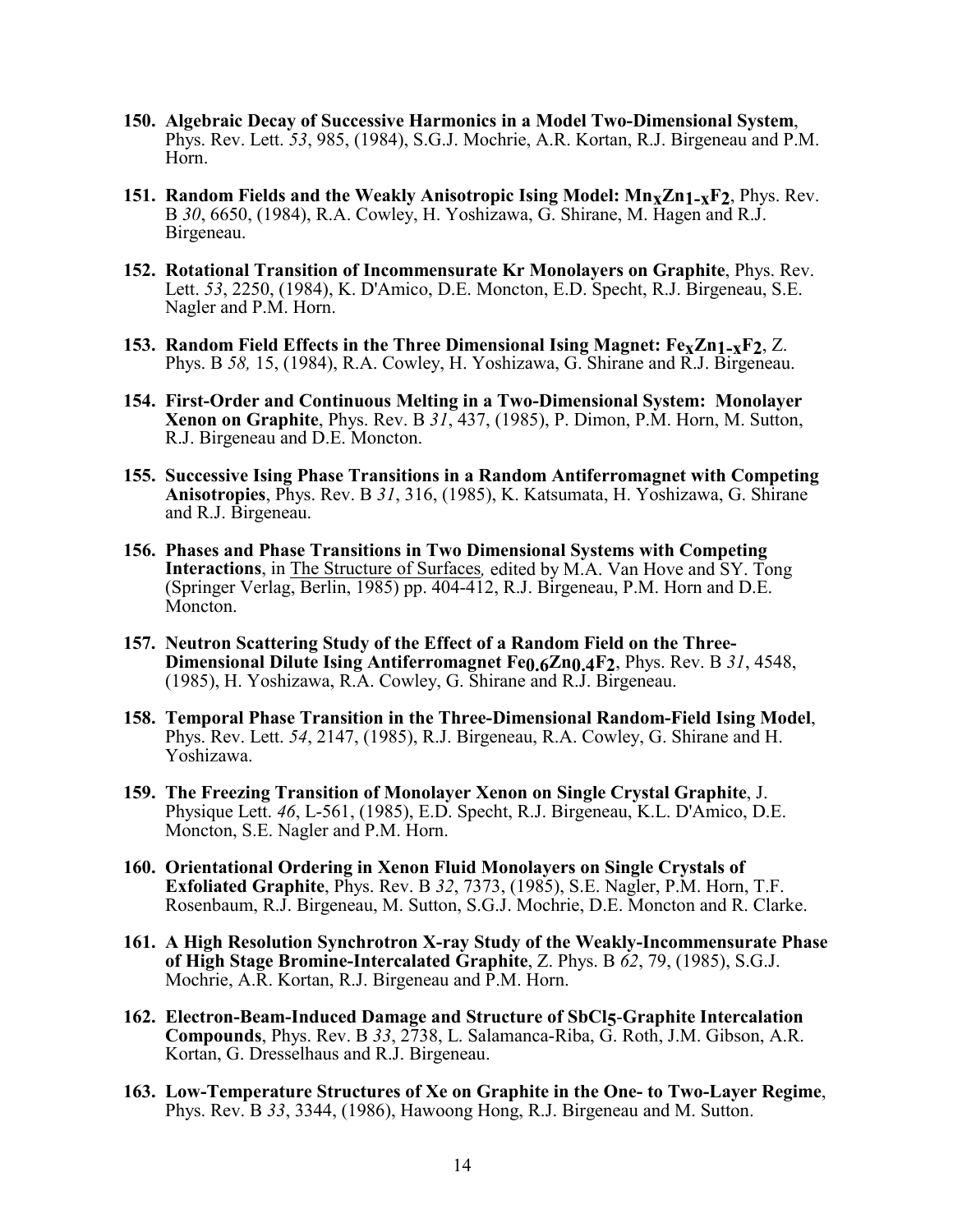- **164. Crossover to Tricritical Behavior at the Nematic to Smectic A Transition: An Xray Scattering Study**, Z. Phys. B *62*, 487, (1986), B.M. Ocko, R.J. Birgeneau and J.D. Litster.
- **165. Random Fields and Phase Transitions**, Physica *137B*, 83, (1986), R.J. Birgeneau, Y. Shapira, G. Shirane, R.A. Cowley and H. Yoshizawa.
- **166. Two-Dimensional Rare Gas Solids**, Science *232*, 329, (1986), R.J. Birgeneau and P.M. Horn.
- **167. X-ray Study of Fluctuations near the Nematic-Smectic-A-Smectic-C Multicritical Point**, Phys. Rev. Lett. *56*, 2264, (1986), L.J. Martínez-Miranda, A.R. Kortan and R.J. Birgeneau.
- **168. Orientational and Positional Order in a Tilted Hexatic Liquid-Crystal Phase**, Phys. Rev. Lett. *57*, 98, (1986), J.D. Brock, A. Aharony, R.J. Birgeneau, K. Evans-Lutterodt, J.D. Litster, P.M. Horn, G.B. Stephenson and A.R. Tajbakhsh.
- **169. Multicriticality in Hexatic Liquid Crystals**, Phys. Rev. Lett. *57*, 1012, (1986), A. Aharony, R.J. Birgeneau, J.D. Brock and J.D. Litster.
- **170. Critical Behavior of the Three-Dimensional Site-Random Ising Magnet: MnxZn1 xF2**, Phys. Rev. B *34*, 4719, (1986), P. Mitchell, R.A. Cowley, H. Yoshizawa, P. Böni, Y.J. Uemura and R.J. Birgeneau.
- **171. Crossover from Spin Waves to Quasilocalized Excitations in the Diluted Antiferromagnet (Mn0.5Zn0.5)F2**, Phys. Rev. Lett. *57*, 1947, (1986), Y.J. Uemura and R.J. Birgeneau.
- **172. Phase Transitions and Metastable States in the Presence of Random Fields**, Physica *140A*, 285, (1986), R.A. Cowley, R.J. Birgeneau and G. Shirane.
- **173. Phase Transitions, Metastable States and Random Fields**, Physica Scripta *T13*, 212, (1986), R.A. Cowley, R.J. Birgeneau, G. Shirane and H. Yoshizawa.
- **174. Layering and Mixing in Coadsorbed Xenon-Ethylene Films on Graphite**, Phys. Rev. B *<sup>35</sup>*, 2064, (1987), S.K. Satija, M. Sutton, R.J. Birgeneau, Hawoong Hong, L. Passell and J.P. Wicksted.
- **175. Novel Melting Transition in a Two-Dimensional Stripe-Domain System**, Phys. Rev. Lett. *58*, 690, (1987), S.G.J. Mochrie, A.R. Kortan, P.M. Horn and R.J. Birgeneau.
- **176. Liquids, Crystals and Liquid Crystals**, *Proc. Natl. Acad. Sci. 84*, 4689, (1987), R.J. Birgeneau.
- **177. Critical Behavior at Nematic-to-Smectic-A-Phase Transitions for Smectic-A1 and Reentrant Smectic-Ad Phases**, Phys. Rev. A *36*, 1387, (1987), K.W. Evans-Lutterodt, J.W. Chung, B.M. Ocko, R.J. Birgeneau, C. Chiang, C.W. Garland, E. Chin, J. Goodby and N.H. Tinh.
- **178. Magnetic X-ray Scattering Measurements on MnF2**, Phys. Rev B *36*, 5609, (1987), A.I. Goldman, K. Mohanty, G. Shirane, P.M. Horn, R.L. Greene, C.J. Peters, T.R. Thurston and R.J. Birgeneau.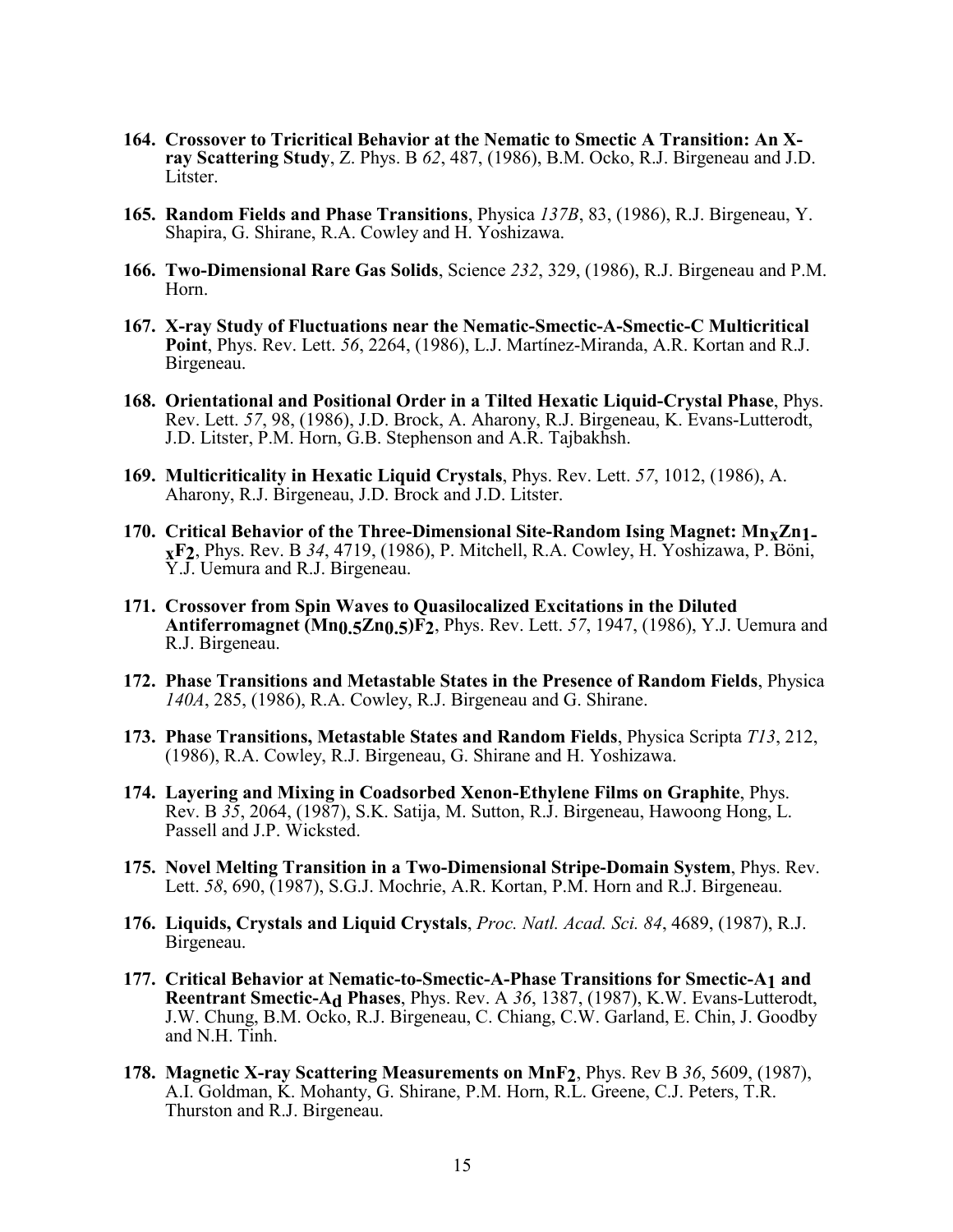- **179. Phase Diagram, Fluctuations and Phase Transitions near the Liquid Crystal Nematic-Smectic-A-Smectic-C Multicritical Point**, Phys. Rev. A *36*, 2372, (1987), L.J. Martínez-Miranda, A.R. Kortan and R.J. Birgeneau.
- **180. Soft-Phonon Behavior and Transport in Single-Crystal La2CuO4**, Phys. Rev. Lett. *59*, 1329, (1987) R.J. Birgeneau, C.Y. Chen, D.R. Gabbe, H.P. Jenssen, M.A. Kastner, C.J. Peters, P.J. Picone, T. Thio, T.R. Thurston, H.L. Tuller, J.D. Axe, P. Böni and G. Shirane.
- **181. Two-Dimensional Antiferromagnetic Quantum Spin-Fluid State in La2CuO4,**  Phys. Rev. Lett. *59*, 1613, (1987), G. Shirane, Y. Endoh, R.J. Birgeneau, M.A. Kastner, Y. Hidaka, M. Oda, M. Suzuki and T. Murakami.
- **182. X-ray Scattering Study of the Thermal Roughening of Ag(110)**, Phys. Rev. Lett. *59*, 2075, (1987), G.A. Held, J.L. Jordan-Sweet, P.M. Horn, A. Mak and R.J. Birgeneau.
- **183. Grazing-Incidence X-ray Study of the Structures and Phase Transitions of Hydrogen on Tungsten (100)**, Phys. Rev. Lett. *59*, 2192, (1987), J.W. Chung, K.W. Evans-Lutterodt, E.D. Specht, R.J. Birgeneau, P.J. Estrup and A.R. Kortan.
- **184. Commensurate-Incommensurate and Rotational Transitions of Monolayer Xenon on Single-Crystal Graphite**, Phys. Rev. B *<sup>36</sup>*, 7311, (1987), Hawoong Hong, C.J. Peters, A. Mak, R.J. Birgeneau, P.M. Horn and H. Suematsu.
- **185. Magnons and Fractons in the Diluted Antiferromagnet Mn<sub>X</sub>Zn<sub>1-X</sub>F<sub>2</sub>, Phys. Rev. B** *36*, 7024, (1987), Y.J. Uemura and R.J. Birgeneau.
- **186. Phase Diagram and Phase Transitions of Krypton on Graphite in the Extended Monolayer Regime**, Z. Phys. B *69*, 347, (1987), E.D. Specht, A. Mak, C. Peters, M. Sutton, R.J. Birgeneau, K.L. D'Amico, D.E. Moncton, S.E. Nagler and P.M. Horn.
- 187. Resistivity of Nonmetallic La2-ySryCu1-xLixO4- $\delta$  Single Crystals and Ceramics,<br>Phys. Rev. B 37, 111, (1988), M.A. Kastner, R.J. Birgeneau, C.Y. Chen, Y.M. Chiang,<br>D.R. Gabbe, H.P. Jenssen, T. Junk, C.J. Peters, P.J. H.L. Tuller.
- **188. Magnetic Phase Diagram and Magnetic Pairing in Doped La2CuO4**, Phys. Rev. Lett. *60*, 1330, (1988), A. Aharony, R.J. Birgeneau, A. Coniglio, M.A. Kastner and H.E. Stanley.
- **189. Static and Dynamic Spin Correlations in Pure and Doped La2CuO4**, Phys. Rev. B *37*, 7443, (1988), Y. Endoh, K. Yamada, R.J. Birgeneau, D.R. Gabbe, H.P. Jenssen, M.A. Kastner, C.J. Peters, P.J. Picone, T.R Thurston, J.M. Tranquada, G. Shirane, Y. Hidaka, M. Oda, Y. Enomoto, M. Suzuki and T. Murakami.
- **190. Synchrotron Magnetic X-ray Measurements of the Order Parameter in Mn0.5Zn0.5F2**, Phys. Rev. B *37*, 9559, (1988), T.R. Thurston, C.J. Peters, R.J. Birgeneau and P.M. Horn.
- **191. Magnetic Frustration Model for Superconductivity in Planar CuO2 Systems**, Z. Phys. B *71*, 57, (1988), R.J. Birgeneau, M.A. Kastner and A. Aharony. See also Int. J. Mod. Phys. *1*, 649, (1988).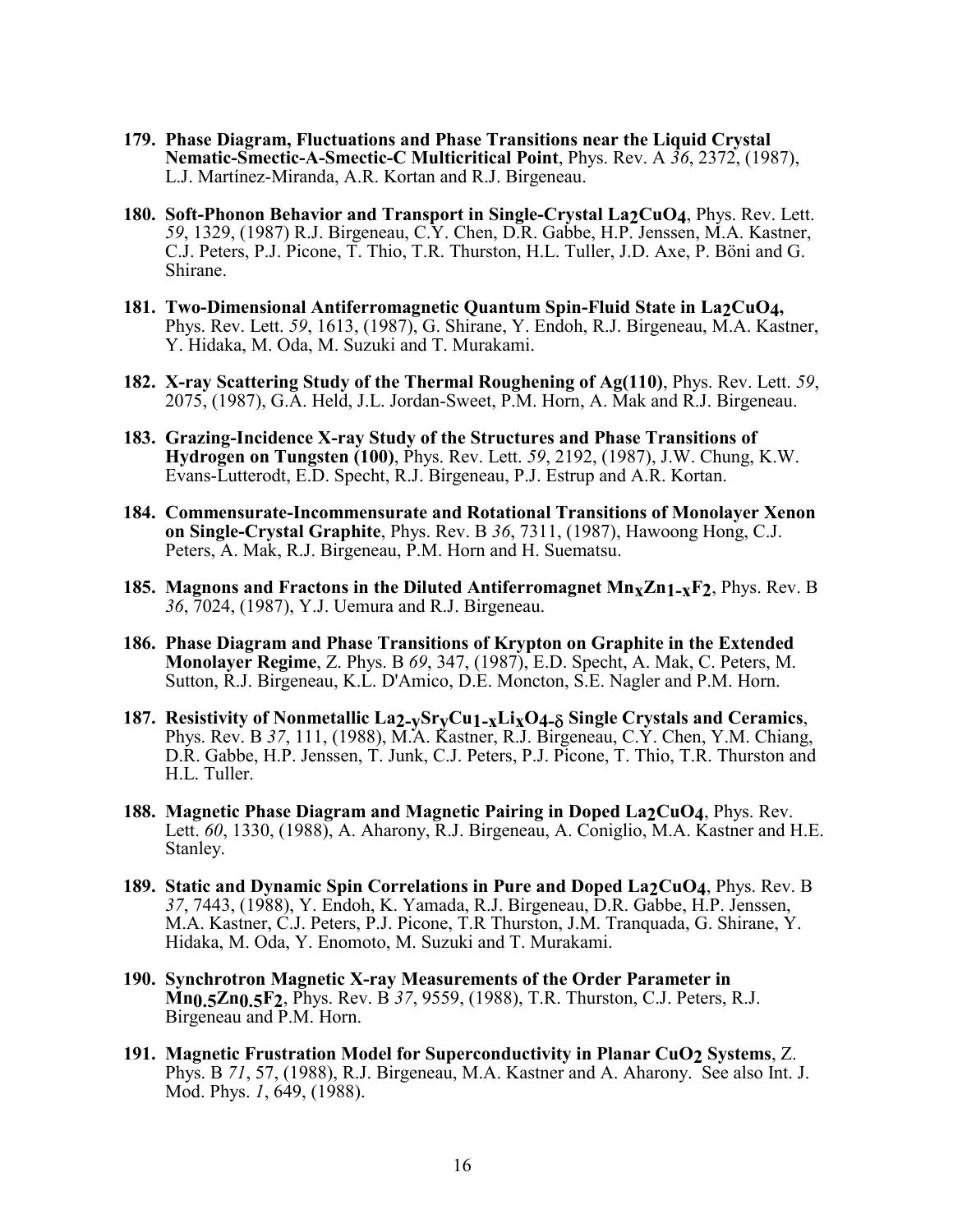- **192. Two-Dimensional Zone-Center Spin-Wave Excitations in La2CuO4**, Phys. Rev. B *37*, 9761, (1988), C.J. Peters, R.J. Birgeneau, M.A. Kastner, H. Yoshizawa, Y. Endoh, J. Tranquada, G. Shirane, Y. Hidaka, M. Oda, M. Suzuki and T. Murakami.
- **193. Antisymmetric Exchange and Its Influence on Magnetic Structure and Conductivity of La2CuO4**, Phys. Rev. B *38*, 905, (1988), T. Thio, T.R. Thurston, N.W. Preyer, P.J. Picone, M.A. Kastner, H.P. Jenssen, D.R. Gabbe, C.Y. Chen, R.J. Birgeneau and A. Aharony.
- **194. Lattice Instability and Soft Phonons in Single-Crystal La<sub>2-x</sub>Sr<sub>x</sub>CuO<sub>4</sub>, Phys. Rev. B** *38*, 185, (1988), P. Böni, J.D. Axe, G. Shirane, R.J. Birgeneau, D.R. Gabbe, H.P. Jenssen, M.A. Kastner, C.J. Peters, P.J. Picone and T.R. Thurston.
- **195. Magnetic Phases and Possible Magnetic Pairing in Doped Lanthanum Cuprate**, Physica C *153-155*, 1211, (1988), A. Aharony, R.J. Birgeneau, A. Coniglio, M.A. Kastner and H.E. Stanley.
- **196. Static and Dynamic Spin Correlations and Antisymmetric Exchange in La2CuO4**, Physica C *153-155*, 515, (1988), R.J. Birgeneau, M.A. Kastner, A. Aharony, G. Shirane and Y. Endoh.
- **197. Neutron-Scattering Study of the Transition from Antiferromagnetic to Weak Ferromagnetic Order in La2CuO4**, Phys. Rev. B *<sup>38</sup>*, 6636, (1988), M.A. Kastner, R.J. Birgeneau, T.R. Thurston, P.J. Picone, H.P. Jenssen, D.R. Gabbe, M. Sato, K. Fukuda, S. Shamoto, Y. Endoh, K. Yamada and G. Shirane.
- **198. Antiferromagnetic Spin Correlations in Insulating, Metallic and Superconducting La2-xSrxCuO4,** Phys. Rev. B *38*, 6614, (1988), R.J. Birgeneau, D.R. Gabbe, H.P. Jenssen, M.A. Kastner, P.J. Picone, T.R. Thurston, G. Shirane, Y. Endoh, M. Sato, K. Yamada, Y. Hidaka, M. Oda, Y. Enomoto, M. Suzuki and T. Murakami.
- **199. Antiferromagnetic Ordering of Cu Ions in NdBa2Cu3O6.1,** Phys. Rev. B *38*, 8720, (1988), A.H. Moudden, G. Shirane, J.M. Tranquada, R.J. Birgeneau, Y. Endoh, K. Yamada, Y. Hidaka and T. Murakami.
- **200. The Phase Diagram of Rb2Mn0.7Mg0.3F4 in a Magnetic Field**, J. de Physique *49*, *C8*, Suppl. 12, 1221, (1988), R.A. Cowley, R.J. Birgeneau, T.R. Thurston and G. Shirane.
- **201. Neutron Magnetic Scattering Studies from Pure and Doped La2CuO4**, Japanese Journal of Applied Physics, Series 1, Superconducting Materials, 24-27, (1988), Y. Endoh, K. Yamada, E. Kudo, Y. Hidaka, M. Oda, Y. Enomoto, M. Suzuki, T. Murakami, R.J. Birgeneau, D.R. Gabbe, H.P. Jenssen, M.A. Kastner, C.J. Peters, P.J. Picone, T.R. Thurston, G. Shirane and J.M. Tranquada.
- **202. Magnetism and Superconductivity in Doped Planar CuO2 Systems**, *Proc. Adriatic Research Conf. & Workshop on Towards the Theoretical Understanding of High Tc Superconductors*, vol. *14*, edited by S. Lundqvist, E. Tosatti, M.P. Tosi and Yu Lu (World Scientific Publishing, Singapore, 1988) p. 113, A. Aharony, R.J. Birgeneau and M.A. Kastner.
- **203. Two and Three Dimensional Exotic Liquid Crystals**, McGraw-Hill Yearbook of Science and Technology, pp. 189-191, 1989, R.J. Birgeneau.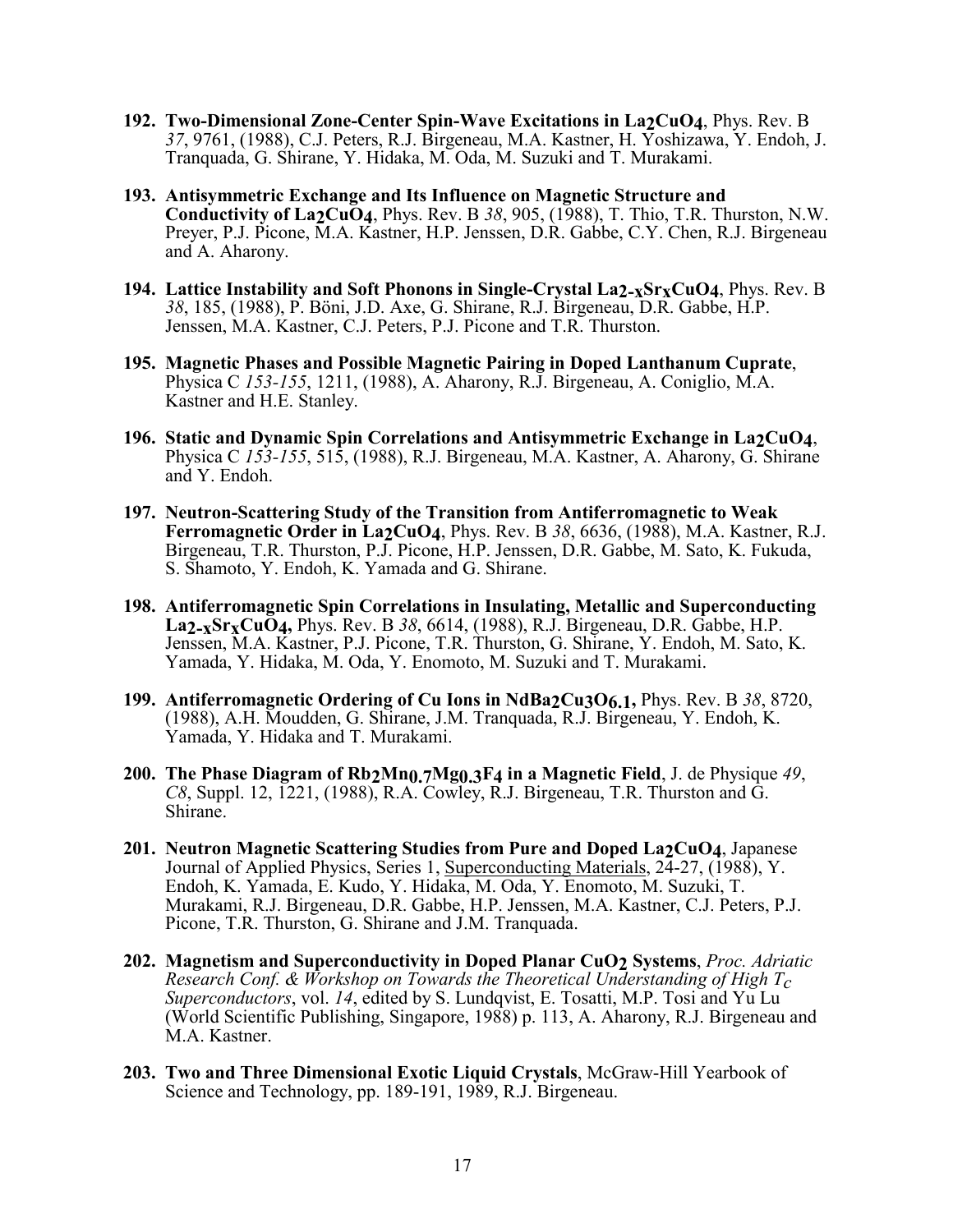- **204. Successive Antiferromagnetic Phase Transitions in Single-Crystal La2CoO4**, Phys. Rev. B *39*, 2336, (1989), K. Yamada, M. Matsuda, Y. Endoh, B. Keimer, R.J. Birgeneau, S. Onodera, J. Mizusaki, T. Matsuura and G. Shirane.
- **205. Static and Dynamic Spin Fluctuations in Superconducting La2-xSrxCuO4**, Phys. Rev. B *39*, 2868, (1989), R.J. Birgeneau, Y. Endoh, K. Kakurai, Y. Hidaka, T. Murakami, M.A. Kastner, T.R. Thurston, G. Shirane and K. Yamada.
- **206. Hexatic Ordering in Freely Suspended Liquid Crystal Films**, Z. Phys. B *74*, 197, (1989), J.D. Brock, D.Y. Noh, B.R. McClain, J.D. Litster, R.J. Birgeneau, A. Aharony, P.M. Horn and J.C. Liang.
- **207. Lattice Instability in Single-Crystal La2-xSrxCuO4**, Physica B*156-157*, 902, (1989), P. Böni, J.D. Axe, G. Shirane, R.J. Birgeneau, D.R. Gabbe, H.P. Jenssen, M.A. Kastner, P.J. Picone, T.R. Thurston, M. Sato and S. Shamoto.
- **208. The Effects of Random Fields on the Critical and Bicritical Behavior of MnxZn1 xF2**, Z. Phys. B *75*, 303, (1989), R.A. Cowley, G. Shirane, H. Yoshizawa, Y.J. Uemura and R.J. Birgeneau.
- **209. Neutron Scattering Studies of Structural and Magnetic Excitations in Copper Oxides - A Review**, in <u>Physical Properties of High Temperature Superconductors,</u> edited by D.M. Ginsberg (World Scientific Publishing, March 1989), R.J. Birgeneau and G. Shirane.
- **210. Order-Disorder Transition of the W(001) Surface**, Phys. Rev. Lett. *62*, 1294, (1989), I.K. Robinson, A.A. MacDowell, M.S. Altman, P.J. Estrup, K. Evans-Lutterodt, J.D. Brock and R.J. Birgeneau.
- **211. Neutron Scattering Study of Soft Optical Phonons in La2-xSrxCuO4-y**, Phys. Rev. B *39*, 4327, (1989), T.R. Thurston, R.J. Birgeneau, D.R. Gabbe, H.P. Jenssen, M.A. Kastner, P.J. Picone, N.W. Preyer, J.D. Axe, P. Böni, G. Shirane, M. Sato, K. Fukuda and S. Shamoto.
- **212. Two-Dimensional Quantum Spin Fluid Progenitor of High Temperature Superconductivity**, in Mechanisms of High Temperature Superconductivity, vol. *11*, edited by H. Kamimura and A. Oshiyama (Springer-Verlag Berlin - Heidelberg 1989) p. 129, R.J. Birgeneau, Y. Endoh, D.R. Gabbe, Y. Hidaka, H.P. Jenssen, T. Murakami, M. Oda, P.J. Picone, G. Shirane, M. Suzuki, T.R. Thurston and K. Yamada.
- **213. Quasi-elastic and Inelastic Neutron Scattering Studies of Superconducting La2 xSrxCuO4**, IBM Journal of Res. & Devl. *33*, 270, (1989), R.J. Birgeneau, Y. Endoh, Y. Hidaka, K. Kakurai, M.A. Kastner, T. Murakami, G. Shirane, T.R. Thurston and K. Yamada. Also in Mechanisms of High Temperature Superconductivity, edited by H. Kamimura and A. Oshiyama (Springer-Verlag Berlin - Heidelberg 1989), p. 120.
- **214. Magnetic Frustration Model and Superconductivity in Doped Planar CuO2 Systems**, IBM Journal of Res. & Dev. *33*, 287, (1989), A. Aharony, R.J. Birgeneau and M.A. Kastner.
- **215. Conductivity and Hall Coefficient in La2CuO4+y near the Insulator-Metal Transition**, Phys. Rev. B *39*, 11563, (1989), N.W. Preyer, R.J. Birgeneau, C.Y. Chen, D.R. Gabbe, H.P. Jenssen, M.A. Kastner, P.J. Picone and T. Thio.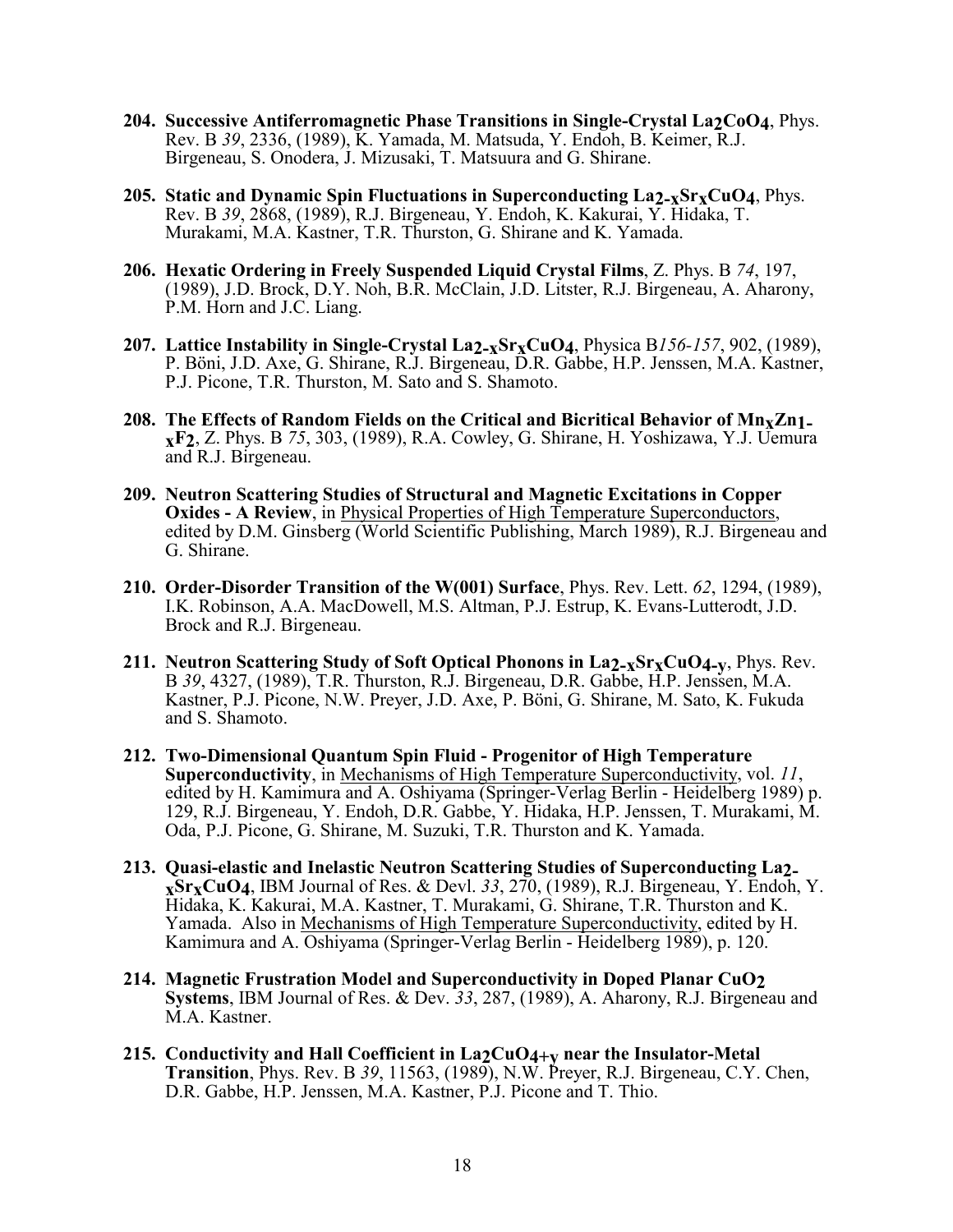- **216. X-ray Study of W(001) with and without Hydrogen**, J. Vac. Sci. Tech. *A7*, 2209, (1989), K. Evans-Lutterodt, R.J. Birgeneau, E.D. Specht, J.W. Chung, J.D. Brock, M.S. Altman, P.J. Estrup, I.K. Robinson and A.A. MacDowell.
- **217. Liquids, Crystals and Liquid Crystals**, Physics Today *42*, no. 7, 52, (1989), J.D. Brock, R.J. Birgeneau, J.D. Litster and A. Aharony. (Reprinted in Japanese in Parity, Vol. 5, No. 3, page 2, 1990).
- **218. Temperature Dependence of the Magnetic Excitations in La1.85Sr0.15CuO4 (Tc = 33 K)**, Phys. Rev. Lett. *63*, 330, (1989), G. Shirane, R.J. Birgeneau, Y. Endoh, P. Gehring, M.A. Kastner, K. Kitazawa, H. Kojima, I. Tanaka, T.R. Thurston and K. Yamada.
- **219. Hexatic Ordering in Liquid Crystal Films**, Contemp. Phys. *30*, 321, (1989), J.D. Brock, R.J. Birgeneau, J.D. Litster and A. Aharony.
- **220. Spin Dynamics in the Two-Dimensional Quantum Antiferromagnet La2CuO4**, Phys. Rev. B *40*, 4557, (1989), K. Yamada, K. Kakurai, Y. Endoh, T.R. Thurston, M.A. Kastner, R.J. Birgeneau, G. Shirane, Y. Hidaka and T. Murakami.
- **221. Neutron Scattering Study of the Magnetic Excitations in Metallic and Superconducting La2-xSrxCuO4-y,** Phys. Rev. B *40*, 4585, (1989), T.R. Thurston, R.J. Birgeneau, M.A. Kastner, N.W. Preyer, G. Shirane, Y. Fujii, K. Yamada, Y. Endoh, K. Kakurai, M. Matsuda, Y. Hidaka and T. Murakami.
- **222. Neutron Scattering Studies of Magnetic Excitations in La2-xSrxCuO4**, *International Symposium on the Electronic Structure of High Tc Superconductors* (Rome), edited by A. Bianconi and A. Marcelli (Pergamon, Oxford, 1989) pp. 123-140, M.A. Kastner, A. Aharony, R.J. Birgeneau, Y. Endoh, K. Fukuda, D.R. Gabbe, Y. Hidaka, H.P. Jenssen, T. Murakami, M. Oda, P.J. Picone, M. Sato, S. Shamoto, G. Shirane, M. Suzuki, T.R. Thurston and K. Yamada.
- **223. Synchrotron X-ray Study of the Structures and Phase Transitions of Monolayer Xenon on Single-Crystal Graphite**, Phys. Rev. B *<sup>40</sup>*, 4797, (1989), Hawoong Hong, C.J. Peters, A. Mak, R.J. Birgeneau, P.M. Horn and H. Suematsu.
- **224. Fluid, Hexatic and Crystal Phases in Terephthal-bis-(4n)-alkylanilines**, Phys. Rev. <sup>B</sup>*40*, 4920, (1989), D.Y. Noh, J.D. Brock, J.D. Litster, R.J. Birgeneau and J.W. Goodby.
- **225. Extended Fisher Renormalized Tricritical Behavior of the Nematic-Smectic-A Transition in Liquid-Crystal Mixtures**, Phys. Rev. A *40*, 4625, (1989), J.P. Hill, B. Keimer, K.W. Evans-Lutterodt, R.J. Birgeneau and C.W. Garland.
- **226. Disordering Transitions of Metal Surfaces**, J. de Physique (Paris) Colloq. *C7 50*, 245, (1989), G.A. Held, J.L. Jordan-Sweet, P.M. Horn, A. Mak and R.J. Birgeneau.
- **227. Two-Dimensional Spin Correlations and Successive Magnetic Phase Transitions in Nd2CuO4**, Phys. Rev. B *40*, 7023, (1989), Y. Endoh, M. Matsuda, K. Yamada, K. Kakurai, Y. Hidaka, G. Shirane and R.J. Birgeneau.
- **228. X-ray Scattering Study of the Deconstruction and Thermal Roughening of the Au (110) 1 x 3 Reconstructed Surface**, Solid St. Comm. *72*, 37, (1989), G.A. Held, J.L. Jordan-Sweet, P.M. Horn, A. Mak and R.J. Birgeneau.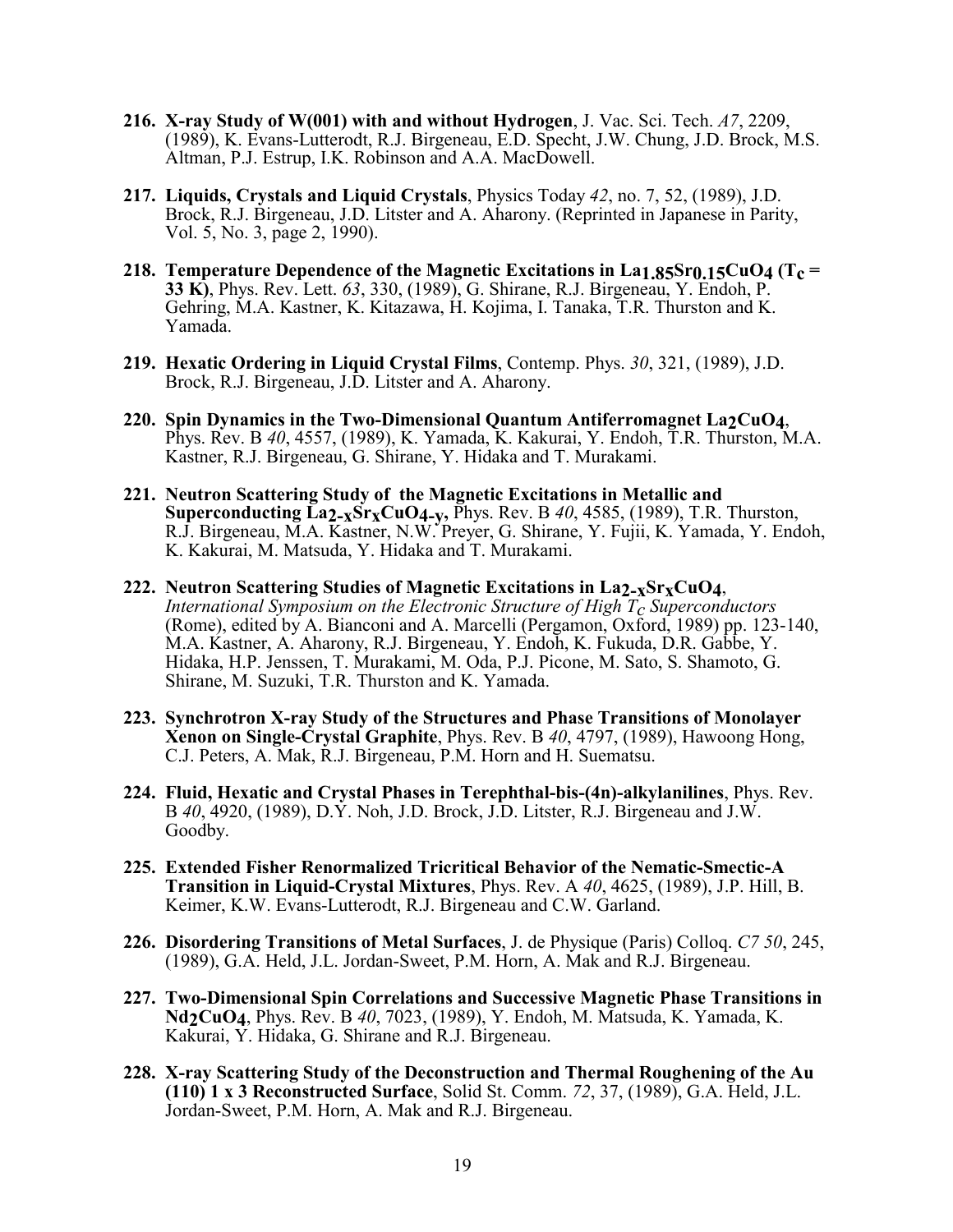- **229. Weak Localization Effects in Conductance Measurements of La2-xCuO4-y**, Physica C *162-164*, 1003, (1989), N.W. Preyer, R.J. Birgeneau, A. Cassanho, C.Y. Chen, D.R. Gabbe, H.P. Jenssen, M.A. Kastner, P.J. Picone and T. Thio.
- **230. Frequency Dependence of the Conductivity and Dielectric Constant of La2CuO4+y near the Insulator-Metal Transition**, Phys. Rev. Lett. *63*, 2307, (1989), C.Y. Chen, N.W. Preyer, P.J. Picone, M.A. Kastner, H.P. Jenssen, D.R. Gabbe, A. Cassanho and R.J. Birgeneau. Précis in Physica C *162 - 164*, 1031, (1989).
- **231. X-ray Diffraction Study of the Structure of Xenon Multilayers on Single Crystal Graphite**, Z. Phys. B *77*, 413, (1989), Hawoong Hong and R.J. Birgeneau.
- **232. The Richtmyer Memorial Lecture (January 1989): Novel Magnetic Phenomena and High-Temperature Superconductivity in Lamellar Copper Oxides**, Am. J. Phys. *58*, 28, (1990), R.J. Birgeneau.
- **233. Magnetoresistance and the Spin-Flop Transition in Single-Crystal La2CuO4+y**, Phys. Rev. B *<sup>41</sup>*, 231, (1990), T. Thio, C.Y. Chen, B.S. Freer, D.R. Gabbe, H.P. Jenssen, M.A. Kastner, P.J. Picone, N.W. Preyer and R.J. Birgeneau; Précis in Physica C *162- 164*, 1301, (1989).
- **234. Hopping Conductivity and Magnetic Transitions of the Cu<sup>2+</sup> Spins in Single-<br>Crystal La2CuO4+y,** *Hopping and Related Phenomena***, edited by Hellmut Fritzsche<br>and Michael Pollak (World Scientific, Singapore, 1990) pp.** Birgeneau, C.Y. Chen, B.S. Freer, D.R. Gabbe, H.P. Jenssen, M.A. Kastner, P.J. Picone and N.W. Preyer.
- **235. Spin Correlations in the Two-Dimensional S = 1 Heisenberg Antiferromagnet**, Phys. Rev. B *<sup>41</sup>*, 2514, (1990), R.J. Birgeneau.
- **236. Muon Spin Relaxation and Neutron Scattering Studies of Magnetism in Single Crystal La1.94Sr0.06CuO4**, Phys. Rev. B *41*, 8866, (1990), B.J. Sternlieb, G.M. Luke, Y.J. Uemura, T.M. Riseman, J.H. Brewer, P.H. Gehring, K. Yamada, Y. Hidaka, T. Murakami, T.R. Thurston and R.J. Birgeneau.
- 237. Antiferromagnetic Spin Correlations in (Nd,Pr)2-xCexCuO4, Phys. Rev. Lett. 65,<br>263, (1990), T.R. Thurston, M. Matsuda, K. Kakurai, K. Yamada, Y. Endoh, R.J.<br>Birgeneau, P.M. Gehring, Y. Hidaka, M.A. Kastner, T. Murakam
- **238. Three-Dimensional Magnetic Structures and Rare-Earth Magnetic Ordering in Nd2CuO4 and Pr2CuO4**, Phys. Rev. B *42*, 10098, (1990), M. Matsuda, K. Yamada, K. Kakurai, H. Kadowaki, T.R. Thurston, Y. Endoh, Y. Hidaka, R.J. Birgeneau, M.A. Kastner, P.M. Gehring, A.H. Moudden and G. Shirane.
- **239. Determination of the Energy Gap for Charged Excitations in Insulating La2CuO4**, Phys. Rev. B *42*, 10800, (1990), T. Thio, R.J. Birgeneau, A. Cassanho and M.A. Kastner.
- **240. Magnetic Phase Transitions and Spin Correlations in Cupreous Superconductors and Their Progenitors**, J. Magn. Magn. Mat. *90 & 91*, 602, (1990), Y. Endoh, K. Kakurai, M. Matsuda, T.R. Thurston, K. Yamada, Y. Hidaka, R.J. Birgeneau and G. Shirane.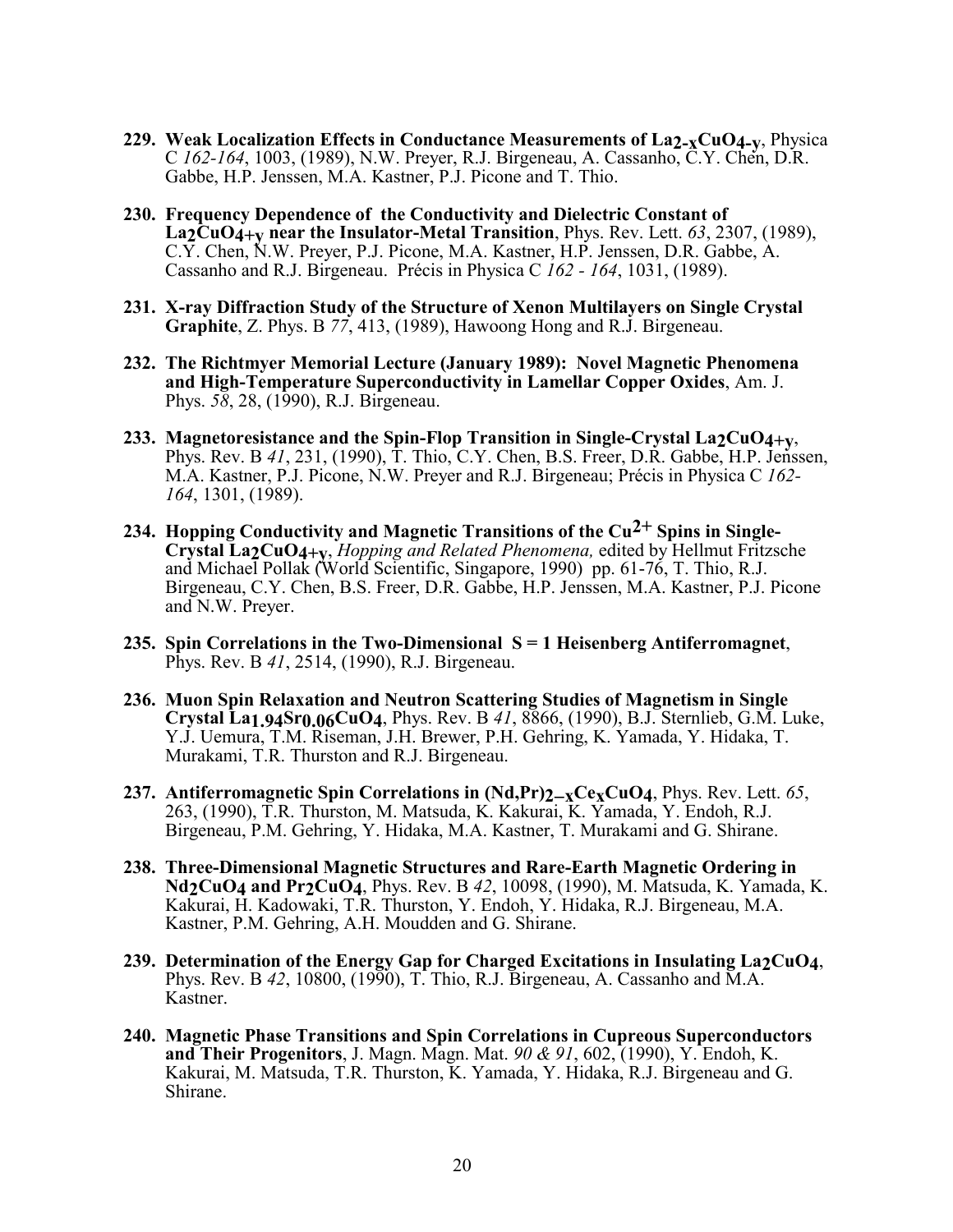- **241. Frequency and Magnetic-Field Dependence of the Dielectric Constant and Conductivity of La2CuO4**, Phys. Rev. B *43*, 392, (1991), C.Y. Chen, R.J. Birgeneau, M.A. Kastner, N.W. Preyer and T. Thio.
- **242. Synchrotron X-ray Study of Dimensional Crossover in Solid Phase Smectic Liquid-Crystal Films**, Phys. Rev. B *43*, 842, (1991), D.Y. Noh, J.D. Brock, J.D. Fossum, J.P. Hill, W.J. Nuttall, J.D. Litster and R.J. Birgeneau.
- **243. Synchrotron X-ray Diffraction Study of the Disordering of the Ge(111) Surface at High Temperatures,** Phys. Rev. Lett. *66*, 2002, (1991), A. Mak, K.W. Evans-Lutterodt, K. Blum, D.Y. Noh, J.D. Brock, G.A. Held and R.J. Birgeneau.
- **244. Transition to Long-Range Order in the Three-Dimensional Random-Field Ising Model**, Phys. Rev. Lett. *66*, 3281, (1991), J.P. Hill, T.R. Thurston, R.W. Erwin, M.J. Ramstad and R.J. Birgeneau.
- **245.** Isotropic Negative Magnetoresistance in  $\text{La2-xSr}_{X}\text{CuO4+v}$ , Phys. Rev. B 44, 407, (1991), N.W. Preyer, M.A. Kastner, C.Y. Chen, R.J. Birgeneau and Y. Hidaka.
- **246**. **Effects of Random Fields on Bicritical Phase Diagrams in Two and Three Dimensions**, Physica A *177*, 58, (1991), R.J. Birgeneau, A. Aharony, R.A. Cowley, J.P. Hill, R.A. Pelcovits, G. Shirane and T.R. Thurston.
- **247. Scaling Behavior of the Generalized Susceptibility in La<sub>2</sub><sub>-x</sub>Sr<sub>x</sub>CuO<sub>4+v</sub>, Phys. Rev.** Lett. *67*, 1930, (1991), B. Keimer, R.J. Birgeneau, A. Cassanho, Y. Endoh, R.W. Erwin, M.A. Kastner and G. Shirane.
- **248. Evidence for Two-Step Disordering of the Au(110) 1 2 Reconstructed Surface**, Surface Sci. *<sup>250</sup>*, 8, (1991), D.T. Keane, P.A. Bancel, J.L. Jordan-Sweet, G.A. Held, A. Mak and R.J. Birgeneau.
- **249. Spin Correlations in High-Temperature Superconductors**, Physica B *174*, 330, (1991), Y. Endoh, K. Yamada, K. Kakurai, M. Matsuda, K. Nakajima, R.J. Birgeneau, M.A. Kastner, B. Keimer, G. Shirane and T.R. Thurston.
- **250**. **Long-Range Coherence and Macroscopic Phase Separation of Steps on Vicinal Si(111)**, Phys. Rev. B *<sup>44</sup>*, 10969, (1991), D.Y. Noh, K.I. Blum, M.J. Ramstad and R.J. Birgeneau.
- **251. Structure and Phase Transitions of Ge(111) and Si(111) Surfaces at High Temperatures**, Surface X-ray and Neutron Scattering, Springer Proceedings in Physics, Vol. 61, edited by H. Zabel and I.K. Robinson (Springer-Verlag 1992) pgs. 27-31.
- **252**. **Static and Dynamic Spin Fluctuations in the Spin Glass Regime in La2-xSrxCuO4+y**, Physica *180 & 181*, 15, (1992), R.J. Birgeneau, N. Belk, Y. Endoh, R.W. Erwin, M.A. Kastner, B. Keimer and G. Shirane.
- **253. Néel Transition and Sublattice Magnetization of Pure and Doped La2CuO4**, Phys. Rev. B *45*, 7430, (1992), B. Keimer, A. Aharony, A. Auerbach, R.J. Birgeneau, A. Cassanho, Y. Endoh, R.W. Erwin, M.A. Kastner and G. Shirane.
- **254. Magnetic Order, Spin Correlations and Superconductivity in Single-Crystal Nd<sub>1.85</sub>Ce<sub>0.15</sub>CuO<sub>4+δ</sub>**, Phys. Rev. B 45, 12548, (1992), M. Matsuda, Y. Endoh, K. Yamada, H. Kojima, I. Tanaka, R.J. Birgeneau, M.A. Kastner and G. Shirane.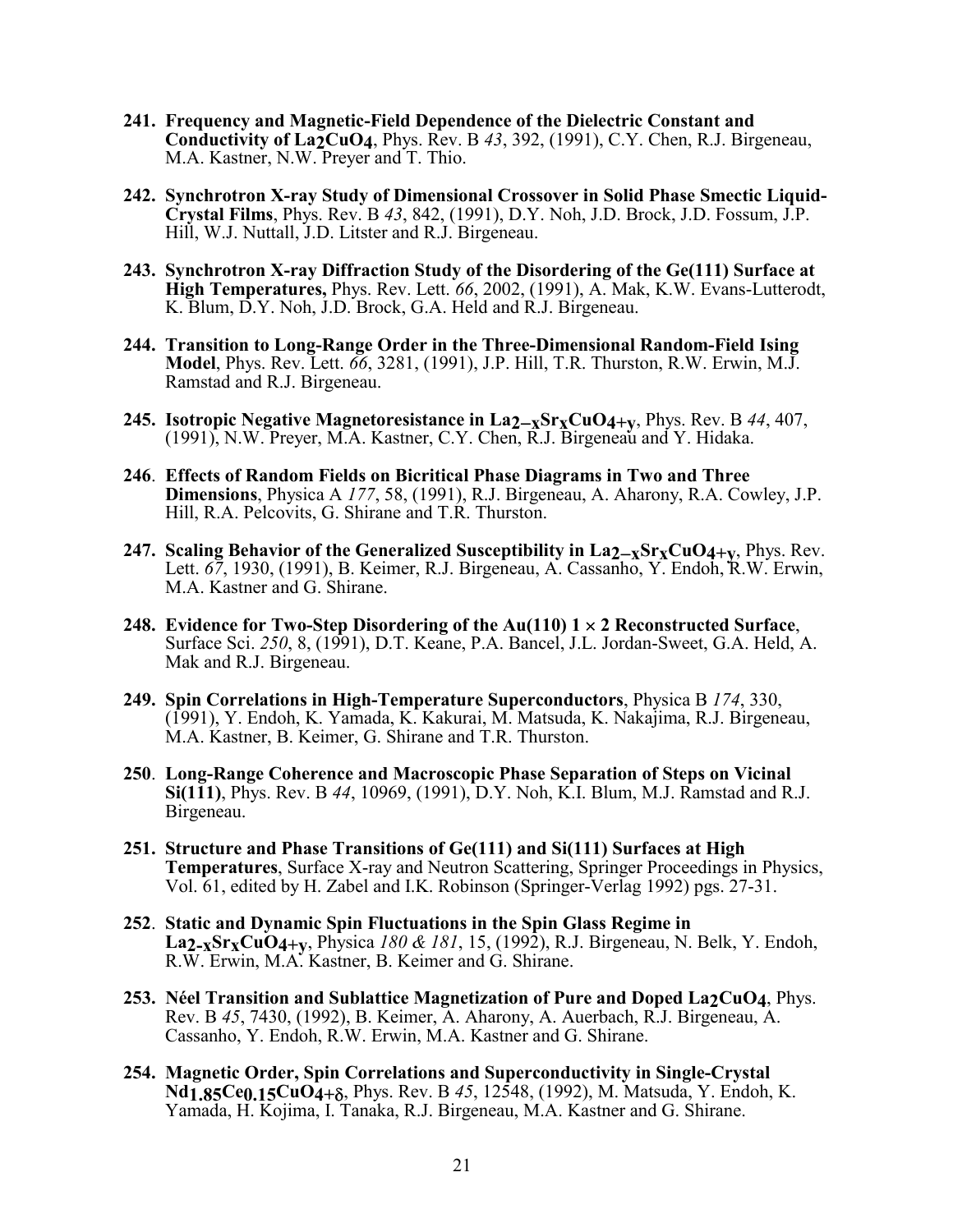- **255. Temperature Scaling of the Integrated Dynamical Susceptibility in YBa2Cu3O6.5 (Tc = 50 K)**, Z. Phys. B *87*, 15, (1992), R.J. Birgeneau, R.W. Erwin, P.M. Gehring, M.A. Kastner, B. Keimer, M. Sato, S. Shamoto, G. Shirane and J. Tranquada.
- **256. Field and Hall Effects in Semiconducting**  $YBa_2Cu_3O_{6+8}$ **, Phys. Rev. B 46, 520,** (1992), A. Levy, J.P. Falck, M.A. Kastner, R.J. Birgeneau, A.T. Fiory, A.F. Hebard, W.J. Gallagher, A.W. Kleinsasser and A.C. Anderson.
- 257. Charge-Transfer Spectrum and Its Temperature Dependence in La<sub>2</sub>CuO<sub>4</sub>, Phys. Rev. Lett. *69*, 1109, (1992), J.P. Falck, A. Levy, M.A. Kastner and R.J. Birgeneau.
- **258. Low Energy Incommensurate Spin Excitations in Superconducting La1.85Sr0.15CuO4**, Phys. Rev. B*46*, 9128, (1992), T.R. Thurston, P.M. Gehring, G. Shirane, R.J. Birgeneau, M.A. Kastner, Y. Endoh, M. Matsuda, K. Yamada, H. Kojima and I. Tanaka.
- 259. Magnetic Excitations in Pure, Lightly Doped and Weakly Metallic La<sub>2</sub>CuO<sub>4</sub>, Phys. Rev. B *46*, 14034, (1992), B. Keimer, N. Belk, R.J. Birgeneau, A. Cassanho, C.Y. Chen, M. Greven, M.A. Kastner, A. Aharony, Y. Endoh, R.W. Erwin and G. Shirane.
- **260. Spin Correlations in High Temperature Superconductors of "214" Cuprate Oxides**, JJAP Series 7 "Mechanisms of Superconductivity" 174-177, (1992), Y. Endoh, K. Yamada, M. Matsuda, K. Nakajima, K. Kuroda, Y. Hidaka, I. Tanaka, H. Kojima, R.J. Birgeneau, M.A. Kastner, B. Keimer, G. Shirane and T.R. Thurston.
- **261. Low Energy Spin Fluctuations in La2-xSrxCu1-yZnyO4 (x=0.14, y=0.012)**, J. Phys. Soc. Japan Lett. *62*, 443, (1993), M. Matsuda, R.J. Birgeneau, H. Chou, Y. Endoh, M.A. Kastner, H. Kojima, K. Kuroda, G. Shirane, I. Tanaka and K. Yamada.
- 262. Nonasymptotic Critical 3D-XY Behavior for the Nematic-Smectic-A<sub>1</sub> Liquid **Crystal Transition**, Z. Phys. B *90*, 357, (1993), G. Nounesis, M.J. Young, K.I. Blum, C.W. Garland and R.J. Birgeneau.
- 263. Critical Behavior at Nematic-Smectic-A<sub>1</sub> Phase Transitions I: High Resolution X**ray Scattering and Calorimetric Study of DB8ONO2**, Phys. Rev. E *47*, 1910, (1993), G. Nounesis, K.I. Blum, M.J. Young, C.W. Garland and R.J. Birgeneau.
- 264. Critical Behavior at Nematic-Smectic-A<sub>1</sub> Phase Transitions II: Preasymptotic 3D-**XY Analysis of X-ray and Cp Data**, Phys. Rev. E *47*, 1918, C.W. Garland, G. Nounesis, M.J. Young and R.J. Birgeneau.
- **265. Dynamic Spin Properties of La1.98Sr0.02CuO4**, J. Phys. Soc. Jpn. *62*, 1702, (1993), M. Matsuda, R.J. Birgeneau, Y. Endoh, Y. Hidaka, M.A. Kastner, K. Nakajima, G. Shirane, T.R. Thurston and K. Yamada.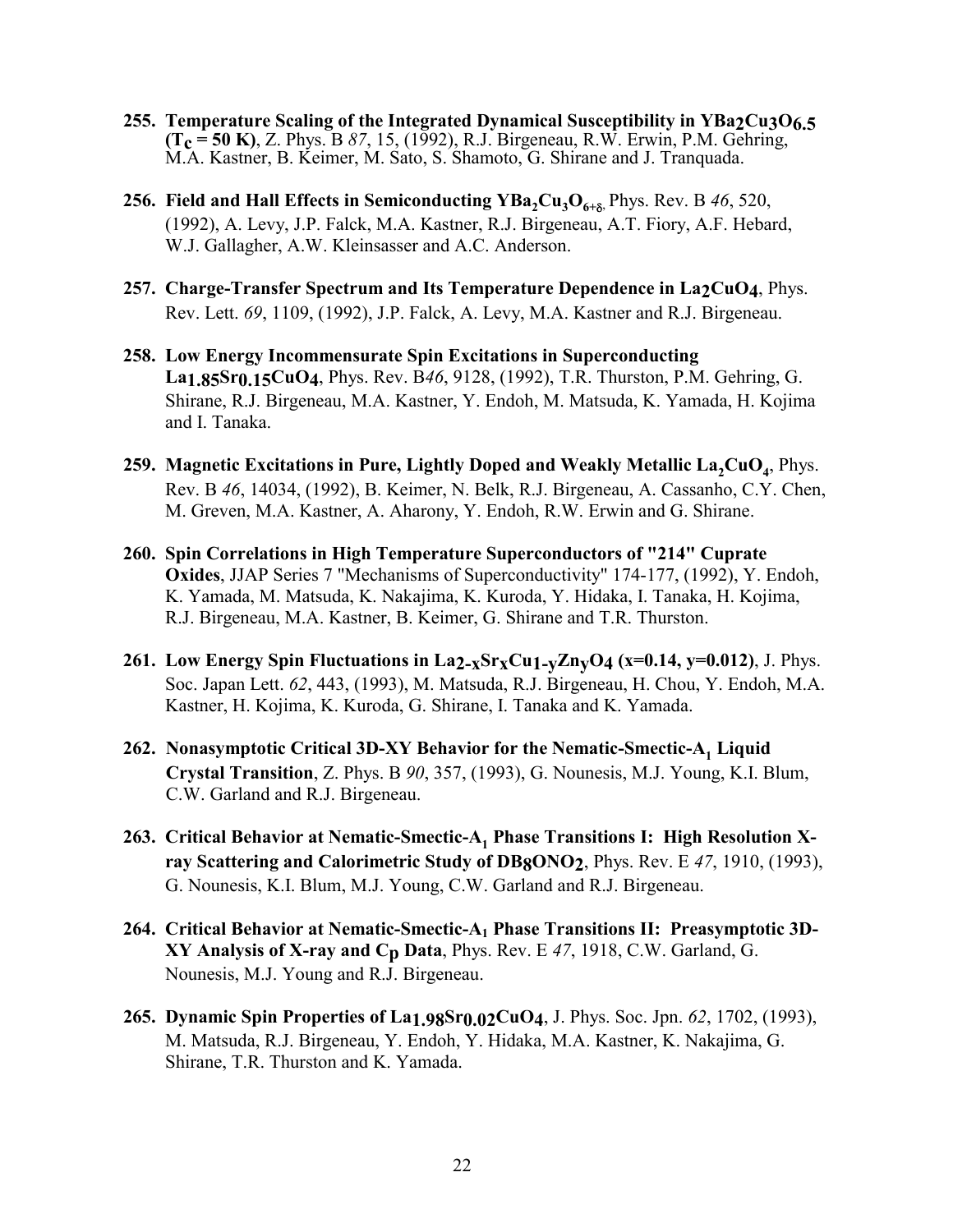- **266. Loss of Long Range Order in the 3D Random Field Ising Model**, Phys. Rev. Lett. *70*  3655, (1993), J.P. Hill, Q. Feng, R.J. Birgeneau and T.R. Thurston.
- **267. Soft Phonon Behavior and Magnetism at the Low Temperature Structural Phase Transition of La1.65Nd0.35CuO4**, Z. Phys. B *91*, 373, (1993), B. Keimer, R.J. Birgeneau, A. Cassanho, Y. Endoh, M. Greven, M.A. Kastner and G. Shirane.
- **268. Faceting, Roughness and Step-disordering of Vicinal Si(111) Surfaces: An X-Ray Scattering Study**, Phys. Rev. B *48*, 1612, (1993), D.Y. Noh, K.I. Blum and M.J. Ramstad and R.J. Birgeneau.
- **269. Optical Excitation of Polaronic Impurities in La2CuO4+y**, Phys. Rev. B, *48,* 4043, (1993), J.P. Falck, A. Levy, M.A. Kastner and R.J. Birgeneau.
- **270**. **Critical Behavior at Chiral Melting: Disordering of the Si(113) (31**) **Reconstruction**, Phys. Rev. Lett. *71*, 750, (1993), D.L. Abernathy, R.J. Birgeneau, K.I. Blum and S.G.J. Mochrie.
- **271. Mid-Infrared Optical Absorption in Undoped Lamellar Copper Oxides**, Phys. Rev. Lett., *71,* 1621, (1993), J.D. Perkins, J.M. Graybeal, M.A. Kastner, R.J. Birgeneau, J.P. Falck and M. Greven; precis in Physica B *194-196*, 1533, (1994).
- **272. Pinned and Unpinned Step Dynamics on Vicinal Silver (110) Surfaces**, Phys. Rev. B *48,* 8458, (1993), G.A. Held, D.M. Goodstein, R.M. Feenstra, M.J. Ramstad, D.Y. Noh and R.J. Birgeneau.
- **273. Synchrotron X-ray Diffraction Study of the Structural Phase Behaviour of Multilayer Xenon on Single Crystal Graphite**, J. Phys. Condensed Matter *5,* 8159, (1993), W.J. Nuttall, K.P. Fahey, M.J. Young, B. Keimer, R.J. Birgeneau and H. Suematsu.
- **274. Magnetic X-ray Scattering Study of Random Field Effects in Mn0.75Zn0.25F2**, Z. Phys. B. *92,* 284, (1993), J.P. Hill, Q. Feng, R.J. Birgeneau and T.R. Thurston.
- **275. The Bicritical Phase Diagram of Two-Dimensional Antiferromagnets with and without Random Fields**, Z. Phys. B. *93,* 5, (1993), R.A. Cowley, A. Aharony, R.J. Birgeneau, R.A. Pelcovits, G. Shirane and T.R. Thurston.
- **276. D.C. Current Dependent Faceting of Vicinal Si(111)**, Europhysics Letters *24*, 653, (1993), M.J. Ramstad, R.J. Birgeneau, K.I. Blum, D.Y. Noh, B.O. Wells and M.J. Young.
- **277. Spin Fluctuations in Superconducting La1.85Sr0.15CuO4**, Phys. Rev. B *49*, 6958, (1994), M. Matsuda, K. Yamada, Y. Endoh, T.R. Thurston, G. Shirane, R.J. Birgeneau, M.A. Kastner, I. Tanaka and H. Kojima.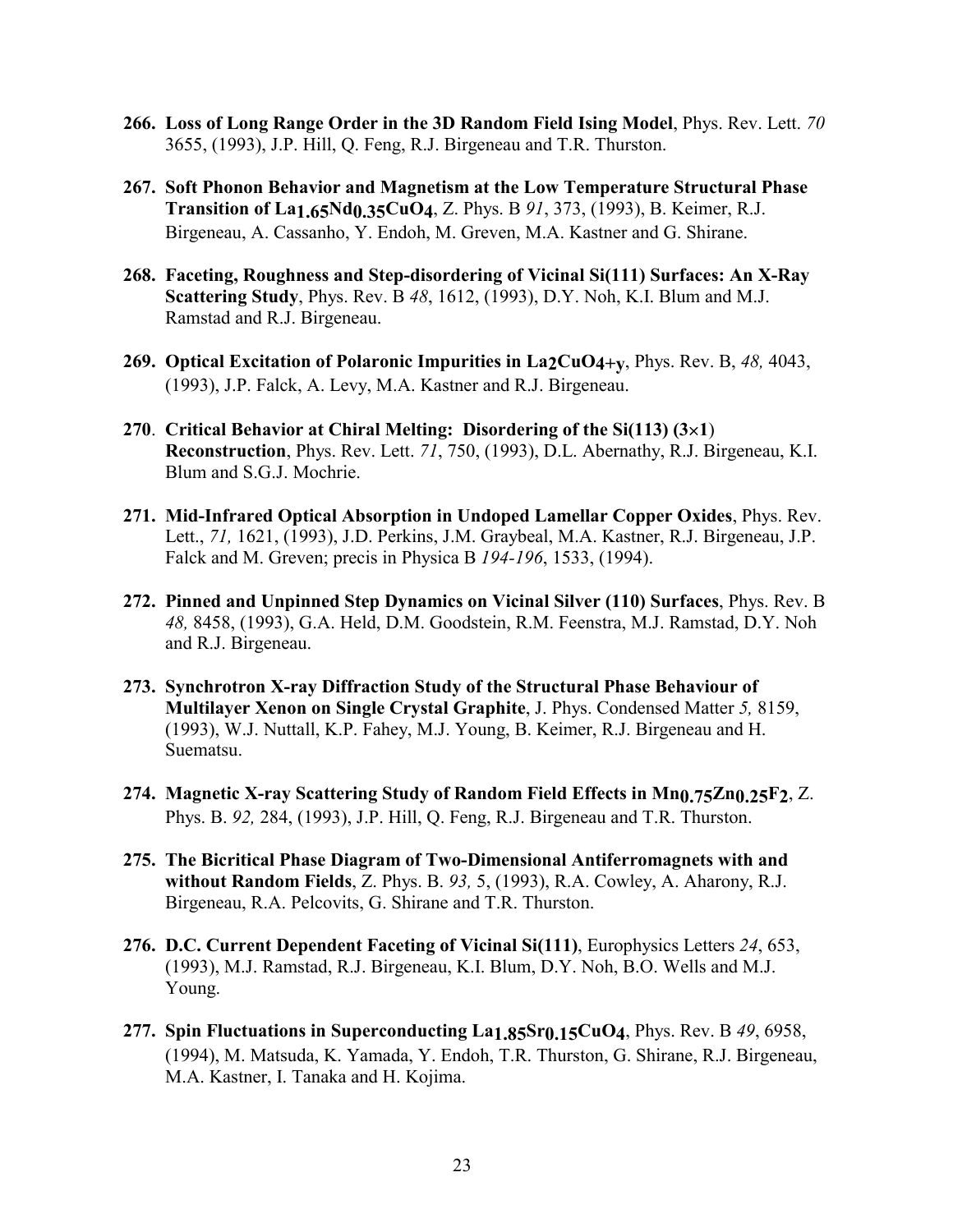- **278. Spin Correlations in the 2D Heisenberg Antiferromagnet: Sr2CuO2Cl2, Monte Carlo and Theory**, Phys. Rev. Lett. *72,* 1096, (1994), M. Greven, R.J. Birgeneau, Y. Endoh, M.A. Kastner, B. Keimer, M. Matsuda, G. Shirane and T.R. Thurston; precis in Physica B *199 & 200*, 742, (1994).
- **279. Synchrotron X-ray Scattering Study of the Pressure Melting of near-Monolayer Xenon on Single Crystal Graphite at 140K**, Surf. Science *307-309*, 768, (1994), W.J. Nuttall, D.Y. Noh, B.O. Wells and R.J. Birgeneau.
- **280. Chiral Melting of the Si(113) (3X1) Reconstruction**, Phys. Rev. B, *49*, 2691, (1994), D.L. Abernathy, S. Song, K.I. Blum, R.J. Birgeneau and S.G.J. Mochrie.
- **281. Electronic Excitations in Undoped and Lightly Oxygen Doped La2Cu04+y, to** appear in Proceedings of the 2nd Workshop on Phase Separation in Cuprate Superconductors, Cottbus-Germany, September 4-10, 1993 (Springer-Verlag), J.P. Falck, J.D. Perkins, A. Levy, M.A. Kastner, J.M. Graybeal and R.J. Birgeneau.
- **282. Critical Behavior of the Second Harmonic in a Density Wave System**, Phys. Rev. Lett., *72*, 376, (1994), Lei Wu, M.J. Young, Y. Shao, C.W. Garland, R.J. Birgeneau and G. Heppke.
- **283. Spin Fluctuations in Insulating, Weakly Metallic and Superconducting La2-xSrxCu04**, Physica B, *197,* 158, (1994), G. Shirane, R.J. Birgeneau, Y. Endoh and M.A. Kastner.
- **284. Mid-infrared Electroreflectance in La2CuO4+y**, Phys. Rev. B *49*, 6246, (1994), J.P. Falck, J.D. Perkins, A. Levy, M.A. Kastner, J.M. Graybeal and R.J. Birgeneau.
- **285. X-ray Diffraction Study of the Smectic-Ã Fluid Antiphase and its Transitions to Smectic-A1 and Smectic-A2 Phases,** Phys. Review E *50*, 368, (1994), M.J. Young, Lei Wu, G. Nounesis, C.W. Garland and R.J. Birgeneau.
- **286. Thermal Contraction at the Spin-Peierls Transition in CuGeO3**, Phys. Rev. B. *50*, 12606, (1994), with Q.J. Harris, Q. Feng, R.J. Birgeneau, K. Hirota, K. Kakurae, J.E. Lorenzo, J.M. Tranquada, G. Shirane, M. Hase, K. Uchinokura, K. Kojima, I. Tanaka, Y. Shibuya.
- **287. E Versus k Relations and Many Body Effects in the Model Insulating Copper Oxide Sr2CuO2Cl2,** Phys. Rev. Lett., *74,* 964, (1995), B.O. Wells, Z.X. Shen, A. Matsuura, D.M. King, M.A. Kastner, M. Greven and R.J. Birgeneau.
- 288. Comparison of strontium-induced and oxygen-induced holes in La2CuO<sub>4</sub>, Phys. Rev. B., *51,* 3671, (1995), C.Y. Chen, E.C. Branlund, C. Bae, K. Yang, M.A. Kastner, A. Cassanho and R.J. Birgeneau.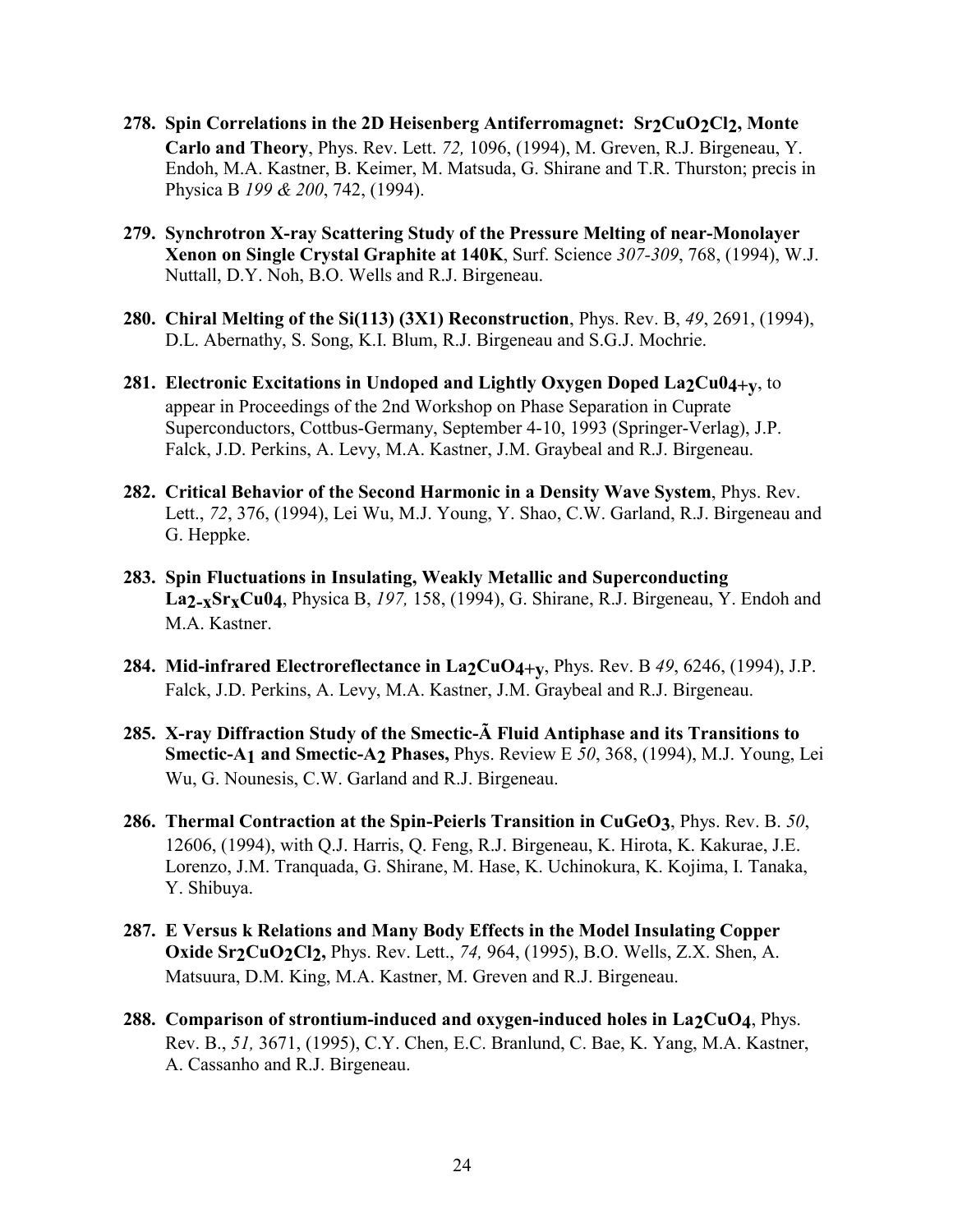- **289. Neutron Scattering Study of the Two-Dimensional Spin S=1/2 Square-Lattice Heisenberg Antiferromagnet Sr2CuO2Cl2**, Z. Physics B *96,* 465, (1995), M. Greven, R.J. Birgeneau, Y. Endoh, M.A. Kastner, M. Matsuda and G. Shirane.
- **290. Spin Dynamics and Spin Correlations in the Spin S=1 Two-Dimensional Square-**Lattice Heisenberg Antiferromagnet La<sub>2</sub>NiO<sub>4</sub>, Z. Physics B. 96, 479, (1995), K. Nakajima, K. Yamada, S. Hosoya, Y. Endoh, M. Greven and R.J. Birgeneau.
- **291. Isothermal Melting of Near-Monolayer Xenon on Single Crystal Graphic**, Journal of Physics: Cond. Matter, *7,* 4337, (1995), W. Nuttall, D.Y. Noh, B. Wells and R.J. Birgeneau.
- **292. Hexatic Order in Thin Smectic F. Liquid Crystal Films**, Phys. Rev. E., *51,* 5797, (1995), Q.J. Harris, D.Y. Noh, D.A. Turnbull and R.J. Birgeneau.
- **293. Domain growth in the three-dimensional random-field Ising magnet Fe0.5Zn0.5F2**, Phys. Rev. B. *51*, 188, (1995), Q. Feng, R.J. Birgeneau and J.P. Hill.
- **294. Critical Behavior of the Structure Factor for Higher Harmonics in Density Wave Systems**, Phys. Rev. Lett., *74,* 5064, (1995), A. Aharony, R.J. Birgeneau, C.W. Garland, Y.J. Kim, V.V. Lebedev, R.R. Netz and M.J. Young.
- **295. Spin Dependence of Correlations in Two-Dimensional Quantum Heisenberg Antiferromagnets**, Phys. Rev. Lett. *75,* 938, (1995), N. Elstner, A. Sokol, R.R.P. Singh M. Greven and R.J. Birgeneau.
- **296. X-ray and Neutron Scattering, Magnetization and Heat Capacity Study of the 3D Random Field Ising Model**, Phys. Rev. Lett. *75,* 1198, (1995), R.J. Birgeneau, Q. Feng, Q.J. Harris, J.P. Hill, A.P. Ramirez and T.R. Thurston.
- **297. Direct Observation of a Magnetic Gap in Superconducting La1.85Sr0.15CuO4 (T<sub>C</sub>=37.3K)**, Phys. Rev. Lett. 75, 1626, (1995), K. Yamada, S. Wakimoto, G. Shirane, C.H. Lee, M.A. Kastner, S. Hosoya, M. Greven, Y. Endoh and R.J. Birgeneau.
- **298. Spin Glass Behavior in La1.96Sr0.04CuO4**, Phys. Rev. Lett. *75,* 2204, (1995), F.C. Chou, N.R. Belk, M.A. Kastner, R.J. Birgeneau and A. Aharony.
- **299. Infrared optical excitations in La2NiO4,** Phys. Rev. B., *52,* 9863, (1995), J.D. Perkins, D.S. Kleinberg, M.A. Kastner, R.J. Birgeneau, Y. Endoh, K. Yamada and S. Hosoya.
- **300. Lattice-dynamics and spin-excitations in the spin-Peierls compound CuGeO3,** Phys. B. Cond. Matter, *213-214,* 284, (1995), K. Hirota, R.J. Birgeneau, M. Hase, H. Kojima, J.E. Lorenzo, Y. Shibuya, G. Shirane, I. Tanaka, J.M. Tranquada and K. Uchinokura.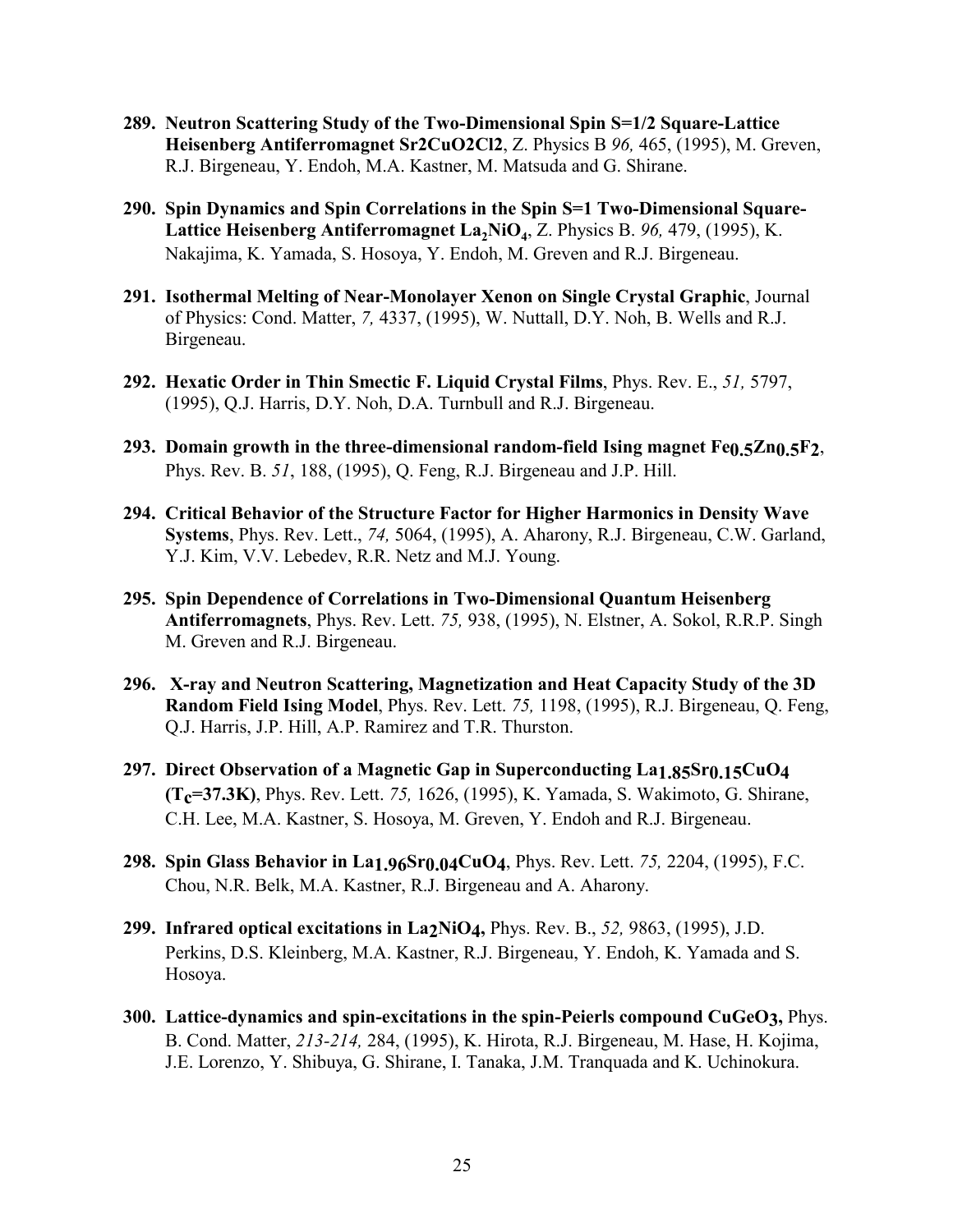- **301. Characterization of the structural and magnetic fluctuations near the spin-Peierls transition in CuGeO3**, Phys. Rev. B. *52,* 15412, (1995), K. Hirota, G. Shirane, Q.J. Harris, Q. Feng, R.J. Birgeneau, M. Hase and K. Uchinokura.
- **302. Large length scale fluctuations at the spin-Peierls transition in CuGeO3**, Phys. Rev. B, *52,* 15420, (1995), Q.J. Harris, Q. Feng, R.J. Birgeneau, K. Hirota, G. Shirane, M. Hase and K. Uchinokura.
- **303. Band Mapping of the Model Insulator Sr2CuO2Cl2 Dispersion of a Single Hole in an Antiferromagnetic Background**, J. Phys. Chem. Solids, *56*, 1871, (1995), B.O. Wells, Z.-X. Shen, A. Matsuura, D.M. King, M.A. Kastner, M. Greven and R.J. Birgeneau.
- **304. Magnetism and Magnetic Fluctuations in La2-xSrxCuO4 for x=0 (2D Antiferromagnet), 0.04 (3D Spin Glass) and x=0.15 (Superconductor),** J. Phys. Chem. Solids, *56*, 1913, (1995), R.J. Birgeneau, A. Aharony, N.R. Belk, F.C. Chou, Y. Endoh, M. Greven, S. Hosoya, M.A. Kastner, C.H. Lee, Y.S. Lee, G. Shirane, S. Wakimoto, B.O. Wells and K. Yamada.
- **305. Intercalation and Staging Behavior in Super-Oxygenated La2CuO4+** $\delta$ **, Z. Phys. B.,** *100*, 535, (1996), B.O. Well, R.J. Birgeneau, F.C. Chou, Y. Endoh, D.C. Johnston, M.A. Kastner, Y.S. Lee, G. Shirane, J.M. Tranquada and K. Yamada.
- **306. Neutron-Scattering Study of Magnetism in Single-Crystal Cu1-xZnxGeO3**, J. Phys. Soc. Jpn., *65,* 1392, (1996), M. Hase, K. Uchinokura, R.J. Birgeneau, K. Hirota and G. Shirane.
- **307. Optical studies of magnons, excitons and polarons in CuO2-layer compounds,**  SPIE, *2696*, 45, (1996), M. Kastner and R.J. Birgeneau.
- **308. Phase Transition Behavior in the Random Field Antiferromagnet Fe<sub>0.5</sub> Zn<sub>0.5</sub> F<sub>2</sub>,** Phys. Rev. B. *55,* 356, (1997), J.P. Hill, Q. Feng, Q.J. Harris, R.J. Birgeneau, A.P. Ramirez and A. Cassanho.
- **309. Phase Separation and Staging Behavior in La2CuO<sub>4+8</sub>, 10th Anniversary HTS** Workshop on Physics, Materials and Applications, Houston, TX, pg. 421, (1996), R.J. Birgeneau, F.C. Chou, Y. Endoh, M.A. Kastner, Y.S. Lee, G. Shirane, J.M. Tranquada, B.O. Wells and K. Yamada.
- **310. A Monte Carlo Study of Correlations in Quantum Spin Ladders,** Phys. Rev. Lett. *77,* 1865, (1996), M. Greven, R.J. Birgeneau and U.J. Wiese.
- **311. Phase Transition Behavior in the Random-Field Antiferromagnet Fe<sub>0.5</sub>Zn<sub>0.5</sub>F<sub>2</sub>,** Phys. Rev. B. *55,* 356, (1997), J.P. Hill, Q. Feng, Q.J. Harris, R.J. Birgeneau, A.P. Ramimerz and A. Cassanho.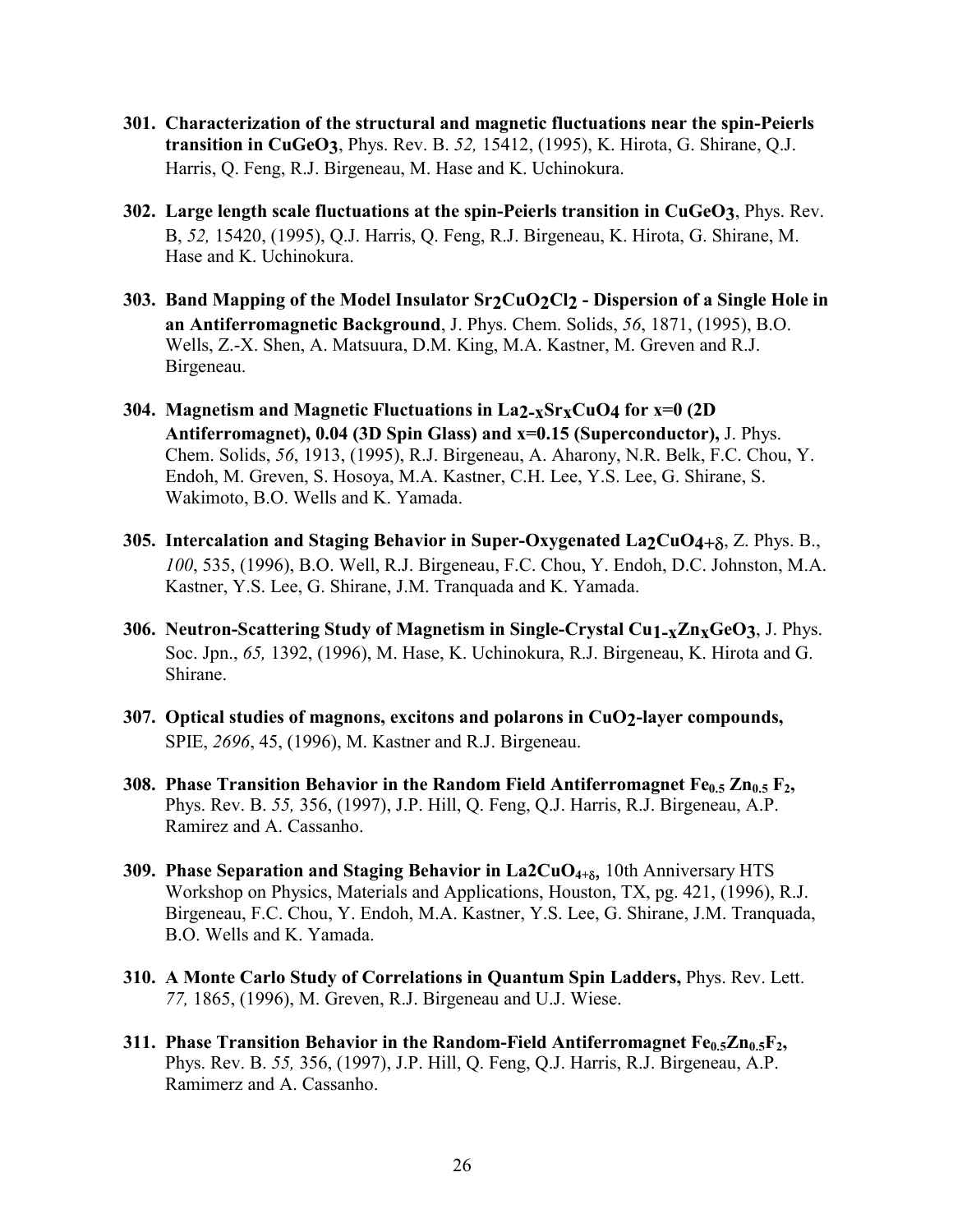- **312. Neutron and x-ray scattering studies of field-cooled ordering in the threedimensional random-field Ising model,** Phys. Rev. B., *55,* 370, (1997), Q. Feng, Q.J. Harris, R.J. Birgeneau and J.P. Hill.
- **313. Random Fields and random anisotropies in the mixed Ising-XY magnet FexCo1-xTiO3,** Phys. Rev. Lett. *78,* 346, (1997), Q.J. Harris, Q. Feng, Y.S. Lee, R.J. Birgeneau and A. Ito.
- **314. A Synchrotron X-ray Study of the Phases and Phase Transitions in the the mixed Ising-XY magnet Fe<sub>x</sub>Co<sub>1-x</sub>TiO<sub>3</sub>,** Z. Phys. B., 102, 163, (1997), Q.J. Harris, Q. Feng, Y.S. Lee, Y.J. Kim, R.J. Birgeneau and A. Ito.
- **315. Sr impurity effects on the magnetic correlations of La2-x SrxCuO4,** Phys. Rev. B, *55,*  6360, (1997), R.J. Gooding, N.M. Salem, R.J. Birgeneau and F.C. Chou.
- **316. The Effect of Sr Impurity Disorder on the Magnetic and Transport Properties of**  $\text{La}_{2-x}$  Sr<sub>x</sub>CuO<sub>4</sub>,  $0.02 \le x \le 0.05$ , 10th Anniversary HTS Workshop on Physics, Materials and Applications, Houston, TX, pg. 322, (1996), R.J. Gooding, N.M. Salem, R.J. Birgeneau and F.C. Chou.
- **317. Structures and Incommensurate Spin Excitations in Excess Oxygen-Doped La2CuO4+y** Physica B., *237-238,* 84, (1997), R.J. Birgeneau, R.J. Christianson, Y. Endoh, M.A. Kastner, Y.S. Lee, G. Shirane, B.O. Wells and K. Yamada.
- **318. Ferromagnetic Moment and Spin Flop Transitions in Tetragonal Antiferromagnetic Sr2Cu3O4Cl2,** Phys. Rev. Lett. *78,* 535, (1997), F.C. Chou, A. Aharony, R.J. Birgeneau, O. Entin-Wohlman, M. Greven, A.B. Harris, M.A. Kastner, Y.J. Kim, D.S. Kleinberg, Y.S. Lee and Q. Zhu.
- **319. Structural Phase Transitions and Incommensurate Spin Fluctuations in the**   $\text{La}_2\text{CuO}_{4+\text{v}}$  System, E. Kaldis et al. (eds), High T<sub>c</sub> Superconductivity 1996: Ten Years after the Discovery, 349-370, Kluwer Academic Publishers, (1997), B.O. Wells, Y.S. Lee, M.A. Kastner, R.J. Christianson, F.C. Chou, R.J. Birgeneau, K. Yamada, Y. Endoh and G. Shirane.
- **320. Incommensurate Spin Fluctuations in High Temperature Superconductors,**  Science, *277,* 1067, (1997), B.O. Wells, Y.S. Lee, M.A. Kastner, R.J. Christianson, R.J. Birgeneau, K. Yamada, Y. Endoh and G. Shirane.
- **321. Random Fields and Phase Transitions in Model Magnetic Systems,** JMMM, *177- 181,* 1-11, (1998), R.J. Birgeneau.
- **322. The Square Lattice Heisenberg Antiferromagnet at Very Large Correlation Lengths,** Phys. Rev. Lett, *80,* 1742, (1998), B.B. Beard, R.J. Birgeneau, M. Greven and U.J. Wiese.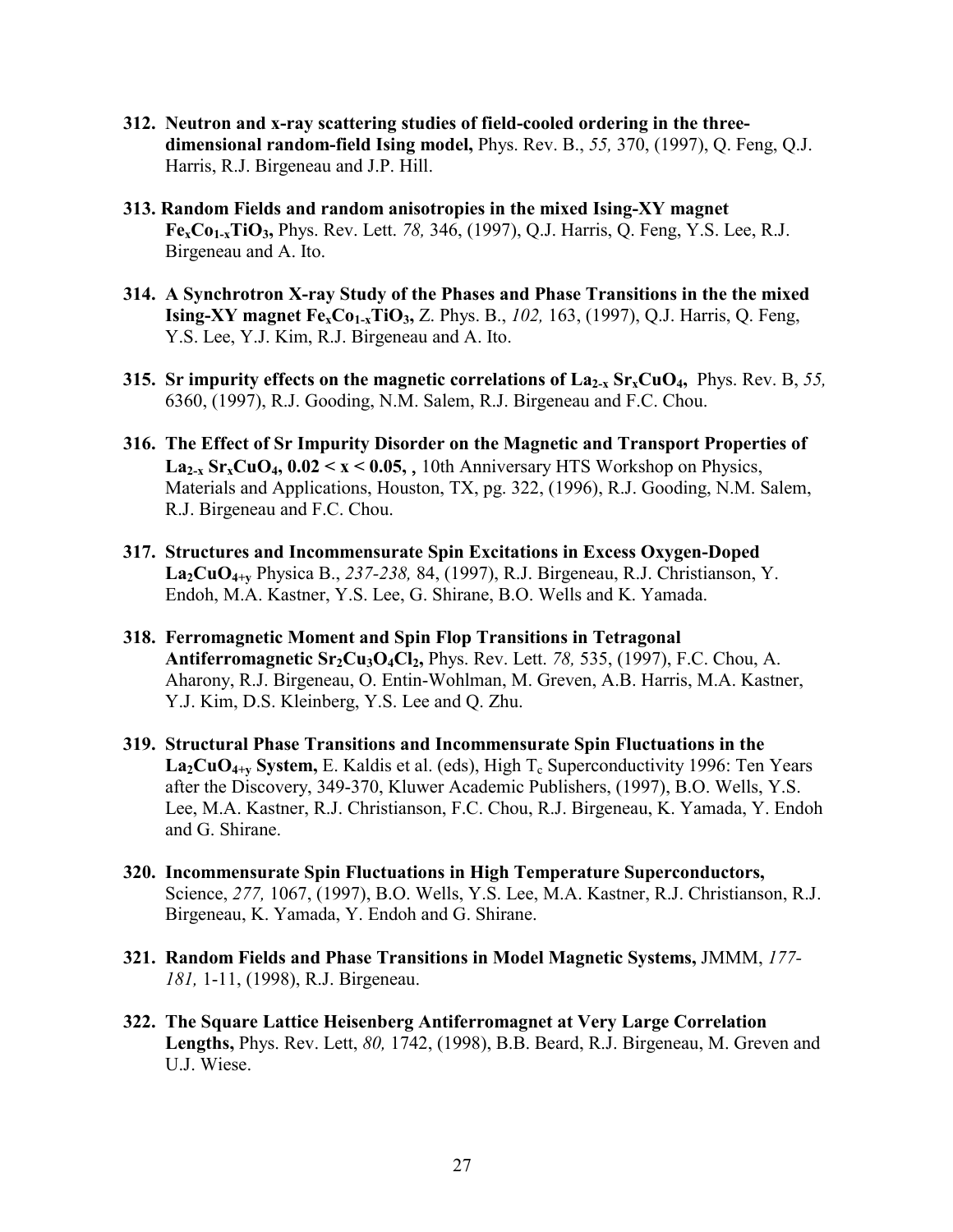- **323. Doping Dependance of the Spatially Modulated Dynamical Spin Correlations and the Superconducting Transition Temperature in La2-xSrxCuO4,** Phys. Rev. B, *57,*  6165, (1998), K. Yamada, C.H. Lee, K. Kurahashi, J. Wada, S. Wakimoto, Y. Kimura, S. Ueki, Y. Endoh, S. Hosoya, G. Shirane, R.J. Birgeneau, M. Greven, M.A. Kastner and Y.J. Kim.
- **324. Systematics of the Photoemission Spectral Function of Cuprates: Insulators, Hole and Electron-doped Superconductors,** Phys. Rev. Lett., *80,* 4245, (1998), C. Kim, P.J. White, Z.X. Shen, T. Tohyama, Y. Shibata, S. Maekawa, B.O. Wells, Y.J. Kim, R.J. Birgeneau and M.A. Kastner.
- **325.** Electrochemistry and staging in  $\text{La}_2\text{CuO}_{4+8}$ , Phys. Rev. B, 57, 13915, (1998), P. Blakeslee, R.J. Birgeneau, F.C. Chou, R. Christianson, M.A. Kastner, Y.S. Lee and B.O. Wells.
- **326. Magnetic, transport and optical properties of monolayer copper oxides,** Rev. of Modern Physics, *70,* 897, (1998), M.A. Kastner, R.J. Birgeneau, G. Shirane and Y. Endoh.
- **327. Monte Carlo Study of Correlations in Quantum Spin Chains at Non-Zero Temperature,** EPJ, *B4*, 291, (1998), Y.J. Kim, M. Greven, U.J. Wiese and R.J. Birgeneau.
- **328. Spin Correlations in the Two-Dimensional Spin-5/2 Heisenberg Antiferromagnet Rb2MnF4,** EPJ, *B5,* 15-22, (1998), Y.S. Lee, M. Greven, B.O. Wells, R.J. Birgeneau and G. Shirane.
- **329. Correlations and Neel Order of Randomly Diluted Quantum Spin Ladders,** Phys. Rev. Lett., *81*, 1945, (1998), M. Greven and R.J. Birgeneau.
- **330. Mid-infrared Optical Excitations in Undoped Lamellar Copper Oxides,** Phys. Rev. B, *58,* 9390, (1998), J.D. Perkins, R.J. Birgeneau, J.M. Graybeal, M.A. Kastner and D.S. Kleinberg
- **331. Spin Correlations in an Isotropic Spin-5/2 Two-Dimensional Antiferromagnet,**  Phys. Rev. Lett., *82,* 418, (1999), R.L. Leheny, R.J. Christianson, R.J. Birgeneau and R.W. Erwin.
- **332. Neutron Scattering Study of Static Antiferromagnetic Correlations in La2-xSrxCu1-yZnyO4,** Phys. Rev. B., *59,* 6517, (1999), H. Kimura, K. Hirota, H. Matsushita, K. Yamada, Y. Endoh, S.H. Lee, C. Majkrzak, R. Erwin, G. Shirane, M. Greven, Y. Lee, M. Kastner, and R.J. Birgeneau.
- **333. Neutron Scattering Study of Elastic Magnetic Signals in Superconducting La1.94Sr0.06CuO4,** J. Phys. Chem. Solids *60*, 1079, (1999), S. Wakimoto, K. Yamada, S. Ueki, G. Shirane, Y.S. Lee, S.H. Lee, M.A. Kastner, K. Hitota, P.M. Gehring, Y. Endoh and R.J. Birgeneau.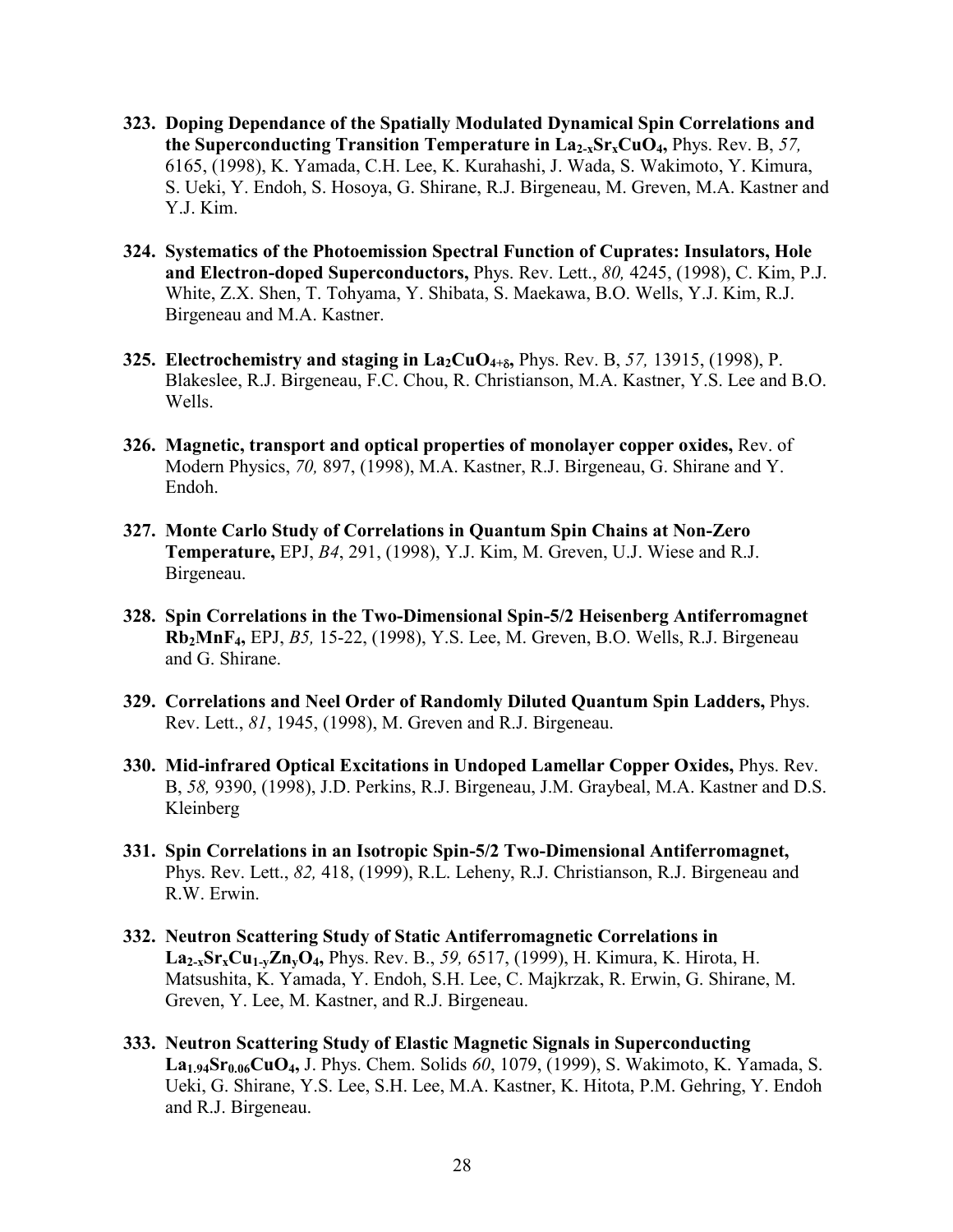- **334. Neutron Scattering Study on Electron-Hole Doping Symmetry of high-Tc Superconductivity,** J. Phys. Chem. Solids, *60*, 1025, (1999), K. Yamada, K. Kurahashi, Y. Endoh, R.J. Birgeneau and G. Shirane.
- **335. An X-Ray Induced Structural Transition in La<sub>0.875</sub>Sr<sub>0.125</sub>MnO<sub>3</sub>, Phys. Rev. B, 59,** R6581, (1999), V. Kiryukhin, Y.J. Wang, F.C. Chou, M.A. Kastner, and R.J. Birgeneau.
- **336. Instantaneous Spin Correlations in La<sub>2</sub>CuO<sub>4</sub>,** *Phys. Rev. B., 59, 13788, (1999), R.J.* Birgeneau, M. Greven, M.A. Kastner, Y.S. Lee, B.O. Wells, Y. Endoh, K. Yamada and G. Shirane.
- **337. Field Dependent Antiferromagnetism and Ferromagnetism of the Two Copper Sublattices in Sr2Cu3O4Cl2,** Phys. Rev. B., *59,* 14702, (1999), M.A. Kastner, Amnon Aharony, R.J. Birgeneau, F.C. Chou, O. Entin-Wohlman, M. Greven, A.B. Harris, Y.J. Kim, Y.S. Lee, M.E. Parks and Z. Zhu.
- **338. Observation of Incommensurate Magnetic Correlations at the Lower Critical Concentration for Superconductivity (** $x=0.05$ **) in**  $La_2Sr_xCuO_4$ **,** *Phys. Rev. B., 60,* R769, (1999), S. Wakimoto, R.J. Birgeneau, Y. Endoh, P.M. Gehring, K. Hirota, M.A. Kastner, S.H. Lee, Y.S. Lee, G. Shirane, S. Ueki and K. Yamada.
- **339. Quantum Monte Carlo Study of Weakly Coupled Spin Ladders,** Phys. Rev. B., *60,* 3294, (1999), Y.J. Kim, R.J. Birgeneau, M.A. Kastner, Y.S. Lee, Y. Endoh, G. Shirane and K. Yamada.
- **340. Neutron Scattering Study of Spin Density Wave Order in the Superconducting State of Excess-Oxygen-Doped La<sub>2</sub>CuO<sub>4+v</sub>, Phys. Rev. B., 60, 3643, (1999), Y.S. Lee,** R. J. Birgeneau, M.A. Kastner, Y. Endoh, S. Wakimoto, K. Yamada, R.W. Erwin, S.-H. Lee and G. Shirane.
- **341. Structural Critical Scattering Study of Mg-Doped CuGeO3, Phys. Rev. Lett.,** *83,*  1676, (1999), Y.J. Wang, V. Kiryukhin, R.J. Birgeneau, T. Masuda, I. Tsukada and K. Uchinokura.
- **342. Ordering due to Quantum Fluctuations in Sr<sub>2</sub>Cu<sub>3</sub>O<sub>4</sub>Cl<sub>2</sub>, Phys. Rev. Lett., 83, 852,** (1999), Y.J. Kim, A. Aharony, R.J. Birgeneau, F.C. Chou, O. Entin-Wohlman, R.W. Erwin, M. Greven, A.B. Harris, M.A. Kastner, I. Ya Korenblit, Y.S. Lee and G. Shirane.
- **343. Tricritical to Mean-Field Crossover at the spin-Peierls transition in CuGeO3,** Phys. Rev. B., *60*, 14816, (1999), R.J. Birgeneau, V. Kiryukhin and Y.J. Wang.
- **344. Direct Observation of a One Dimensional Static Spin Modulation in Insulating La1.95Sr0.05CuO4,** Phys. Rev. B. *61*, 3699, (2000), S. Wakimoto, R.J. Birgeneau, M.A. Kastner, Y.S. Lee, R. Erwin, P.M. Gehring, S.H. Lee, M. Fujita, K. Yamada, Y. Endoh, K. Hirota and G. Shirane.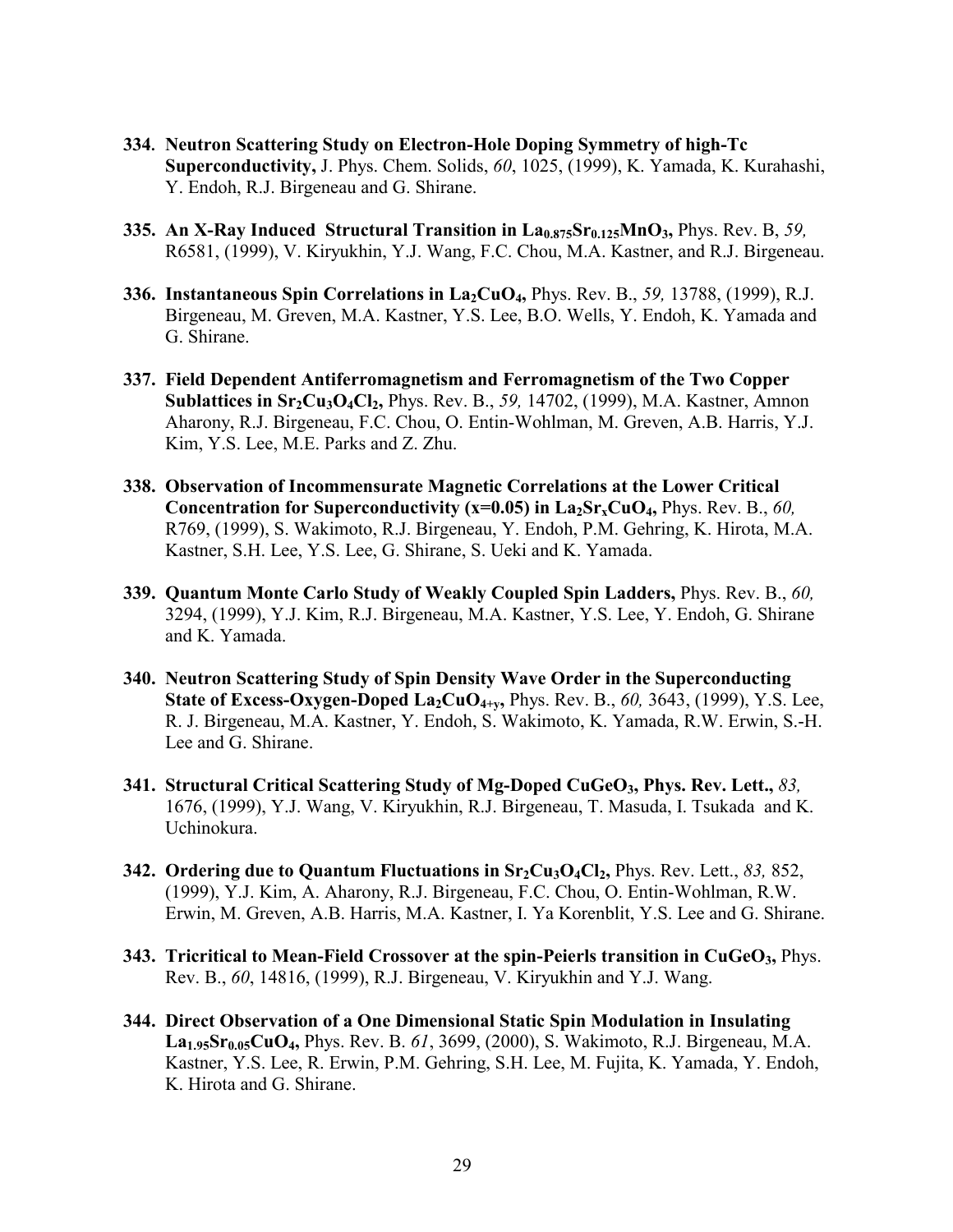- **345. First order phase transition between dimerized-antiferromagnetic and uniform**antiferromagnetic phases in  $Cu_{1-x}M_xGeO_3$ , Phys. Rev. B.  $61$ , 4103, (2000), T. Masuda, I. Tsukada, K. Unchinokura, Y.J. Wang, V. Kiryukhin and R.J. Birgeneau.
- **346. Freezing of Anisotropic Spin Clusters in La1.98Sr0.02CuO4,** Phys. Rev. B., *61,* 4326, (2000), M. Matsuda, Y.S. Lee, M. Greven, M.A. Kastner, R.J. Birgeneau, K. Yamada, Y. Endoh, P. Boni, S.-H. Lee, S. Wakimoto and G. Shirane.
- **347. Mid-Infrared Spectrum of Dilute Holes in Antiferromagnetic CuO2 Layers,** J. Phys. Soc. Jpn. *69,* 749, (2000), D.S. Kleinberg, F.C. Chou, R.J. Birgeneau and M.A. Kastner.
- **348. Reentrant Spin-Peierls Transition in Mg-Doped CuGeO3,** Phys. Rev. B. *61*, 9527, (2000), V. Kiryukhin, Y.J. Wang, S.C. LaMarra, R.J. Birgeneau, T. Masuda, I. Tsukuda and K. Uchinokura.
- **349. Energy Spectrum of Spin Fluctuations in Superconducting La2-***x***Sr***x***CuO4 (0.10**   $\le x \le 0.25$ , J. Phys. Soc. Jpn., 69, 396, (2000), C.-Ho Lee, K. Yamada, Y. Endoh, G. Shirane, R.J. Birgeneau, M. Kastner, M. Greven and Y.-J. Kim.
- **350. Incommensurate Geometry of the Elastic Magnetic Peaks in Superconducting La1.88Sr 0.12CuO4,** Phys. Rev. B. *61*, 14366, (2000), H. Kimura, H. Matsuhita, K. Hirota, Y. Endoh, K. Yamada, G. Shirane, Y.S. Lee, M.A. Kastner and R.J. Birgeneau.
- **351. Monte Carlo Study of the S=1/2 and S=1 Heisenberg Antiferromagnet on a Spatially Anisotropic Square Lattice**, Phys. Rev. B. *62*, 6378, (2000), Y.J. Kim and R. J. Birgeneau.
- **352. Static and Dynamic Spin Correlations in the Spin-Glass Phase of Slightly Doped La2\_***x***Sr***x***CuO4**, Phys. Rev. B. *62*, 9148, (2000), M. Matsuda, M. Fujita, K. Yamada, R.J. Birgeneau, M.A. Kastner, H. Hiraha, Y. Endoh, S. Wakimoto, and G. Shirane.
- **353. X-ray Scattering Study of Two Length Scales in the Critical Fluctuations of CuGeO3**, Phys. Rev. B. *63*, 052502-1, (2001), Y.J. Wang, Y.-J. Kim, R.J. Christianson, S.C. LaMarra, F.C. Chou and R. J. Birgeneau.
- **354. Magnetic Properties of the S=1/2 Quasi-One-Dimensional Antiferromagnet CaCu2O3**, Phys. Rev. B. *63*, 14418, (2001), V. Kiryukhin, Y.J. Kim, K.J. Thomas, F.C. Chou, R.W. Erwin, Q. Huang, M.A. Kastner and R. J. Birgeneau.
- **355. Spin Fluctuations in the Underdoped High-Tc Cuprate La1.93Sr 0.07 CuO4**, J. Phys. Soc. Jpn. *70*, 853, (2001), H. Hiraka, Y. Endoh, M. Fujita, Y.S. Lee, J. Kulda, A. Ivanov and R. J. Birgeneau.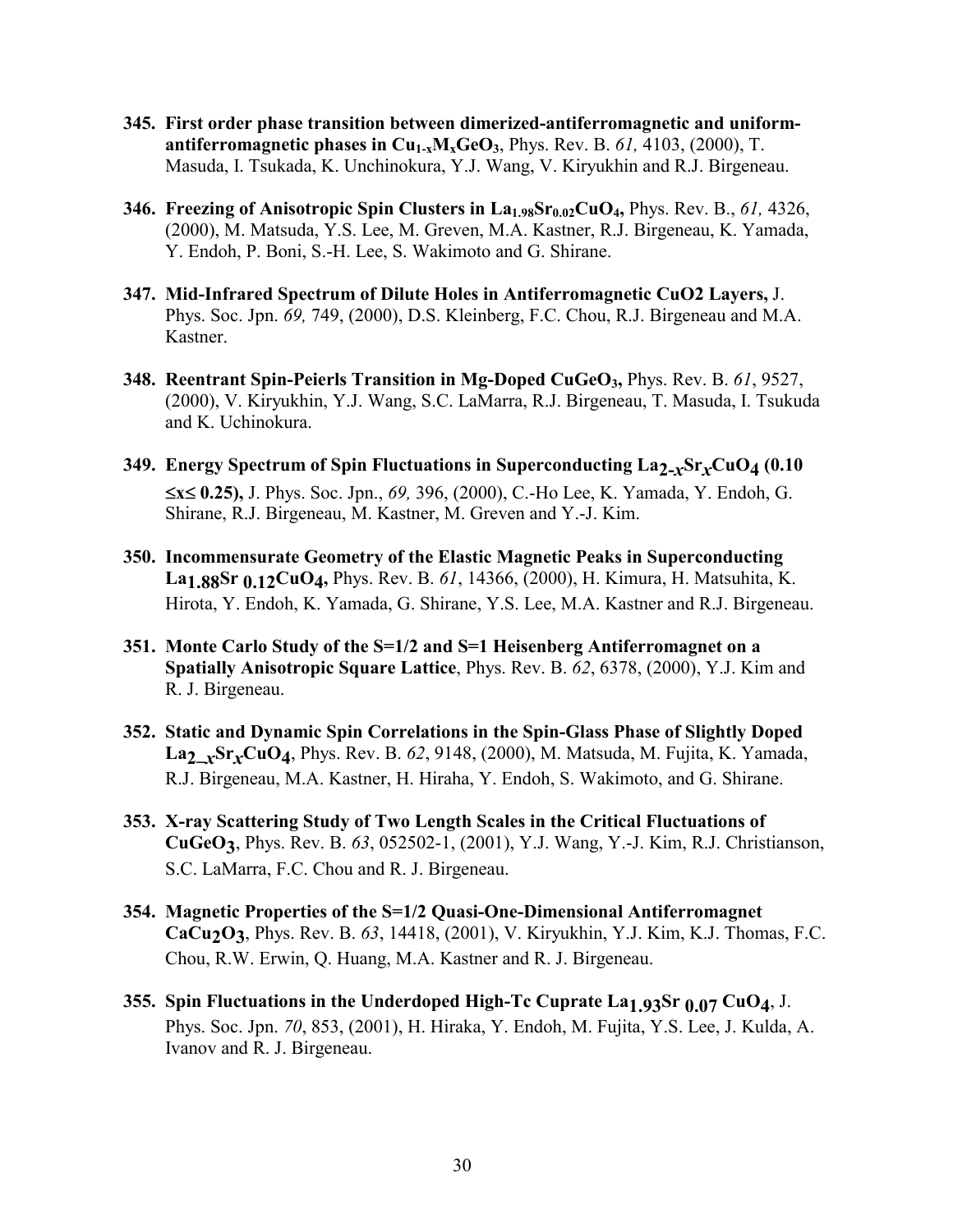- **356. Critical Dynamics of a Spin –5/2 2D Isotropic Antiferromagnet,** Phys Rev B *63*, 140401 (R), (2001), R.J. Christianson, R. L. Leheny, and R. J. Birgeneau.
- **357. Critical Spin Dynamics of the 2D Quantum Heisenberg Antiferromagnets: Sr<sub>2</sub>CuO<sub>2</sub>Cl<sub>2</sub> and Sr<sub>2</sub>Cu<sub>3</sub>O<sub>4</sub>Cl<sub>2</sub>, Phys. Rev. Lett. 86, 3144, (2001), Y.J. Kim, R.J.** Birgeneau, F.C. Chou, R.W. Erwin, and M.A. Kastner.
- **358. Hole Concentration Dependence of the Magnetic Moment in Superconducting and Insulating La2-***x***Sr***x***CuO4**, Phys. Rev. B, *63*, 172501, (2001) S. Wakimoto, R. J. Birgeneau, Y.S. Lee and G. Shirane.
- **359. Neutron Scattering study of Sr<sub>2</sub>Cu<sub>3</sub>O<sub>4</sub>Cl<sub>2</sub>, Phys. Rev. B., 64, 024435, (2001), Y.J.** Kim, R. J. Birgeneau, F.C. Chou, M. Greven, M.A. Kastner, Y.S. Lee, B.O. Wells, A. Aharony, O. Entin-Wohlman, I. Ya Korenblit, A.B. Harris, R. W. Erwin and G. Shirane.
- **360. Quantum Fluctuations in the Frustrated Antiferromagnet Sr<sub>2</sub>Cu<sub>3</sub>O<sub>4</sub>C1<sub>2</sub>, Phys. Rev.** B., *64*, 024436, (2001), A.B. Harris, A. Aharony, O. Entin-Wohlman, I.Ya Korenblit, R.J. Birgeneau, and Y.J. Kim.
- **361. Direct Observation of the Quantum Energy Gap in S=1/2 Tetragonal Cuprate Antiferromagnets**, Eur. Phys. Lett., *54*, 508, (2001), K. Katsumata, M. Hagiwara, Z. Honda, J. Satooka, A. Aharony, R.J. Birgeneau, F.C. Chou, O. Entin-Wohlman, A.B. Harris, M.A. Kastner, Y.J. Kim and Y.S. Lee.
- **362. Diagonal Static Spin Correlation in the Low Temperature Orthorhombic** *Pccn* **Phase of La<sub>1.55</sub>Nd<sub>0.4</sub>Sr<sub>0.05</sub>Cu<sub>O4</sub>**, Phys Rev. B., 64, 174505, (2001), S. Wakimoto, J. M. Tranquada, T. Ono, K.M. Kojima, S. Uchida, S.-H. Lee, P.M. Gehring and R.J. Birgeneau.
- **363**. **Electronic Phase Separation in Lighly Doped La2-xSrxCuO4**, Phys Rev B *65*, 134515 (2002) M. Matsuda, M. Fujita, K. Yamada, R.J. Birgeneau, Y. Endoh and G. Shirane.
- 364. Ferroelectric Ordering in the Relaxor Pb(Mg<sub>1/3</sub>Nb<sub>2/3</sub>)O<sub>3</sub> as Evidenced by Low-**Temperature Phonon Anomalies,** Phys. Rev. B. *65*, 172105 (2002), S. Wakimoto, C. Stock, R.J. Birgeneau, Z.-G. Ye, W. Chen, W.J.L. Buyers, P.M. Gehring and G. Shirane.
- **365. Anomalous temperature dependence in the photoemission spectral function of cuprates,** Phys. Rev. B. *65*, 174516-1 C. Kim, F. Ronning, A. Damascelli, D.L. Feng, Z.-X. Shen, B.O. Wells, Y.J. Kim, R. J. Birgeneau, M.A. Kastner, L.L. Miller, H. Eisaki and S. Uchida**.**
- **366. Hydrogen-Bonded Silica Gels Dispersed in a Smectic Liquid Crystal: A Novel Random Field System,** Phys. Rev. E, *65*, 050703(R), (2002), S. Park, R.L. Leheny, R.J. Birgeneau, J.-L. Gallani, C.W. Garland and G.S. Iannacchione.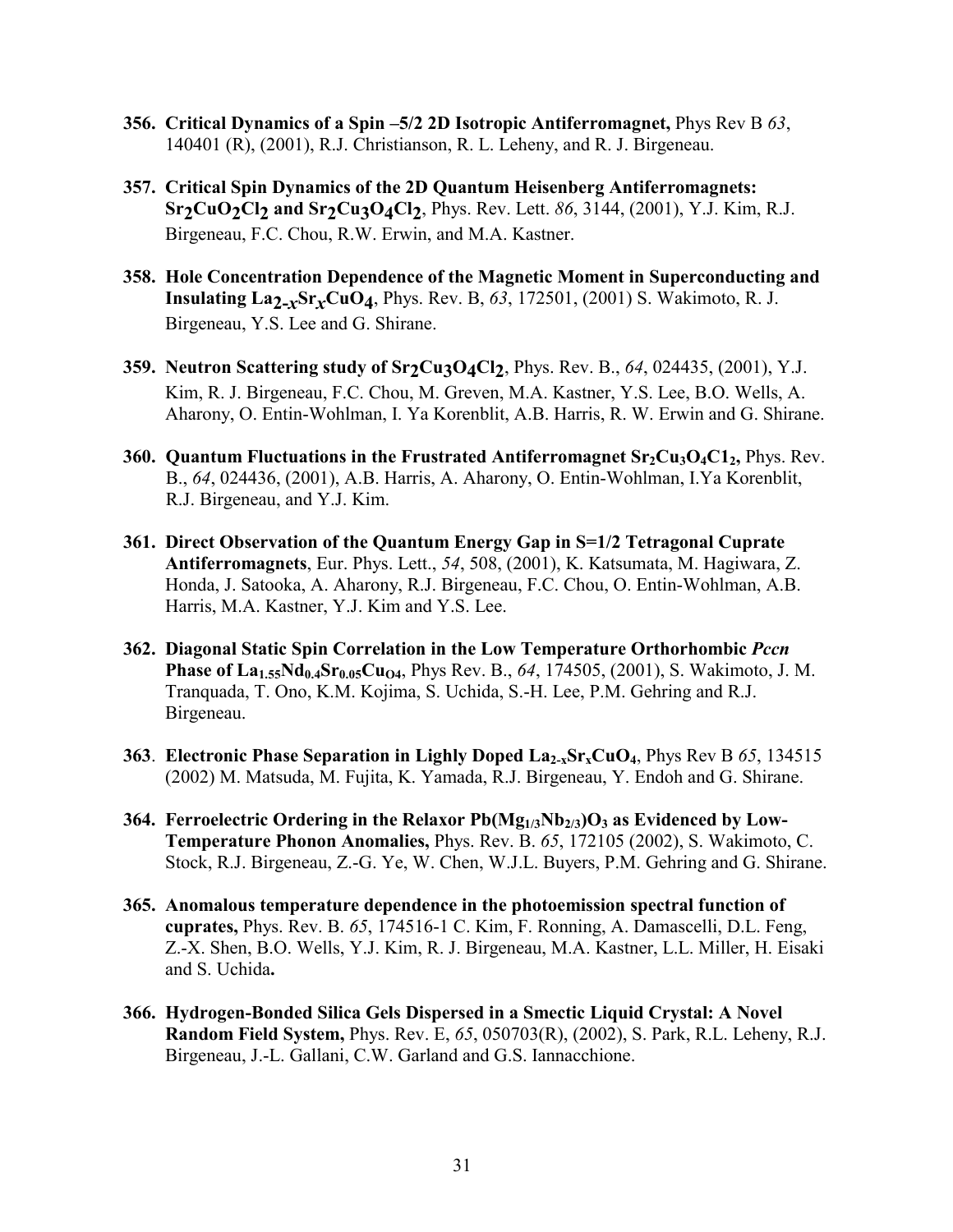- **367. Enhancement of Long Range Magnetic Order by a Magnetic Field in Superconducting La2CuO4+y,** Phys. Rev. B. *66*, 014528 (2002), B. Khaykovich, Y.S. Lee, S. Wakimoto, K.J. Thomas, R. Erwin, S.-H. Lee, M.A. Kastner and R.J. Birgeneau.
- **368. Muon spin relaxation studies of incommensurate magnetism and superconductivity in stage-4 La<sub>2</sub>CuO<sub>4.11</sub> and La<sub>1.88</sub>Sr<sub>0.12</sub>CUO<sub>4</sub>, Phys. Rev. B. 66, 014524 (2002), A.T.** Savici, Y. Fudamoto, I. M. Gat, T. Ito, M. I. Larkin, and Y.J. Uemura, G. M. Luke, K.M. Kojima, Y.S. Lee, M. A. Kastner, R. J. Birgeneau, K. Yamada.
- **369. Resonant inelastic x-ray scattering study of charge excitations in La<sub>2</sub>CuO<sub>4</sub>, Phys.** Rev. Lett. *89*, 177003 (2002), Y.J. Kim, J. P. Hill, C.A. Burns, S. Wakimoto, R. J. Birgeneau, D. Casa, T. Gog, C. T. Venkataraman.
- **370. Top-Seeded Melt-Growth of Yba<sub>2</sub>Cu<sub>3</sub>O<sub>x</sub> Crystals for Neutron Diffraction, Journal** of Superconductivity *15*, 531 (2002), D.C. Peets, Ruixing Liang, C. Stock, W.J.L. Buyers, Z. Tun, L. Taillefer, R. J. Birgeneau, D.A. Bonn, and W. N. Hardy**.**
- **371. An X-Ray Scattering Study of the Incommensurate Phase in Mg-doped CuGeO3,** Phys. Rev. B. Phys.Rev. B. *66*, 174105 (2002), R.J. Christianson, Y.J. Wang, S.C. LaMarra, R. J. Birgeneau, V. Kiryukhin, T. Masuda, I. Tsukada, K. Uchinokura, B. Keimer.
- **372.** Magnetic field effects and magnetic anisotropy in lightly doped  $\text{La}_{2-x}\text{Sr}_{x}\text{CuO}_{4}$ , Phys. Rev. B. *66*, 174508 (2002), M. Matsuda, M. Fujita, K. Yamada, R.J. Birgeneau, Y. Endoh, G. Shirane.
- **373. Smectic ordering in liquid crystal aerosil dispersions I. X-ray scattering, Phys. Rev. E.** *67*, 0111708 (2003), R.L. Leheny, S. Park, R. J. Birgeneau, J.-L. Gallani, C.W. Garland, G. S. Iannacchione.
- **374. Smectic ordering in liquid crystal aerosil dispersions II. Scaling analysis, Phys. Rev. E.** *67*, 011709 (2003), G.S. Iannacchione, S. Park, C. Garland, R.J. Birgeneau, R.L. Leheny.
- **375. Effect of a magnetic field on long-range magnetic order in stage-4 and stage-6**  superconducting  $\text{La}_2\text{CuO}_{4+\text{y}}$ , Phys.Rev. B.  $67$ , 054501 (2003), B. Khaykovich, S. Wakimoto, Y.S. Lee, F.C. Chou, P. Vorderwisch, P. Smeibidle, R.W. Erwin, S.-H. Lee, M.A. Kastner, R. J. Birgeneau.
- **376. Effect of quenched random field on a continuous symmetry breaking transition: nematic to smectic-A transition in 80CB-aerosil dispersions. Phys. Rev. E**. *67*, 021703, (2003), P.S. Clegg, C. Stock, R. J. Birgeneau, C.W. Garland, A. Roshi, and G.S. Iannacchione.
- **377. X-ray Scattering and Magnetic Susceptibility Study of doped CuGeO3, J. Phys. Soc. Jpn.** *72***,** 1544 (2003), Y.J. Wang, Y.J. Kim, R.J. Christianson, S.C. LaMarra, F.C. Chou, T. Matsuda, I. Tsukada, K. Uchinokura, R. J. Birgeneau.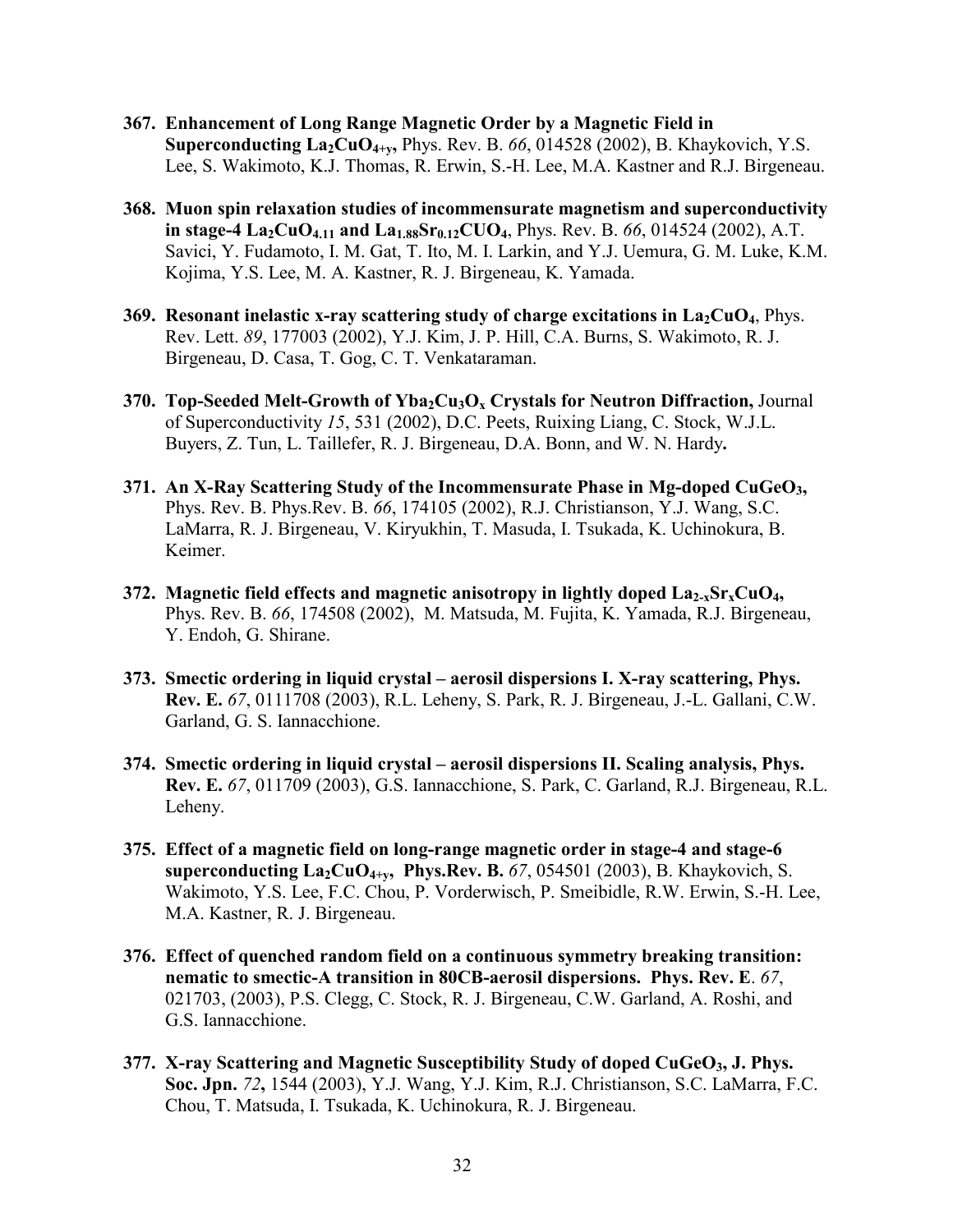- **378. Effect of a magnetic field on the spin-and charge-density wave order in La1.45Nd0.4Sr0.15CuO4, Phys.Rev. B.** *67*, 184419 (2003)**,** S. Wakimoto, Y.J. Kim, M. V. Zimmerman, J. M. Tranquada, S.-H. Lee, R.J. Birgeneau, N. Ichikawa, K.M. Kojima, S. Uchida.
- **379. Spin wave progpagation in the domain state of a random field magnet, Eur. Phys. J. B.** *32*, 287 (2003), R.L. Leheny, Y.S. Lee, G. Shirane, R.J. Birgeneau.
- **380. High-resolution x-ray study of the nematic-smectic-***A* **and smectic–***A***-smectic-***C* **transitions in ligquid-crystal-aerosil gels, Phys. Rev. E.** *68,* 031706, (2003), P.S. Clegg, R.J. Birgeneau, S. Park, C.W. Garland, G.S. Iannacchione, R.L. Leheny, M.E. Neubert.
- **381.****Dynamic Stripes and Resonance in the Superconducting and Normal Phases of Yba2Cu3O6.5 Ortho-II Superconductor**. **Phys. Rev. B.** *69*, 014502 (2004), C. Stock, W.J.L. Buyers, R. Liang, D. Peets, Z. Tun, D. Bonn, W.N. Hardy, R.J. Birgeneau.
- **382. Neutron scattering study of the effects of dopant disorder on the superconductivity**  and magnetic order in stage-4 La<sub>2</sub>CuO<sub>4+y</sub>. Phys. Rev. B. 69, 020502 (2004), Y.S. Lee, F.C. Chou, A. Tewary, M.A. Kastner, S.H. Lee, R.J. Birgeneau.
- **383. Universal Static and Dynamic Properties of the Structural Transition in Pb(Zn1/3Nb2/3)O3, Phys. Rev. B.** *69*, 094104 (2004)**,** C. Stock, R. J. Birgeneau, S. Wakimoto, J. S. Gardner, W. Chen, Z.-G. Ye, and G. Shirane.
- **384. Evolution of the isotropic to nematic phase transition in octyloxycyanobiphenyl+aerosol dispersions. Phys. Rev. E.** 69, 031703 (2004), A. Roshi, G.S. Iannacchine, P.S. Clegg, R.J. Birgeneau.
- **385. Thermodynamic properties of excess-oxygen-doped La<sub>2</sub>CuO<sub>4.11</sub> near a simultaneous transition to superconductivity and long-range magnetic order**. **Phys. Rev. B.** *69,*  174506 (2004)**,** G.A. Jorge, M. Jaime, L. Civale, C.D. Batista, B.L. Zink, F. Hellman, B. Khaykovich, M.A. Kastner, Y.S. Lee, R.J. Birgeneau.
- **386. Direct Relation between the Low-Energy Spin Excitations and Superconductivity of Overdoped High-***T***c Superconductors. Phys. Rev. Lett.** *92,* 217004 (2004), S. Wakimoto, H. Zhang, K. Yamada, L. Swainson, Hyunkyung Kim, R.J. Birgeneau.
- **387. From dynamic stripes to spin-waves: The high-energy inelastic spectrum in**  superconducting YBa<sub>2</sub>Cu<sub>3</sub>O<sub>6.5</sub>. Phys. Rev. B. (submitted) C. Stock, W.J.L. Buyers, R.A. Cowley, P.S. Clegg, R. Coldea, C.D. Frost, R. Liang, D. Peets, D. Bonn, W.N. Hardy, R.J. Birgeneau.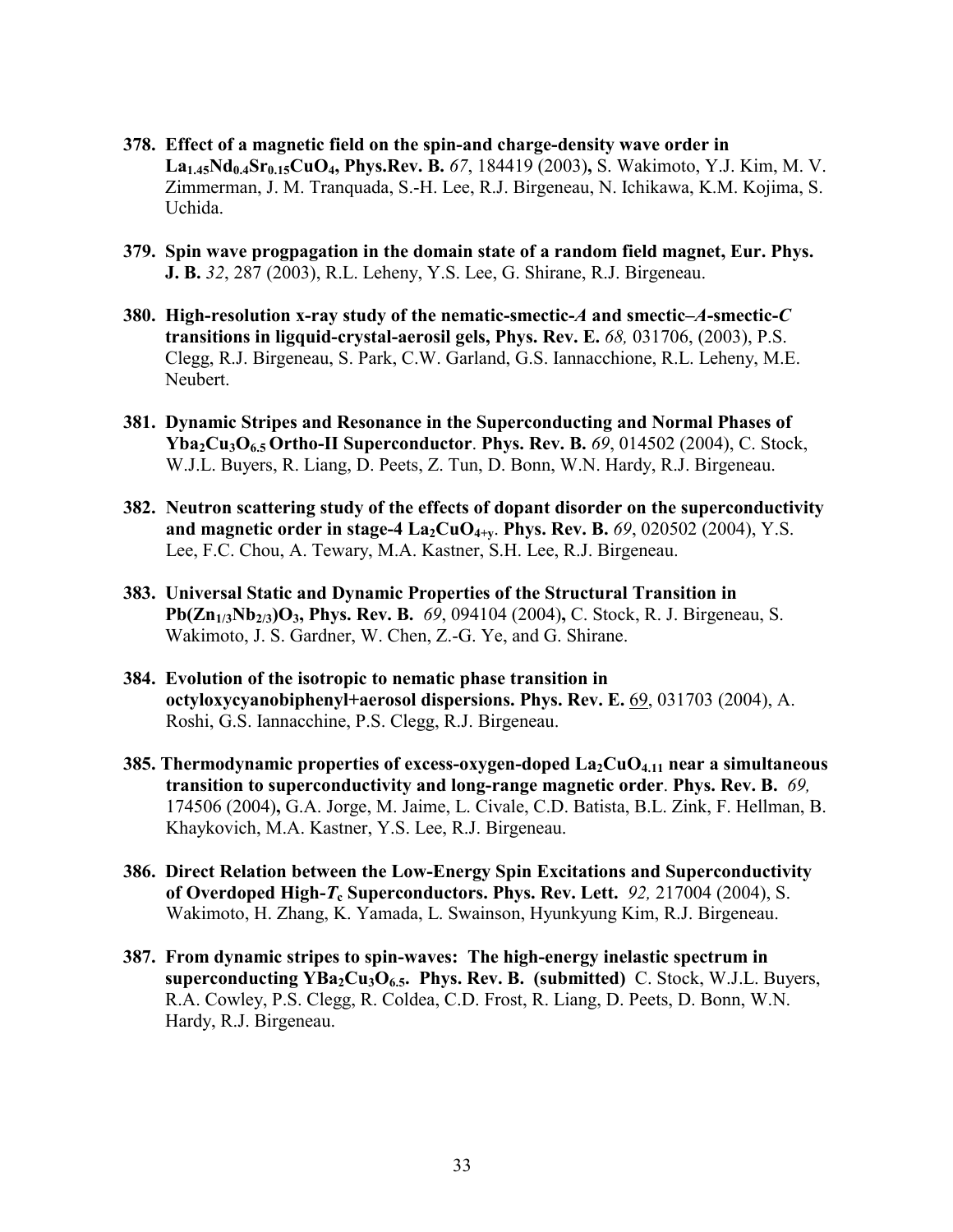## Non-Technical Major Addresses and Articles

- **1.** "Research at the Frontiers: What it is, How it Impacts the Economy, and Who will do it," Perigee Forum on Science and Discovery, Royal Ontario Museum, January 31, 2001.
- **2.** "Dare to Be Great," Time Magazine (Canada), March 19, 2001.
- **3.** "Basic Research and the Economy," OPAS-University Form, National Club, May 8, 2001.
- **4.** "Investing in Canadian Prosperity," The Canadian Club of Toronto, May 14, 2001.
- **5.** "The Impact of Basic Research on the Economy," York Technology Association, May 23, 2001.
- **6.** "The Role of the Research University in Canada," CD Howe Institute, September 19, 2001.
- **7.** "Research and Research Universities in Canada," Rotary Club Address, Royal York Hotel, October 19, 2001.
- **8.** "Academic Freedom is Alive and Well at the University of Toronto," Toronto Star, October 8, 2001.
- **9.** "Innovation, Research and National Security," Gairdner Awards Keynote Address, October 25, 2001.
- **10.** Keynote Address. Science Teachers' Association of Ontario, Constellation Hotel, November 1, 2001.
- **11.** "The Links Between University Research and Economic Success," Conference Board of Canada, Val David, Quebec, January 18-20, 2002. This address was reported and reproduced in various national media (e.g. "Encouraging Minds to Flourish," Toronto Star, January 29, 2002; CBC Newsworld interview, February 6, 2002).
- **12.** "The Economic and Strategic Importance of University Research in a Post-9/11 World," Yale Alumni Address, Toronto Badminton and Racket Club, February 20, 2002.
- **13.** "The Canadian University System," AAU Address, Canadian Embassy, Washington D.C., April 19, 2002.
- **14.** "Research Universities and the Economy," The Granite Club, Toronto, May 6, 2002.
- **15.** "The Research Intensive University in Canada: The Role of the University and Basic Research in the New Economy," Keynote Address, IPD Symposium on Creating Knowledge, Strengthening Nations: the Changing Role of Higher Education, Munk Centre for International Studies, University of Toronto, October 31, 2002.